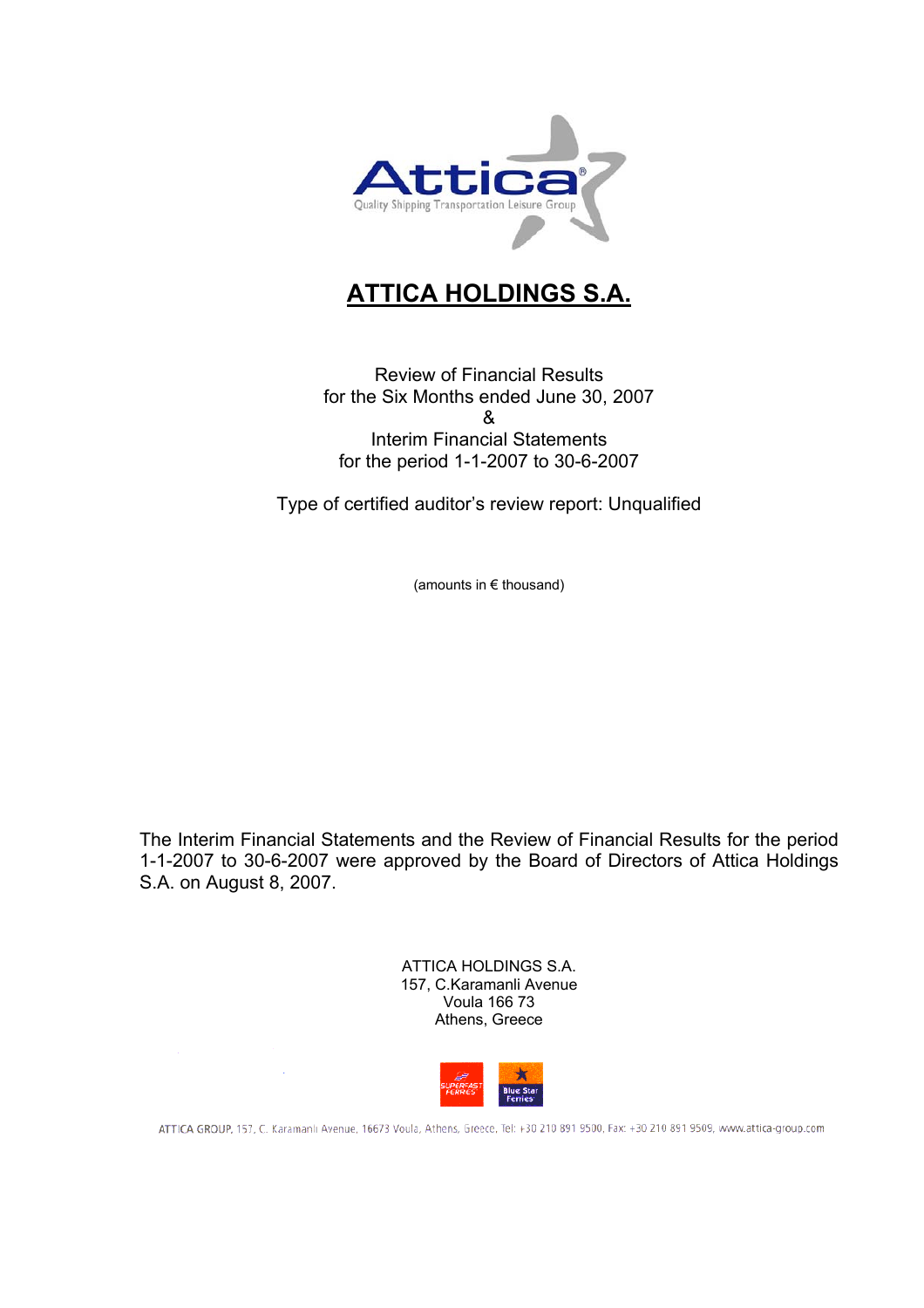

**I. REVIEW OF FINANCIAL RESULTS FOR THE SIX MONTHS ENDED JUNE 30, 2007** 

1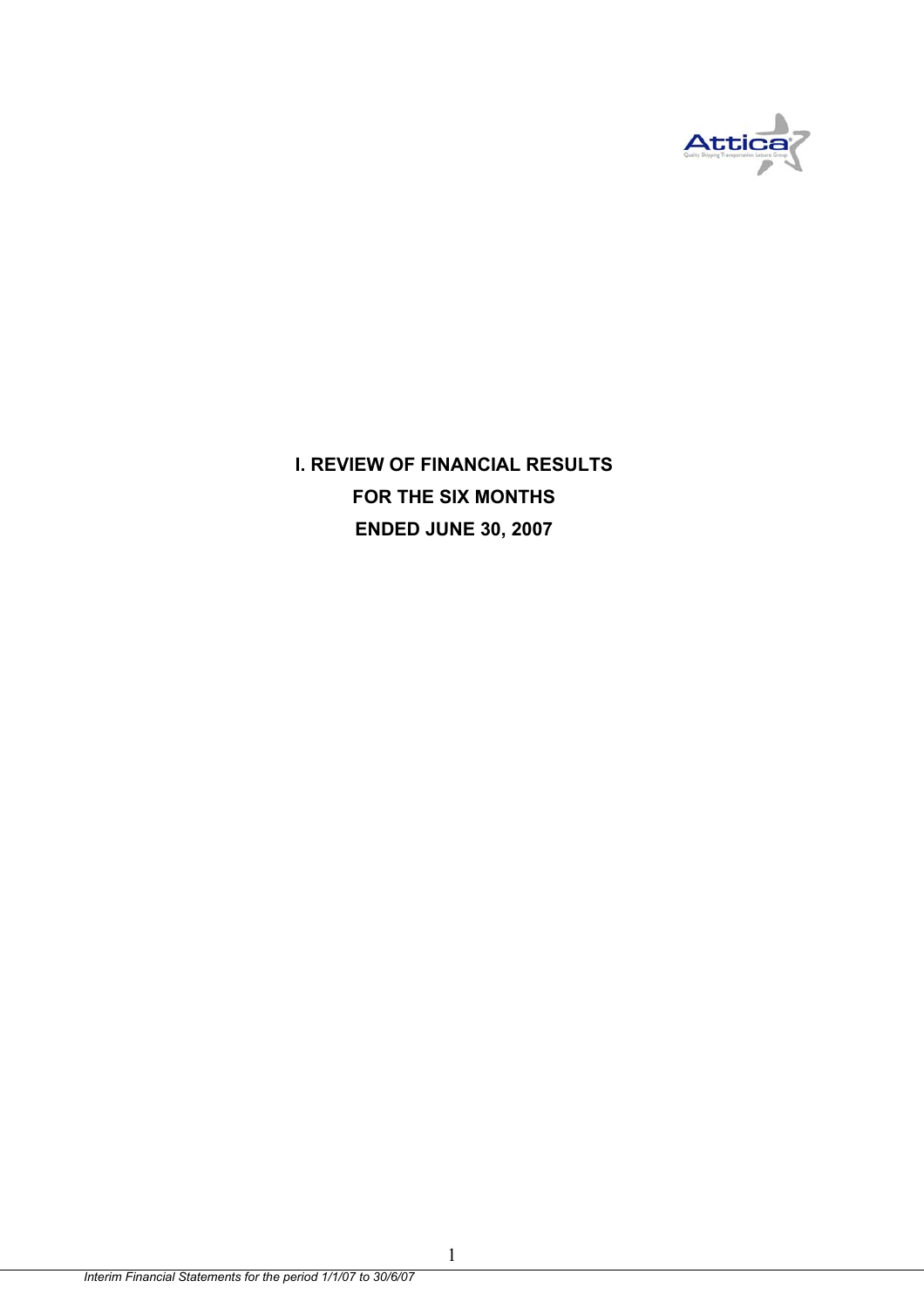

#### **ATTICA HOLDINGS S.A. Review of Financial Results for the six months ended June 30, 2007**

#### Review of financial results

In the first half of 2007, Attica Group operated in the Adriatic Sea, the Greek domestic market and the North Sea with four Superfast vessels, eight Blue Star vessels and the RoRo Marin. The RoRo Nordia has been chartered out to the French company Fret Cetam.

Total revenue for the Group in the first half stood at € 144.8 mln against  $∈$  133.1 mln during the same period in 2006, posting an increase of 8.8%. Earnings before taxes, investing and financial results, depreciation, and amortization (EBITDA) increased by 36.9% and stood at € 30.1 mln against  $∈$  22.0 mln in the same period of 2006. Group's Profit after taxes and minority interests stood at  $\epsilon$  42.1 mln against  $\epsilon$  1.9 mln in the same period of 2006. It must be pointed out that the above results of the first half 2006 refer to the Group's continuing operations and do not include the three Superfast vessels operation in the Baltic Sea which was sold in April 2006.

The breakdown of the Group's total revenue per market is as follows: Adriatic Sea 49.3%, domestic routes 39.8%, and North Sea 8.6% while other income represents 2.3% of total revenue. The changes in revenue per market compared to the same period of last year are as follows:

- In the Adriatic Sea revenue increased by 10.4% over a 5.4% decrease in the number of sailings.
- In the domestic routes revenue increased by 20.3% over a 15.8% increase in the number of sailings.
- In the North Sea revenue decreased by 10.4% while the number of sailings remained unaltered.

It should be noted that the financial results of the first half of 2006 and 2007 are not directly comparable due to fleet redeployment.

The considerable growth in operating profitability (EBITDA) is attributed to the increase in revenue in the two main Group's operating markets, the Adriatic Sea and the Greek domestic market. At the same time, the vessels' operating expenses increased at a slower pace compared to the increase in revenue mainly due to the reduction by 9% of the average fuel oil price (380cst) during the first half of 2007 compared to the same period in 2006. However, it should be mentioned that fuel oil prices keep recording an upward trend. An indicative evidence of this situation is the fact that fuel oil prices of July 2007 have exceeded previous year's highest prices posted in July 2006.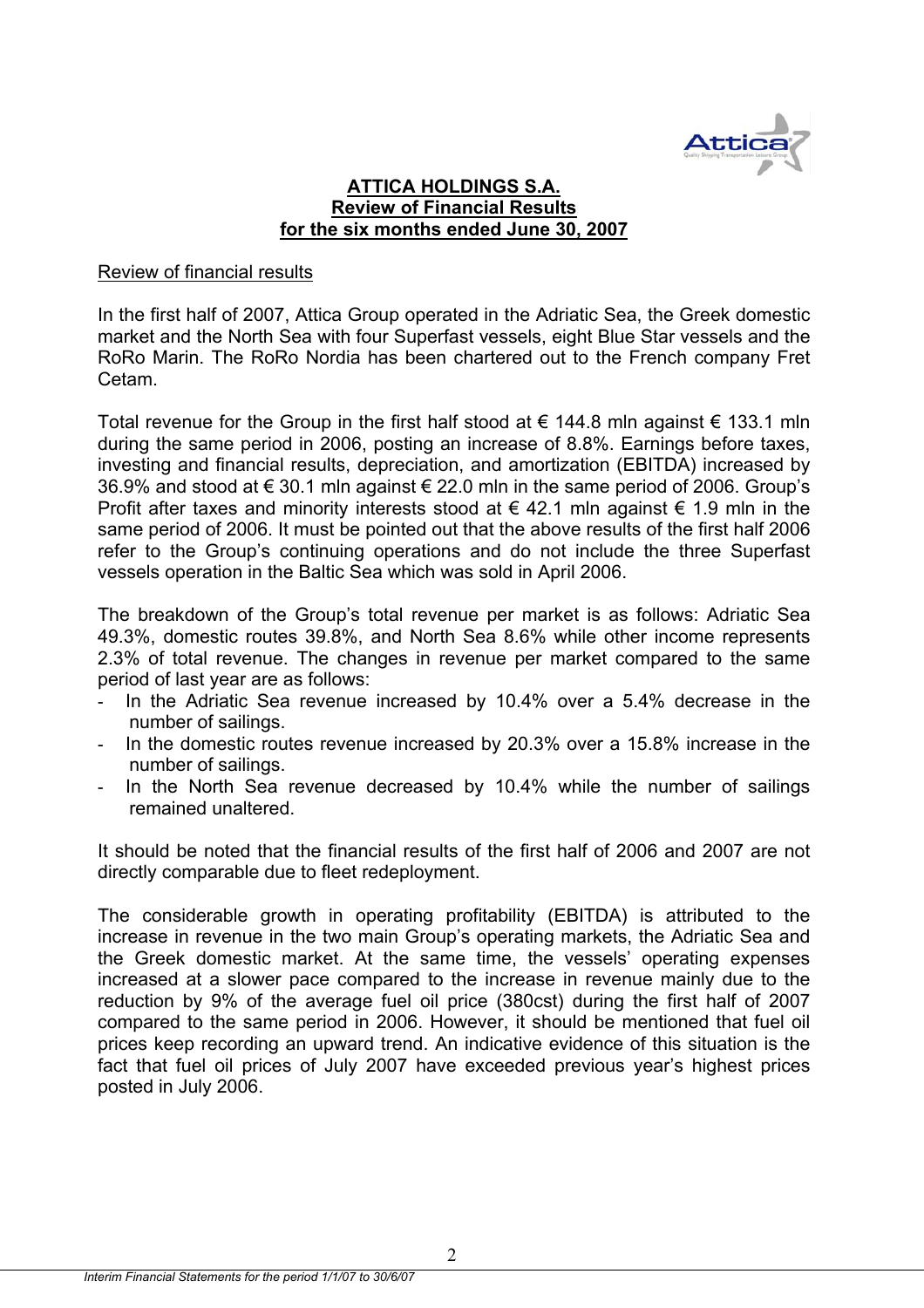

Attica Group's profit after taxes and minority interests grew to Euro 42.1 mln and include extraordinary capital gains of  $\epsilon$  12.5 mln from the sale of Superfast X and capital gains of  $\epsilon$  27.7 mln from the sale of Group's parent company's total participation in the share capital of Minoan Lines.

Profits after taxes for Attica Holdings S.A. (parent company) stood at  $\epsilon$  55.6 mln ( $\epsilon$ 22.7 mln in the first half of 2006) and are derived mainly from the dividend of  $\epsilon$  29.9 mln received from the subsidiary Superfast Group and from the capital gains of  $\epsilon$  27.7 mln from the sale of the total participation in the share capital of Minoan Lines.

An important factor for the proper understanding of first half's results, is the fact that Group sales are highly seasonal particularly in the passenger and private vehicle segments where the highest traffic is observed between July and September while the lowest traffic is observed between November and February. On the other hand, freight sales are not affected significantly by seasonality.

#### Balance Sheet and Cash Flow Statement

Attica Group improved further its strong cash position which stood at  $\epsilon$  214.1 mln on 30.06.2007 against  $€$  193.0 mln on 30.06.2006. Group's cash flow from operating activities during the first half 2007, more than doubled and stood at  $\epsilon$  18.1 mln against € 7.1 mln compared to the same period in 2006. At the same time, the Group's longterm liabilities have decreased significantly.

It must be noted that parent company Attica Holdings S.A., received as share capital return the amount of  $\epsilon$  19.1 mln from its subsidiary Superfast Deka MC, due to the sale of Superfast X.

#### Developments in the Group

The most important developments for the Group in the current period are:

- The Group sold in February 2007 the vessel SUPERFAST X for  $\epsilon$  112.0 mln. The profit from the sale of the vessel stood at  $\epsilon$  12.5 mln and is posted in the results of the first half of 2007. Superfast X which was operating in the Scotland – Belgium route in the North Sea, was replaced by Blue Star 1 as of the end of January 2007.
- In February 2007 the RoRo Marin was redeployed from the Baltic Sea route to the Patras – Venice route, in the Adriatic Sea.
- In February 2007 the parent company increased its stake in the share capital of Minoan Lines S.A. to 22.5%. The total participation was sold in June 2007 for € 94.7 mln, leaving a profit of  $\epsilon$  27.7 mln.
- In June 2007, the Annual General Meeting of Shareholders decided upon the distribution of dividend for the fiscal year 2006 of  $\epsilon$  8.33 mln or Euro 0.08 per share. The payment of the dividend began on Monday  $9<sup>th</sup>$  July, 2007.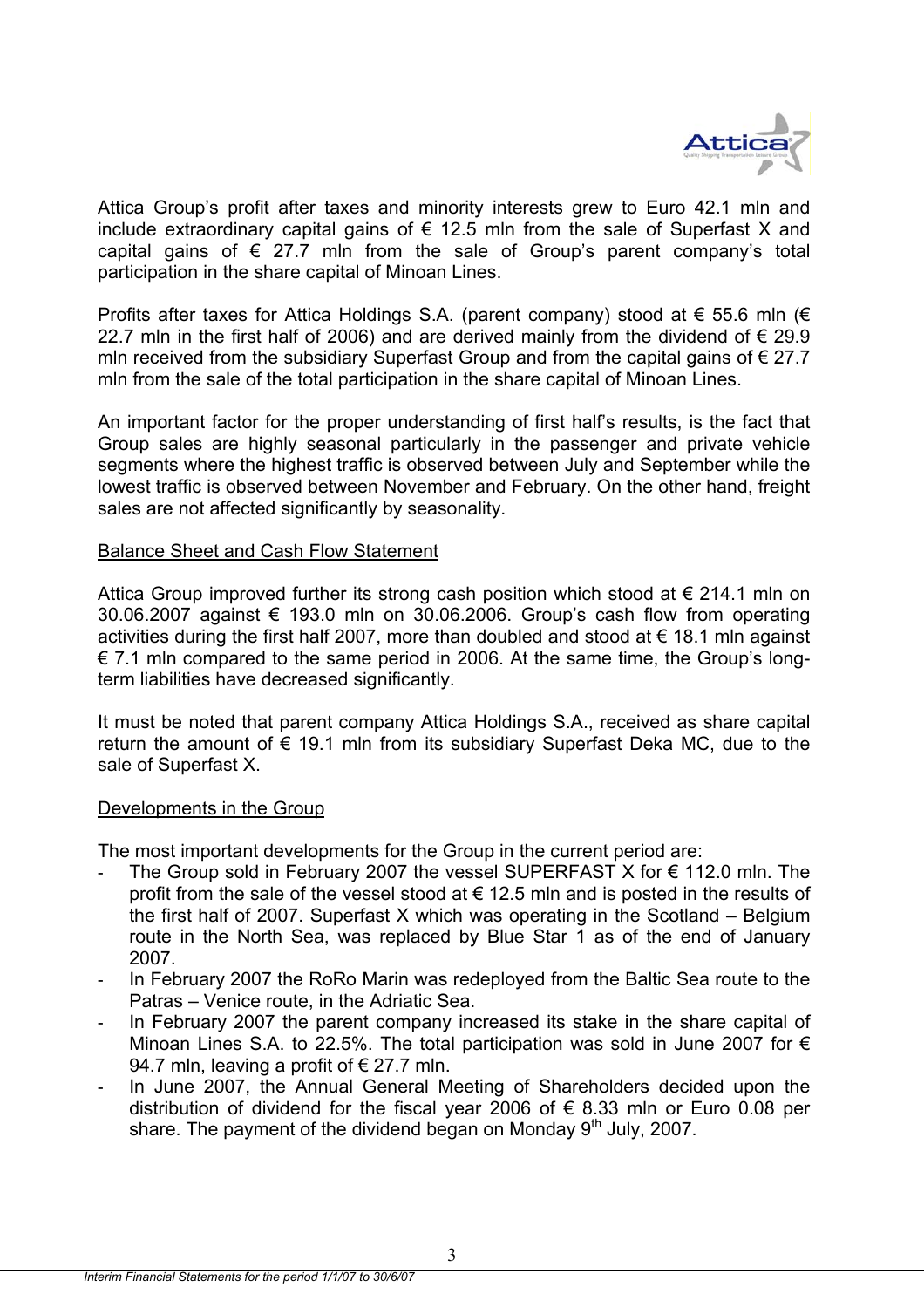

#### Volumes carried and market analysis

#### Adriatic Sea

Total carryings for the Superfast fleet (Superfast V, Superfast VI, Superfast XI, Superfast XII) in the routes Patras – Ancona, Patras – Igoumenitsa – Ancona, and Patras – Igoumenitsa – Bari during the first half of 2007 stood at 243,231 passengers, 44,958 private vehicles, and 59,946 freight units. Compared with the same period last year, traffic increased by 29.3% in the passenger traffic segment, by 25.5% in the private vehicle traffic segment, and by 37.2% in the freight unit segment.

The above increase in traffic volumes is attributable to the increase in the load factors and to the increase by 13.5% of the departures.

Since the beginning of February 2007, the Group increased its presence in the Adriatic Sea through the redeployment of the RoRo Marin from the Baltic Sea route to the Patras – Venice route.

Blue Star Group was present in the Adriatic Sea (Patras – Igoumenitsa – Bari route) with one vessel, Blue Horizon, due to the redeployment of Blue Star 1 on the Rosyth – Zeebrugge route in the North Sea. Despite a 46% decrease in the number of sailings, the Group marked a significant improvement in volumes carried and revenue per sailing compared to the same period last year. Total carryings of Blue Star Group for the first half 2007 stood at 55,052 passengers (40.7% decrease compared to the first half of 2006), 7,076 private vehicles (34.8% decrease), and 13,799 freight units (34.8% decrease).

Blue Star Group achieved a positive EBITDA in the Adriatic Sea market during the first half of 2007 (€0.6 mln) against a negative EBITDA during the same period in 2006 (-€0.4 mln).

Overall, Attica Group achieved a considerable increase in EBITDA in the Adriatic Sea operations during the first half of 2007 which stood at € 10.2 mln against  $\epsilon$  3.3 mln in the same period of 2006.

Market shares for the Superfast Group on the Greece – Italy- Greece routes stood for the first half of 2007 at 30.5% in passengers (against 24.5% during the same period in 2006), 26.3% in private vehicles (against 22.0% during the same period in 2006), and 26.2% in freight units (against 19.2% during the same period in 2006). The respective shares for the Blue Star Group is 6.9% in passengers (against 12.4%), 3.7% in private vehicles (against 6.1%), and 5.9% in freight units (against 9.8%).

Market shares are derived by the Greek port authorities of Patras and Igoumenitsa.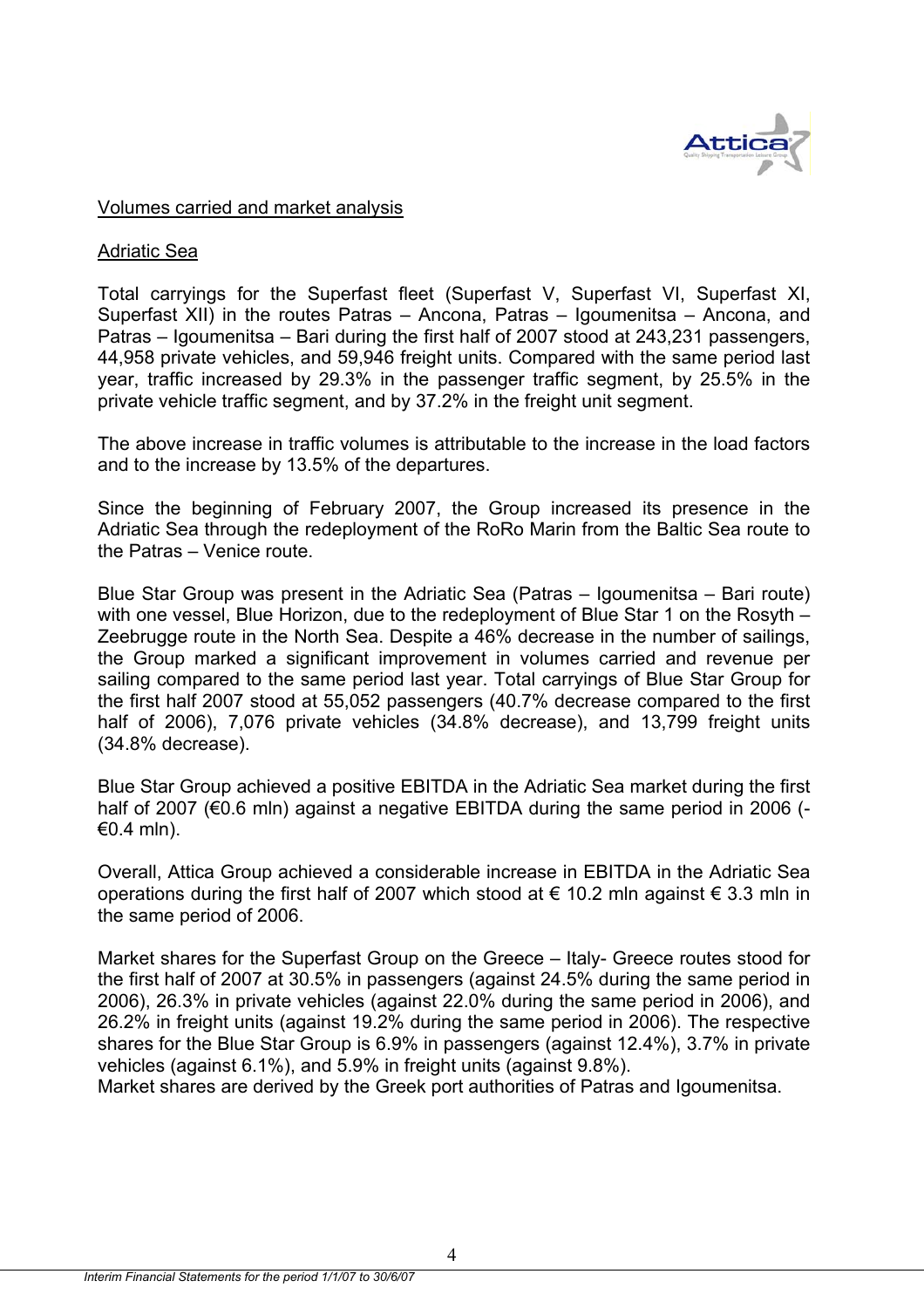

#### The Greek Domestic Market

In the Greek domestic market (Piraeus – Cyclades, Rafina – Cyclades and Piraeus – Dodecanese), the Group's subsidiary Blue Star Group achieved a considerable revenue growth and an increase in its operating profitability in the first half of 2006. In the first half of 2007 the sailings increased by 15.8% compared with the same period last year, due to the acquisition of the vessel Diagoras and its deployment in the Piraeus – Dodecanese route. The carryings in the first half of 2007 stood at 1,502,805 passengers (1.9% increase compared to the first half of 2006), 196,759 private vehicles (0.7% increase), and 58,210 freight units (17.9% increase).

Earnings before taxes, investing and financial results, depreciation, and amortization (EBITDA) of Blue Star Group in the Greek domestic market in the first half of 2007 stood at  $\epsilon$  18.8 mln against  $\epsilon$  15.2 mln in the same period of 2006.

#### North Sea

The Group operated in the North Sea (Rosyth, Scotland – Zeebruge, Belgium) at the beginning of the year with the vessel Superfast X which was replaced by Blue Star 1 on 29<sup>th</sup> January 2007. Total carryings on the same number of sailings, stood at 48,538 passengers (1.4% decrease compared to the first half of 2006), 16,342 private vehicles (4.1% increase), and 11,546 freight units (20.3% decrease). It must be noted that the garage capacity of Blue Star 1 is smaller compared to the one of Superfast X that was operating in the North Sea route in the first half of 2006.

Earnings before taxes, investing and financial results, depreciation and amortization (EBITDA) in the first half of 2007 stood at € 0.9 mln against  $€$  3.5 mln in the same period of 2006.

Voula, August 7<sup>th</sup>, 2007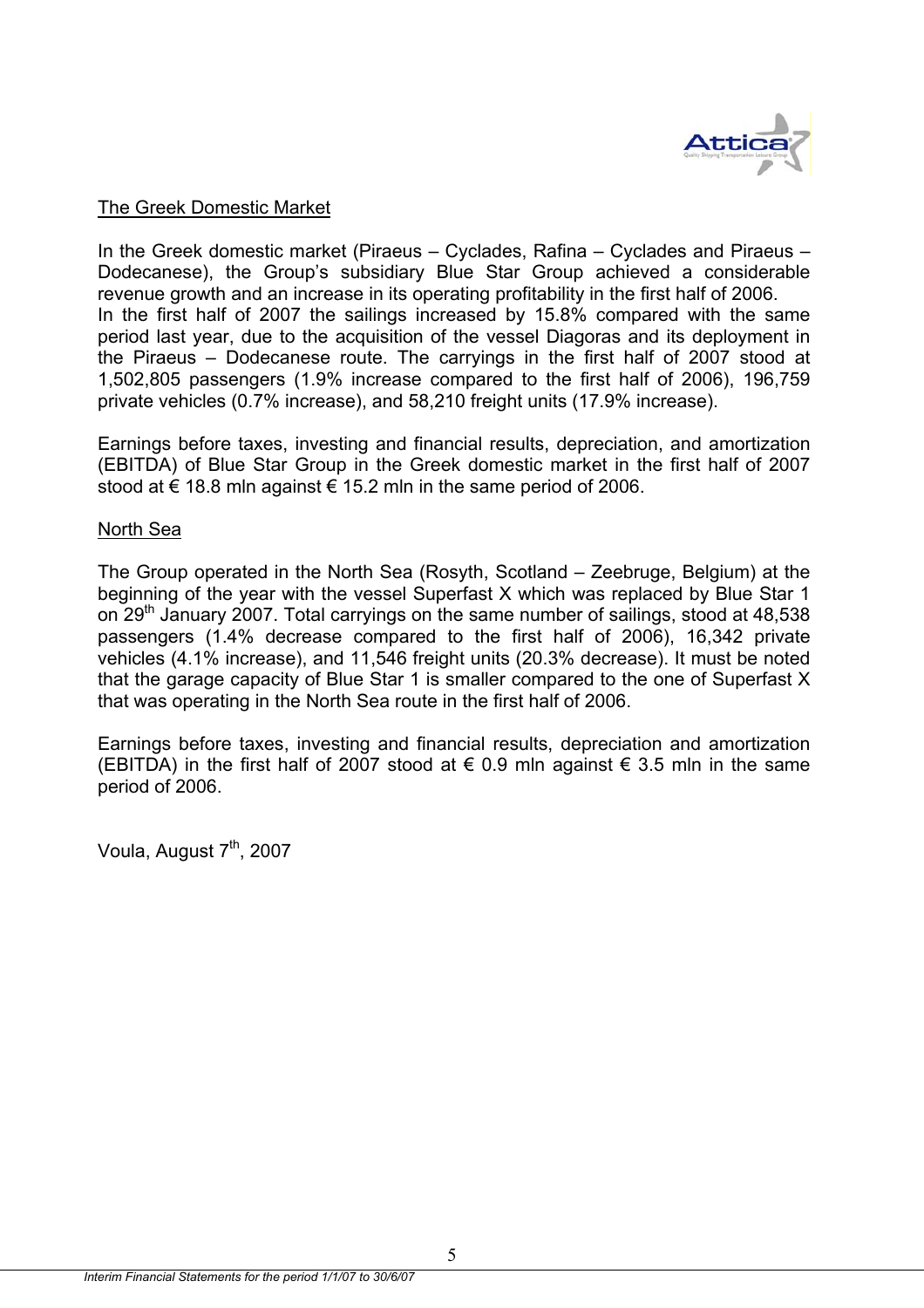

**II. INTERIM FINANCIAL STATEMENTS for the period 1/1 – 30/6/2007**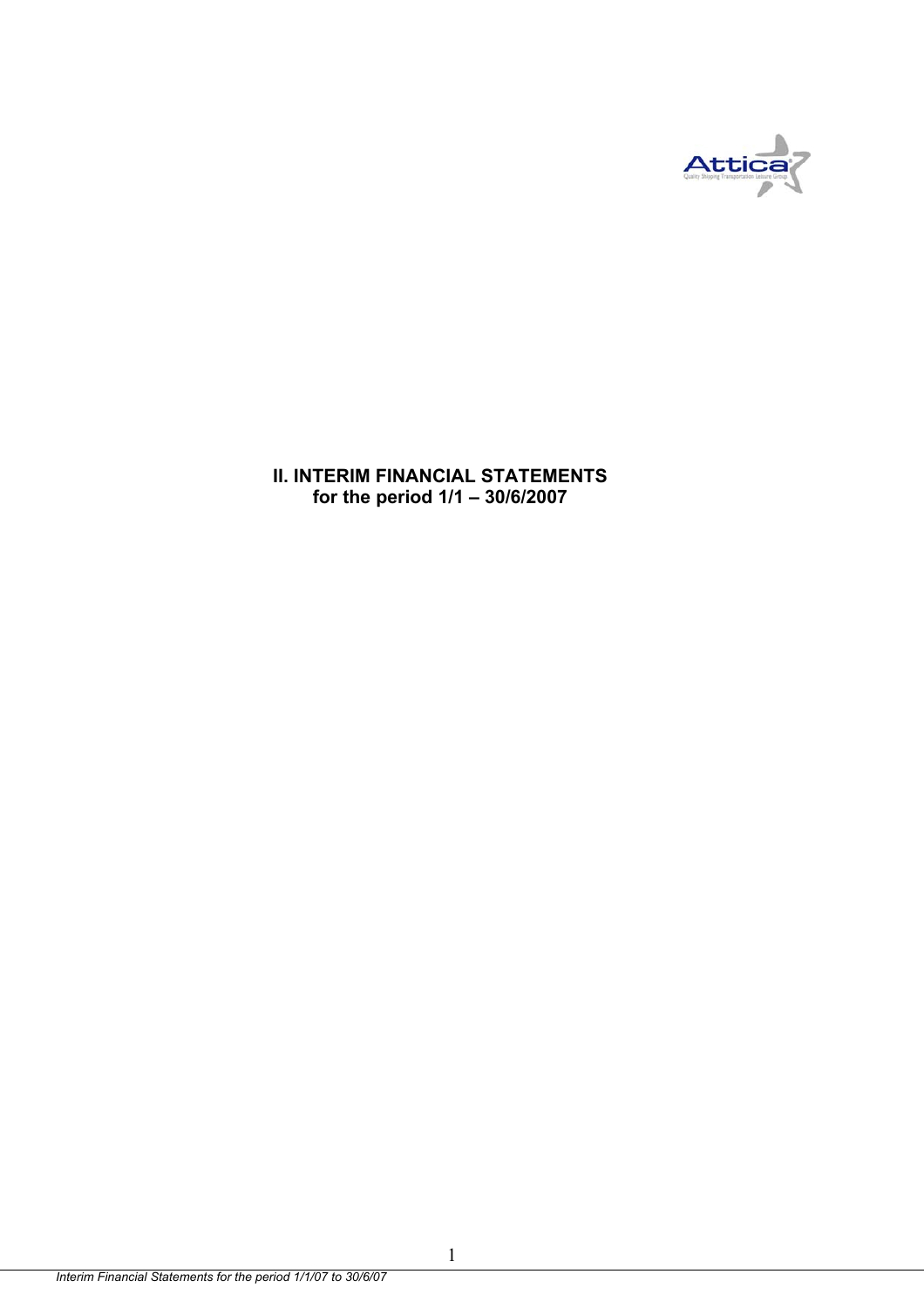

# **CONTENTS Page**

|          | <b>Certified Auditor's Review Report</b>                                   | 4                                          |
|----------|----------------------------------------------------------------------------|--------------------------------------------|
|          | <b>Income Statement of the Group</b>                                       | $\bf{5}$                                   |
|          | <b>Income Statement of the Company</b>                                     |                                            |
|          | Balance Sheet as at 30 <sup>th</sup> of June 2007 and at December 31, 2006 | $\begin{array}{c} 6 \\ 7 \\ 8 \end{array}$ |
|          | Statement of Changes in Equity (period 1-1 to 30-6-2007)                   |                                            |
|          | Statement of Changes in Equity (period 1-1 to 30-6-2006)                   | $\boldsymbol{9}$                           |
|          | Cash Flow Statement (period 1-1 to 30-6 2007 and 2006)                     | 10                                         |
|          | <b>Notes to the Financial Statements</b>                                   | 11                                         |
| 1.       | <b>General Information</b>                                                 | 11                                         |
| 2.       | <b>Significant Group accounting policies</b>                               | $11 - 12$                                  |
| 2.1.     | Adoption of new IFRS and Interpretations from 1/1/2007                     | 12                                         |
| 2.1.1.   | <b>IFRS 7 Financial Instruments</b>                                        | 12                                         |
| 2.1.2.   | Interpretation 7, Applying the Restatement Approach                        |                                            |
|          | under IAS 29                                                               | 12                                         |
| 2.1.3.   | Interpretation 8, Application scope of IFRS 2. Share-based                 |                                            |
|          | payment                                                                    | 13                                         |
| 2.1.4.   | Interpretation 9, Reassessment of Embedded Derivatives                     | 13                                         |
| 2.1.5.   | Interpretation 10, Interim Financial Reporting and Impairment              | 13                                         |
| 2.1.6.   | Interpretation 11, Application scope of IFRS 2. Group and                  |                                            |
|          | <b>Treasury Share Transactions</b>                                         | 13                                         |
| 2.2.     | Adoption of new or revised IFRS on and after 1/1/2008                      | 14                                         |
| 2.2.1.   | <b>IFRS 8 Operating Segments</b>                                           | 14                                         |
| 2.2.2.   | IAS 23 Borrowing Costs (revised)                                           | 14                                         |
| 2.2.3.   | Interpretation 12, Service Concession Arrangements<br><b>Consolidation</b> | 14<br>$14 - 15$                            |
| 3.<br>4. |                                                                            | 15                                         |
| 4.1.     | <b>Related party disclosures</b><br>Intercompany transactions              | $15 - 21$                                  |
| 4.2.     | Participation of the members of the Board of Directors                     |                                            |
|          | to the Board of Directors of other companies                               | 21                                         |
| 4.3.     | Guarantees                                                                 | 21                                         |
| 4.4.     | Board of Directors and Executive Directors' Fees                           | 21                                         |
| 5.       | <b>Financial Statements Analysis</b>                                       | $21 - 22$                                  |
| 5.1.     | Revenue analysis and geographical segment report                           | 22-24                                      |
| 5.2.     | Cost of sales                                                              | 24-25                                      |
| 5.3.     | <b>Other Operating Income</b>                                              | 25                                         |
| 5.4.     | <b>Administrative Expenses</b>                                             | 25                                         |
| 5.5.     | <b>Distribution Expenses</b>                                               | 26                                         |
| 5.6.     | <b>Financial Results</b>                                                   | $26 - 27$                                  |
| 5.7.     | Profit / (Loss) from vessels' disposal                                     | 27                                         |
| 5.8.     | Income taxes                                                               | 28                                         |
| 5.9.     | Tangible assets                                                            | 28-30                                      |
| 5.10.    | Intangible assets                                                          | $31 - 33$                                  |
| 5.11.    | Investments in subsidiaries                                                | 33                                         |
| 5.12.    | Investments in associated companies - Other Financial Assets               | 34                                         |
| 5.13.    | Non-current receivables                                                    | 34                                         |
| 5.14.    | <b>Deferred Tax Assets</b>                                                 | 34                                         |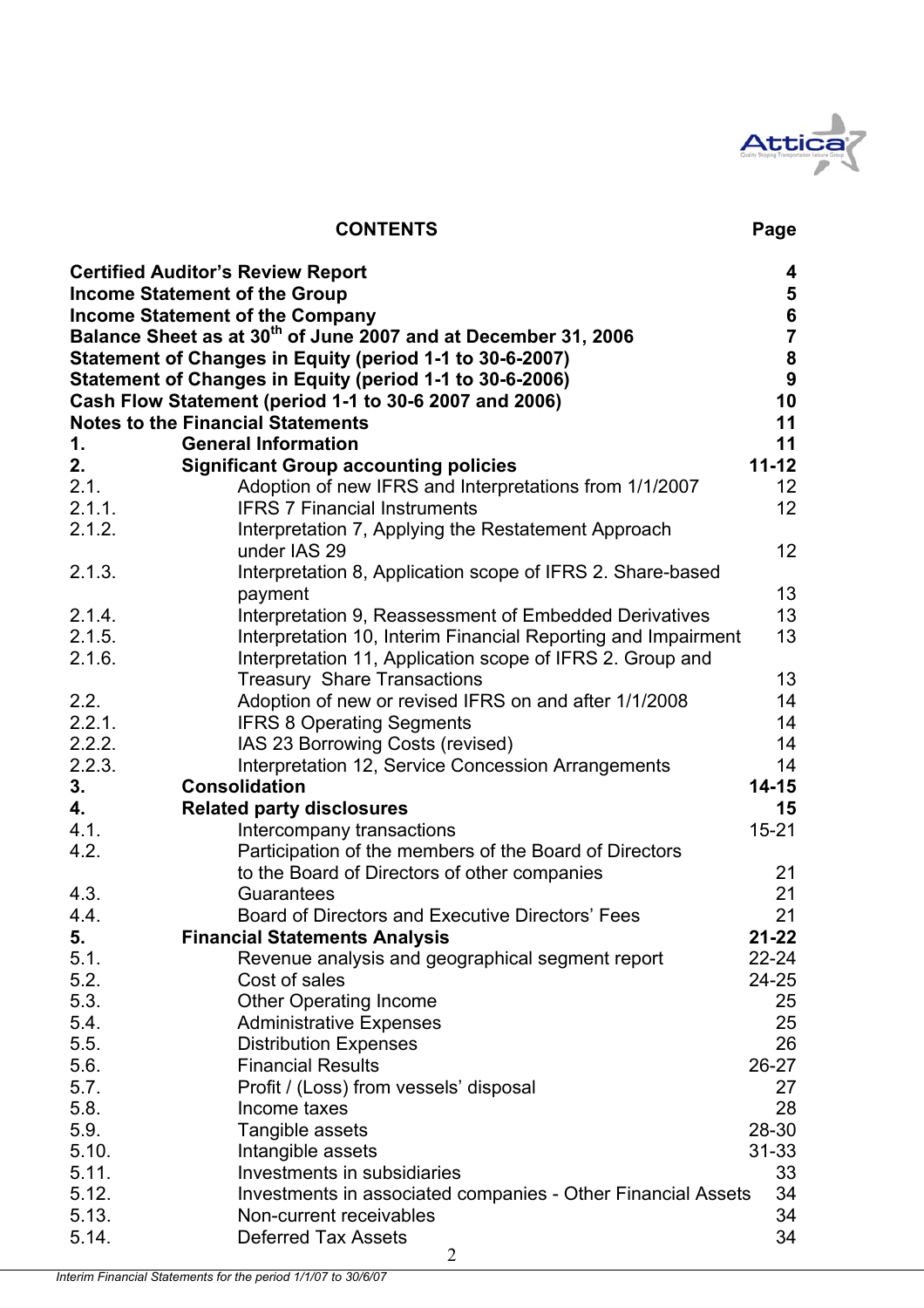

| 5.15. | Inventories                                      | 34    |
|-------|--------------------------------------------------|-------|
| 5.16. | Trade receivables and prepayments                | 35    |
| 5.17. | Tax receivables                                  | 35    |
| 5.18. | Other receivables                                | 36    |
| 5.19. | Financial assets held for trading                | 36    |
| 5.20. | Cash and cash equivalents                        | 36-37 |
| 5.21. | Deferred expenses - Accrued income               | 37    |
| 5.22. | Non - current assets classified as held for sale | 37    |
| 5.23. | Share capital - Reserves                         | 37    |
| 5.24. | Secured Ioans                                    | 38    |
| 5.25. | Finance - Operating Leases                       | 38-39 |
| 5.26. | Deferred tax liabilities                         | 39    |
| 5.27. | Retirement benefit provisions                    | 39    |
| 5.28. | <b>Provisions</b>                                | 39    |
| 5.29. | Bank loans and overdrafts – Current portion      |       |
|       | of long term liabilities                         | 40    |
| 5.30. | Trade and other payables                         | 40    |
| 5.31. | <b>Tax liabilities</b>                           | 41    |
| 5.32. | Deferred income - Accrued expenses               | 41    |
| 5.33. | <b>Dividends</b>                                 | 42    |
| 6.    | Events after the balance sheet date              | 42    |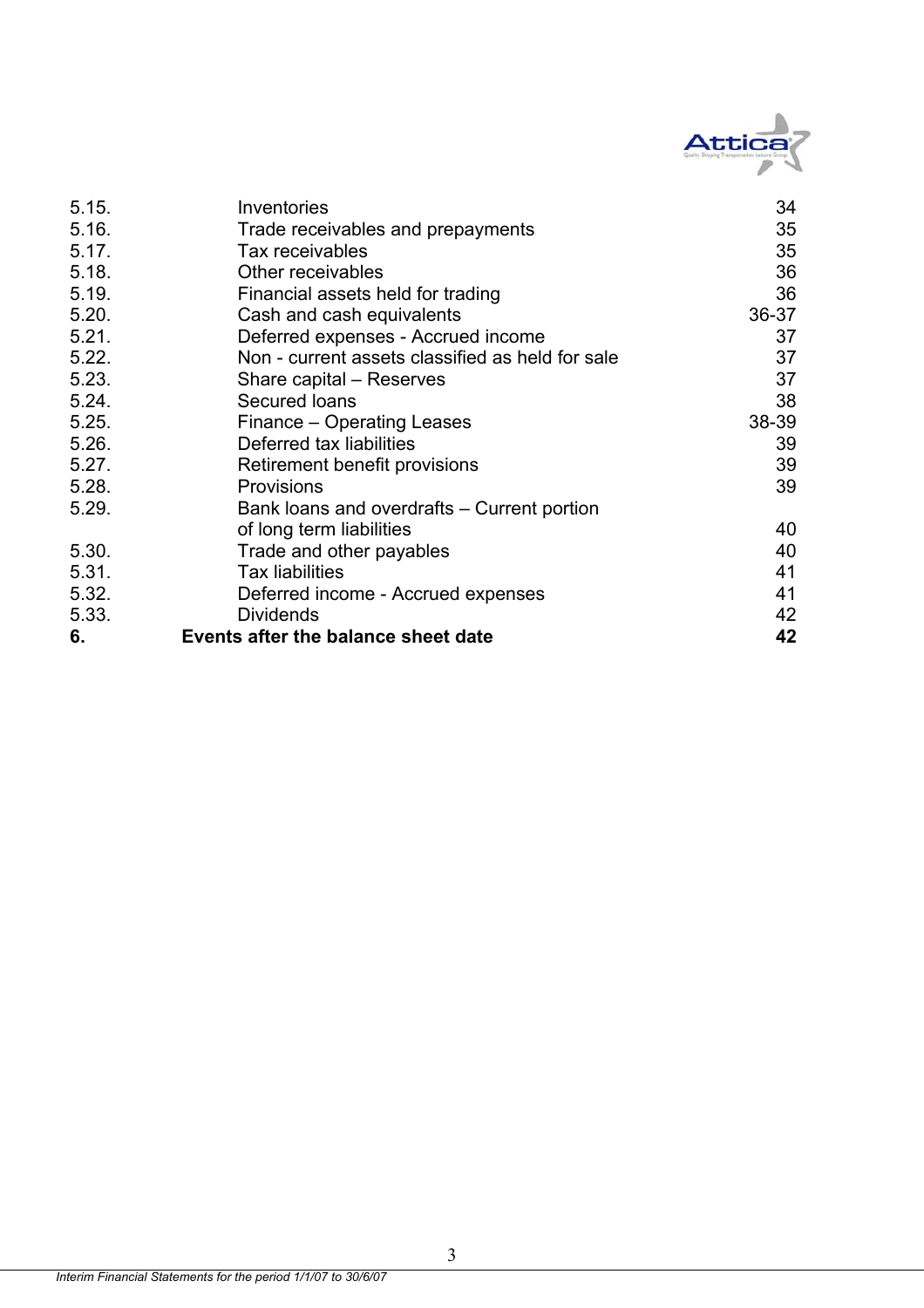# **DRM Stylianou SA**

**Certified Public Accountants Management Consultants** 

#### **REPORT ON REVIEW OF INTERIM INFORMATION**

**To the Shareholders of "Attica Holdings SA"** 

#### *Introduction*

We have reviewed the accompanying Balance Sheet of **"Attica Holdings SA"** (the "Company") and the accompanying Consolidated Balance Sheet of the Company and its subsidiaries (the "Group") as of 30 June 2007, the related Statements of Income, Changes in Equity and Cash Flows of the Company and the Group for the six-month period then ended and selected explanatory notes. Management is responsible for the preparation and presentation of this condensed interim financial information in accordance with International Accounting Standards as adopted by the European Union and applied in interim financial reporting ("IAS 34"). Our responsibility is to express a conclusion on this condensed interim financial information based on our review.

#### *Scope of Review*

We conducted our review in accordance with International Standard on Review Engagements 2410 "Review of Interim Financial Information performed by the Independent Auditor of the Entity", to which the Greek Auditing Standards refer. A review of interim financial information consists of making inquiries, primarily of persons responsible for financial and accounting matters, and applying analytical and other review procedures. A review is substantially less in scope than an audit conducted in accordance with Greek Auditing Standards and consequently does not enable us to obtain assurance that we would become aware of all significant matters that might be identified in an audit. Accordingly, we do not express an audit opinion.

#### *Conclusion*

Based on our review, nothing has come to our attention that causes us to believe that the accompanying condensed interim financial information is not prepared, in all material respects, in accordance with IAS 34.

#### *Report on Other Legal and Regulatory Requirements*

In our opinion, the content of the interim report of the Board of Directors for the six month period is in agreement with the aforementioned financial statements.

> Athens, 9 August 2007 The Certified Public Accountant

Athos Stylianou SOEL Reg. no: 12311 DRM Stylianou SA (Reg. no: 104) Independent member of RSM International

Kifissias & Ethnikis Antistaseos 84, GR 152 31 Athens

DRM Stylianou SA is a Tel: (+30 210) 6717733 e-mail : DRM Stylianou SA is an Accountants of Greece and The Countains of Greece an affiliation of

member of the Institute 6747819 audit@drm.gr independent member

of Certified Public Fax: (+30 210) 6726099 http://www.drm.gr firm of RSM International, independent accounting and consulting firms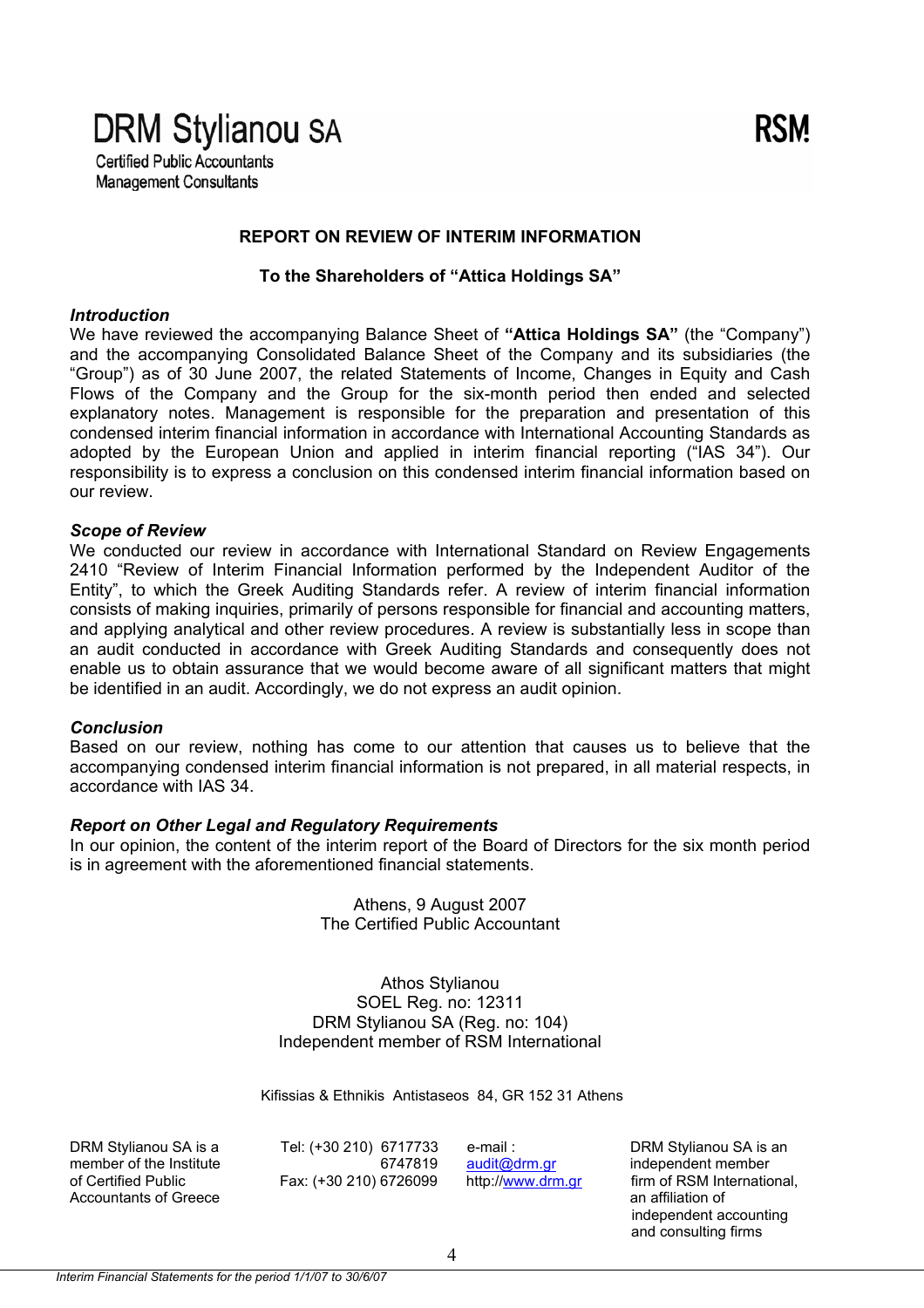

**INCOME STATEMENT**<br>For the period ended June 30, 2007 & 2006 and for the quarterly period 1/4 - 30/6 2007 & 2006

|                                                 |       |                   |            |              |           | <b>GROUP</b> |            |              |          |
|-------------------------------------------------|-------|-------------------|------------|--------------|-----------|--------------|------------|--------------|----------|
|                                                 |       | Notes 1/1-30/6/07 |            | 1/1-30/6/06  |           | 1/4-30/6/07  |            | 1/4-30/6/06  |          |
|                                                 |       |                   | Continuing | Discontinued |           |              | Continuing | Discontinued |          |
|                                                 |       | Total             | operations | operations   | Total     | Total        | operations | operations   | Total    |
| Revenue                                         | (5.1) | 144.815           | 133.072    | 18.060       | 151.132   | 85.360       | 81.715     | 921          | 82.636   |
| Cost of sales                                   | (5.2) | (103.498)         | (103.505)  | (19.400)     | (122.905) | (55.573)     | (55.908)   | (2.171)      | (58.079) |
| <b>Gross Profit/(loss)</b>                      |       | 41.317            | 29.567     | (1.340)      | 28.227    | 29.787       | 25.807     | (1.250)      | 24.557   |
| Other operating income                          | (5.3) | 572               | 535        | 253          | 788       | 156          | 408        | 40           | 448      |
| Administrative expenses                         | (5.4) | (12.028)          | (12.995)   | (1.603)      | (14.598)  | (6.351)      | (7.473)    | (836)        | (8.309)  |
| Distribution expenses                           | (5.5) | (13.120)          | (9.116)    | (2.793)      | (11.909)  | (8.098)      | (6.585)    | (192)        | (6.777)  |
| Earnings before taxes,                          |       |                   |            |              |           |              |            |              |          |
| investing and financial results                 |       | 16.741            | 7.991      | (5.483)      | 2.508     | 15.494       | 12.157     | (2.238)      | 9.919    |
| Dividend income/Profit from sale of investments | (5.6) | 27.670            | 7.066      |              | 7.066     | 27.603       |            |              |          |
| Interest & other similar income                 | (5.6) | 2.213             | 1.354      | 342          | 1.696     | 1.170        | 823        | 338          | 1.161    |
| Interest and other financial expenses           | (5.6) | (11.867)          | (11.721)   | (1.915)      | (13.636)  | (5.531)      | (6.011)    | (171)        | (6.182)  |
| Profit/(loss) from revaluation of investments   |       |                   |            |              |           |              |            |              |          |
| in subsidiaries - associated companies          | (5.6) | (27)              |            |              |           | (27)         |            |              |          |
| Foreign exchange differences                    | (5.6) | (170)             | 197        | (21)         | 176       | (94)         | 32         | 2            | 34       |
| <b>Financial results</b>                        |       | 17.819            | (3.104)    | (1.594)      | (4.698)   | 23.121       | (5.156)    | 169          | (4.987)  |
| Profit/(loss) from vessels' disposal            | (5.7) | 12.504            | 1.022      | 11.961       | 12.983    |              | (54)       | 11.961       | 11.907   |
| Profit from associated companies                |       |                   |            |              |           | (25)         |            |              |          |
| Profit/(loss) before taxes                      |       | 47.064            | 5.909      | 4.884        | 10.793    | 38.590       | 6.947      | 9.892        | 16.839   |
| Taxes                                           | (5.8) | (117)             | (848)      | (28)         | (876)     | (35)         | (371)      |              | (371)    |
| Profit/(loss) after taxes                       |       | 46.947            | 5.061      | 4.856        | 9.917     | 38.555       | 6.576      | 9.892        | 16.468   |
| Attributable as follows:                        |       |                   |            |              |           |              |            |              |          |
| Company Shareholders                            |       | 42.054            | 1.867      | 4.856        | 6.723     | 32.713       | 2.333      | 9.892        | 12.225   |
| Minority Interests in subsidiaries              |       | 4.893             | 3.194      |              | 3.194     | 5.842        | 4.243      |              | 4.243    |
| Earnings after taxes Per Share - basic (in €)   |       | 0,40              | 0,02       | 0,04         | 0,06      | 0,31         | 0,02       | 0, 10        | 0,12     |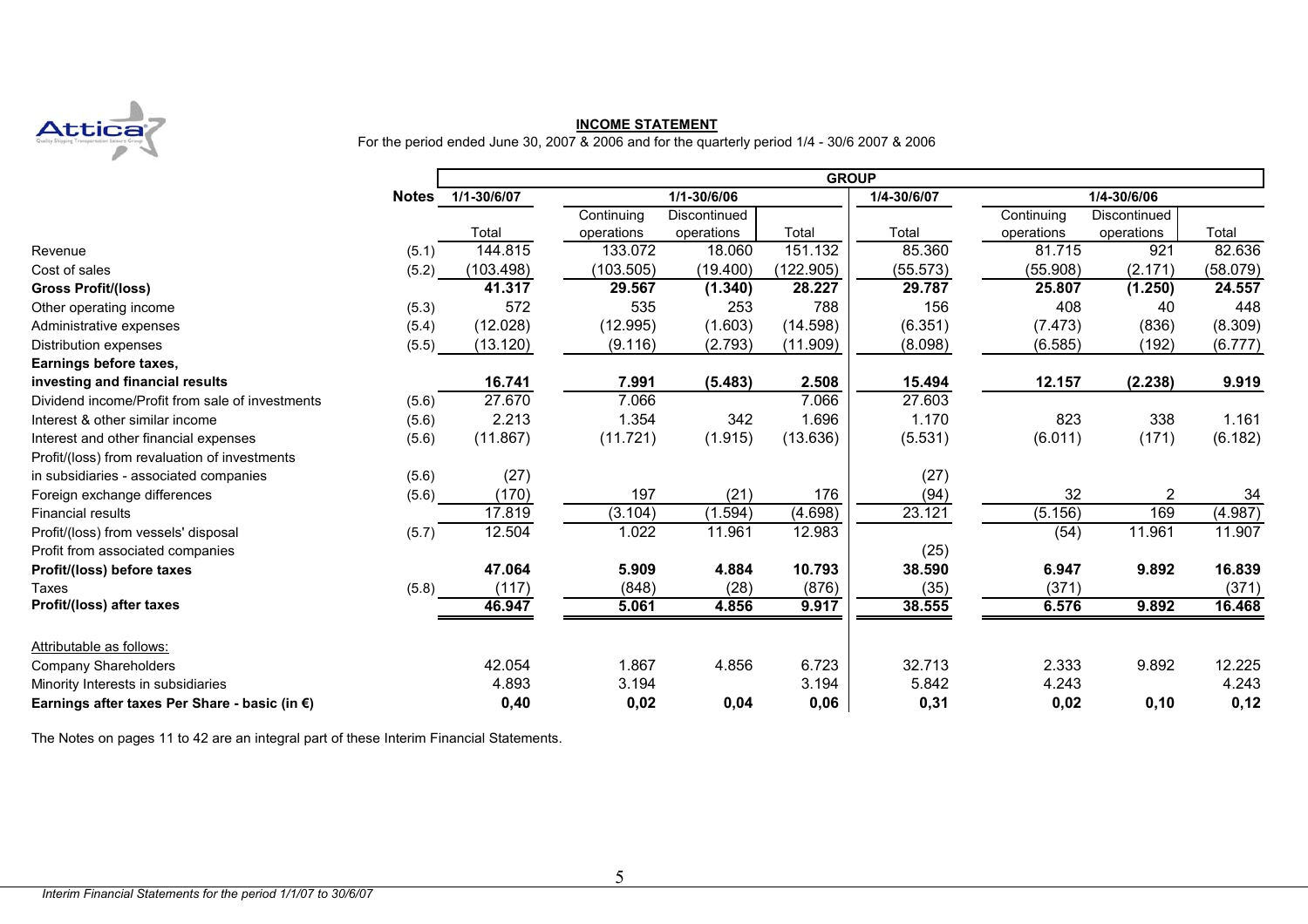

#### **INCOME STATEMENT**

For the period ended June 30, 2007 & 2006 and for the quarterly period 1/4 - 30/6 2007 & 2006

|                                                 |               | <b>COMPANY</b> |             |             |             |  |
|-------------------------------------------------|---------------|----------------|-------------|-------------|-------------|--|
|                                                 | <b>Notes</b>  | 1/1-30/6/07    | 1/1-30/6/06 | 1/4-30/6/07 | 1/4-30/6/06 |  |
| Revenue                                         |               |                |             |             |             |  |
| Cost of sales                                   |               |                |             |             |             |  |
| <b>Gross Profit/(loss)</b>                      |               |                |             |             |             |  |
| Other operating income                          |               |                |             |             |             |  |
| Administrative expenses                         | (5.4)         | (671)          | (739)       | (409)       | (417)       |  |
| Distribution expenses                           |               |                |             |             |             |  |
| Earnings before taxes,                          |               |                |             |             |             |  |
| investing and financial results                 |               | (671)          | (739)       | (409)       | (417)       |  |
| Dividend income/Profit from sale of investments | $(4.1)+(5.6)$ | 57.557         | 24.190      | 27.603      | 17.124      |  |
| Interest & other similar income                 | (5.6)         | 434            | 525         | 299         | 423         |  |
| Interest and other financial expenses           | (5.6)         | (1.275)        | (930)       | (587)       | (477)       |  |
| Profit/(loss) from revaluation of investments   |               |                |             |             |             |  |
| in subsidiaries - associated companies          | (5.6)         | (386)          |             | (386)       |             |  |
| Foreign exchange differences                    |               |                |             |             |             |  |
| <b>Financial results</b>                        |               | 56.330         | 23.785      | 26.929      | 17.070      |  |
| Profit/(loss) from vessels' disposal            |               |                |             |             |             |  |
| Profit from associated companies                |               |                |             | (25)        |             |  |
| Profit/(loss) before taxes                      |               | 55.659         | 23.046      | 26.495      | 16.653      |  |
| Taxes                                           | (5.8)         | (20)           | (344)       | (20)        |             |  |
| Profit/(loss) after taxes                       |               | 55.639         | 22.702      | 26.475      | 16.653      |  |
| Attributable as follows:                        |               |                |             |             |             |  |
| Company shareholders                            |               | 55.639         | 22.702      | 26.475      | 16.653      |  |
| Minority interests in subsidiaries              |               |                |             |             |             |  |
| Earnings after taxes Per Share - basic (in €)   |               | 0,53           | 0,22        | 0,25        | 0, 16       |  |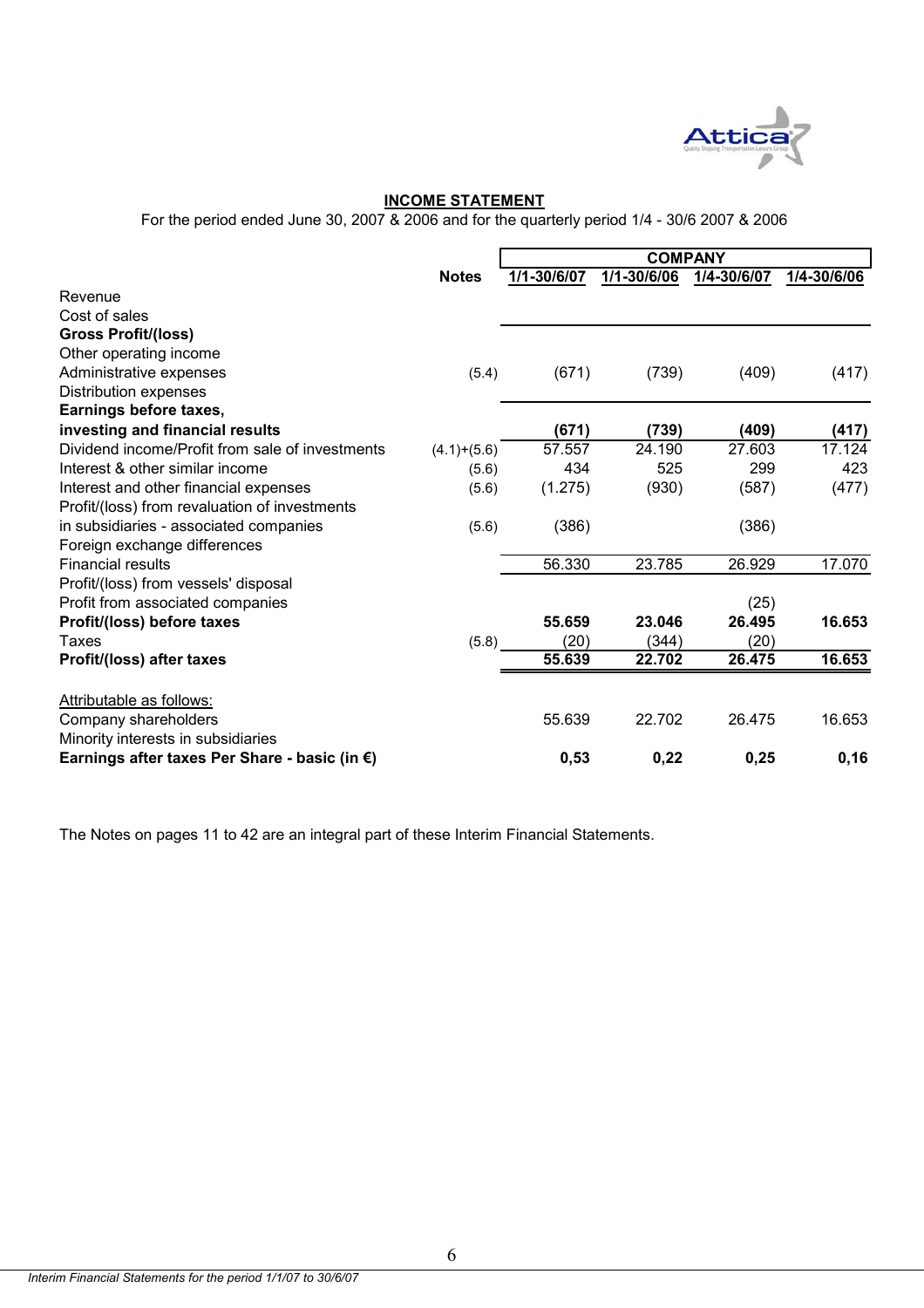

#### **BALANCE SHEET**

|  | As at 30th of June 2007 and at December 31, 2006 |  |  |  |
|--|--------------------------------------------------|--|--|--|
|  |                                                  |  |  |  |

|                                                         |              | <b>GROUP</b> |            | <b>COMPANY</b> |            |  |
|---------------------------------------------------------|--------------|--------------|------------|----------------|------------|--|
|                                                         | <b>Notes</b> | 30/6/2007    | 31/12/2006 | 30/6/2007      | 31/12/2006 |  |
| <b>ASSETS</b>                                           |              |              |            |                |            |  |
| <b>Non-current assets</b>                               |              |              |            |                |            |  |
| Tangible assets                                         | (5.9)        | 708.608      | 719.549    | 5              | 2          |  |
| Intangible assets                                       | (5.10)       | 2.399        | 2.660      | 75             | 80         |  |
| Investments in subsidiaries                             | $(3)+(5.11)$ |              |            | 104.805        | 114.686    |  |
| Investments in associated companies                     | (5.12)       |              |            |                |            |  |
| Other financial assets                                  | (5.12)       |              | 34.732     |                | 34.732     |  |
| Non-current receivables                                 | (5.13)       | 167          | 215        |                |            |  |
| Deferred tax assets                                     | (5.14)       | 201          | 127        |                |            |  |
|                                                         |              | 711.375      | 757.283    | 104.885        | 149.500    |  |
| <b>Current assets</b>                                   |              |              |            |                |            |  |
| Inventories                                             | (5.15)       | 3.533        | 3.790      |                |            |  |
| Trade receivables and prepayments                       | (5.16)       | 71.747       | 55.983     |                |            |  |
| Tax receivables                                         | (5.17)       | 1.449        | 1.495      | 592            | 349        |  |
| Receivables from subsidiaries-associated companies      |              |              |            |                |            |  |
| Other receivables                                       | (5.18)       | 3.967        | 2.903      |                | 31         |  |
| Financial assets held for trading                       | (5.19)       | 707          | 734        | 707            | 734        |  |
| Cash and cash equivalents                               | (5.20)       | 214.077      | 105.449    | 125.324        | 13.888     |  |
| Deferred expenses                                       | (5.21)       | 11.102       | 8.108      |                |            |  |
| Accrued income                                          | (5.21)       | 75           | 138        |                | 30         |  |
|                                                         |              | 306.657      | 178.600    | 126.623        | 15.032     |  |
| Non-current assets classified as held for sale          | (5.22)       | 2.523        | 99.679     |                |            |  |
| <b>Total assets</b>                                     |              | 1.020.555    | 1.035.562  | 231.508        | 164.532    |  |
|                                                         |              |              |            |                |            |  |
| <b>EQUITY AND LIABILITIES</b>                           |              |              |            |                |            |  |
| <b>Equity</b>                                           |              |              |            |                |            |  |
| Share capital                                           | (5.23)       | 62.504       | 62.504     | 62.504         | 62.504     |  |
| Reserves                                                | (5.23)       | 227.496      | 259.077    | 64.789         | 44.396     |  |
| Retained earnings                                       | (5.23)       | 87.923       | 22.713     | 58.210         | 21.738     |  |
| <b>Total Shareholders equity</b>                        |              | 377.923      | 344.294    | 185.503        | 128.638    |  |
| Minority interests in subsidiaries                      |              | 110.155      | 110.107    |                |            |  |
| <b>Total equity</b>                                     |              | 488.078      | 454.401    | 185.503        | 128.638    |  |
|                                                         |              |              |            |                |            |  |
| <b>Non-current liabilities</b>                          |              |              |            |                |            |  |
| Secured Ioans                                           | (5.24)       | 380.134      | 399.465    |                |            |  |
| Finance leases                                          | (5.25)       | 172          | 304        |                |            |  |
| Deferred tax liabilities                                | (5.26)       | 330          | 329        | 267            | 267        |  |
| Retirement benefit provisions                           | (5.27)       | 1.198        | 1.131      | 54             | 54         |  |
| Provisions                                              | (5.28)       | 771          | 321        |                |            |  |
|                                                         |              | 382.605      | 401.550    | 321            | 321        |  |
| <b>Current liabilities</b>                              |              |              |            |                |            |  |
| Bank loans and overdrafts                               | (5.29)       | 9.931        | 9.931      | 9.931          | 9.931      |  |
| Current portion of long term liabilities                | (5.29)       | 63.661       | 63.661     | 25.000         | 25.000     |  |
| Trade and other payables                                | (5.30)       | 48.186       | 28.217     | 8.568          | 109        |  |
| Payables to subsidiaries-associated companies           |              |              |            |                |            |  |
| <b>Tax liabilities</b>                                  | (5.31)       | 3.330        | 2.688      | 12             | 20         |  |
| Deferred income                                         | (5.32)       | 11.922       | 1.933      |                |            |  |
| Accrued expenses                                        | (5.32)       | 12.842       | 8.018      | 2.173          | 513        |  |
|                                                         |              | 149.872      | 114.448    | 45.684         | 35.573     |  |
| Liabilities directly associated with non current assets |              |              |            |                |            |  |
| classified as held for sale                             |              |              | 65.163     |                |            |  |
| <b>Total equity and liabilities</b>                     |              | 1.020.555    | 1.035.562  | 231.508        | 164.532    |  |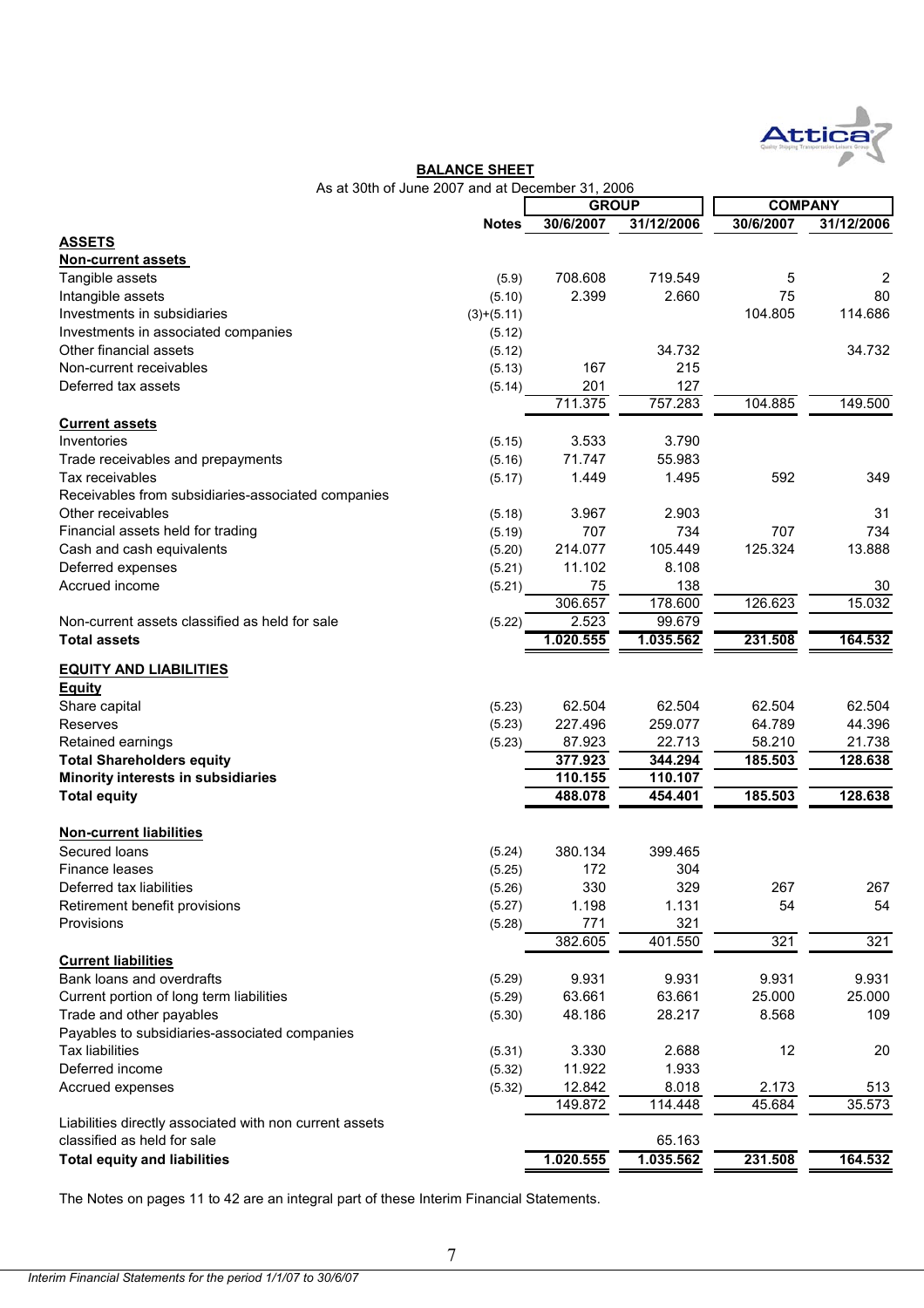

#### **Statement of Changes in Equity**

For the Period 1/1-30/6/2007

#### **GROUP**

|                                                |         |         |          |          | Total        | Minority                  |          |
|------------------------------------------------|---------|---------|----------|----------|--------------|---------------------------|----------|
|                                                | Share   | Share   | Other    | Retained | shareholders | interests in              |          |
|                                                | Capital | Premium | Reserves | Earnings | Equity       | subsidiaries Total Equity |          |
| Balance at 1 January 2007                      | 62.504  | 207.648 | 51.429   | 22.713   | 344.294      | 110.107                   | 454.401  |
| Changes in Equity for the Period 1/1-30/6/2007 |         |         |          | (90)     | (90)         | (6)                       | (96)     |
| Reclassified items                             |         |         | (31.582) | 31.582   |              |                           |          |
| Exchange differences on translating foreign    |         |         |          |          |              |                           |          |
| operations                                     |         |         |          | (1)      |              |                           | (1)      |
| Net Profit for the Period 1/1-30/6/2007        |         |         |          | 42.054   | 42.054       | 4.893                     | 46.947   |
| <b>Dividends</b>                               |         |         |          | (8.334)  | (8.334)      | (4.839)                   | (13.173) |
| Balance at 30 June 2007                        | 62.504  | 207.648 | 19.847   | 87.924   | 377.923      | 110.155                   | 488.078  |

**COMPANY**

|                                                |         |         |           |          | Total        | Minority                  |
|------------------------------------------------|---------|---------|-----------|----------|--------------|---------------------------|
|                                                | Share   | Share   | Other     | Retained | shareholders | interests in              |
|                                                | Capital | Premium | Reserves  | Earnings | Equity       | subsidiaries Total Equity |
| Balance at 1 January 2007                      | 62.504  | 194.340 | (149.944) | 21.738   | 128.638      | 128.638                   |
| Changes in Equity for the Period 1/1-30/6/2007 |         |         | 20.393    | (10.833) | 9.560        | 9.560                     |
| Reclassified items                             |         |         |           |          | 0            | 0                         |
| Exchange differences on translating foreign    |         |         |           |          |              |                           |
| operations                                     |         |         |           |          | 0            | 0                         |
| Net Profit for the Period 1/1-30/6/2007        |         |         |           | 55.639   | 55.639       | 55.639                    |
| <b>Dividends</b>                               |         |         |           | (8.334)  | (8.334)      | (8.334)                   |
| Balance at 30 June 2007                        | 62.504  | 194.340 | (129.551) | 58.210   | 185.503      | 185.503                   |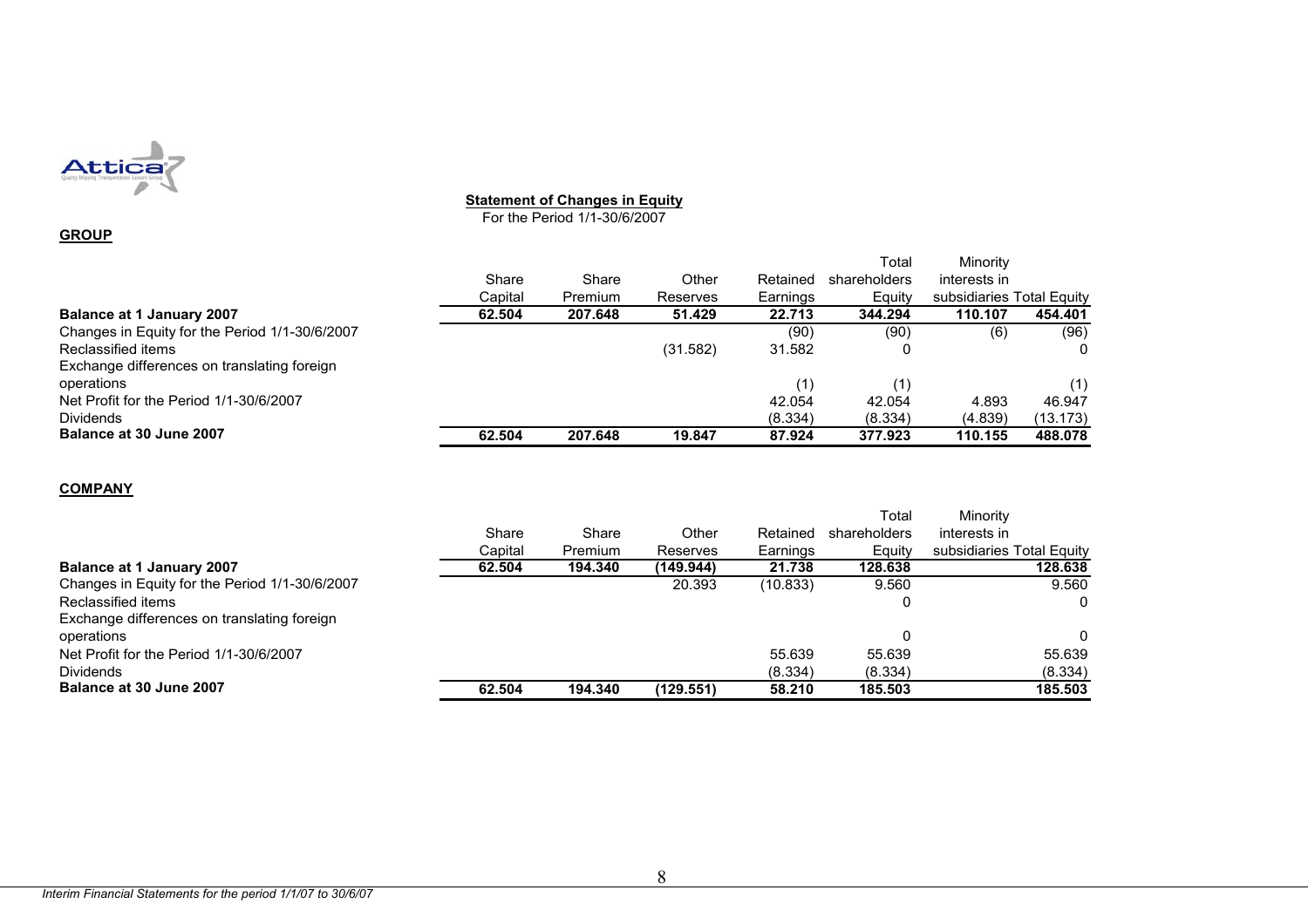

#### **Statement of Changes in Equity**

For the Period 1/1-30/6/2006

#### **GROUP**

|          |          |          |          | Total        | Minority     |          |
|----------|----------|----------|----------|--------------|--------------|----------|
| Share    | Share    | Other    | Retained | shareholders | interests in | Total    |
| Capital  | Premium  | Reserves | Earnings | Equity       | subsidiaries | Equity   |
| 93.756   | 239.244  | 50.400   | 5.680    | 389.080      | 102.726      | 491.806  |
| 31.252   |          |          |          | 31.252       |              | 31.252   |
| (62.504) | (31.252) |          |          | (93.756)     |              | (93.756) |
|          | (344)    |          |          | (344)        |              | (344)    |
|          |          | (62)     |          | (62)         |              | (62)     |
|          |          |          | 6.723    | 6.723        | 3.194        | 9.917    |
|          |          |          | (8.334)  | (8.334)      | (3.763)      | (12.097) |
| 62.504   | 207.648  | 50,338   | 4.069    | 324.559      | 102.157      | 426.716  |
|          |          |          |          |              |              |          |

#### **COMPANY**

|                                            |          |                |           |          | Total        | Minority     |          |
|--------------------------------------------|----------|----------------|-----------|----------|--------------|--------------|----------|
|                                            | Share    | Share          | Other     | Retained | shareholders | interests in | Total    |
|                                            | Capital  | <b>Premium</b> | Reserves  | Earnings | Equity       | subsidiaries | Equity   |
| <b>Balance at 1 January 2006</b>           | 93.756   | 225,936        | (150.623) | 10.919   | 179.988      |              | 179,988  |
| Increase of Share Capital                  | 31.252   |                |           |          | 31.252       |              | 31.252   |
| Decrease of Share Capital                  | (62.504) | (31.252)       |           |          | (93.756)     |              | (93.756) |
| Expenses related to share capital increase |          | (344)          |           |          | (344)        |              | (344)    |
| Net Profit for the Period 1/1-30/6/2006    |          |                |           | 22.702   | 22.702       |              | 22.702   |
| <b>Dividends</b>                           |          |                |           | (8.334)  | (8.334)      |              | (8.334)  |
| <b>Balance at 30 June 2006</b>             | 62.504   | 194.340        | (150.623) | 25.287   | 131.508      |              | 131.508  |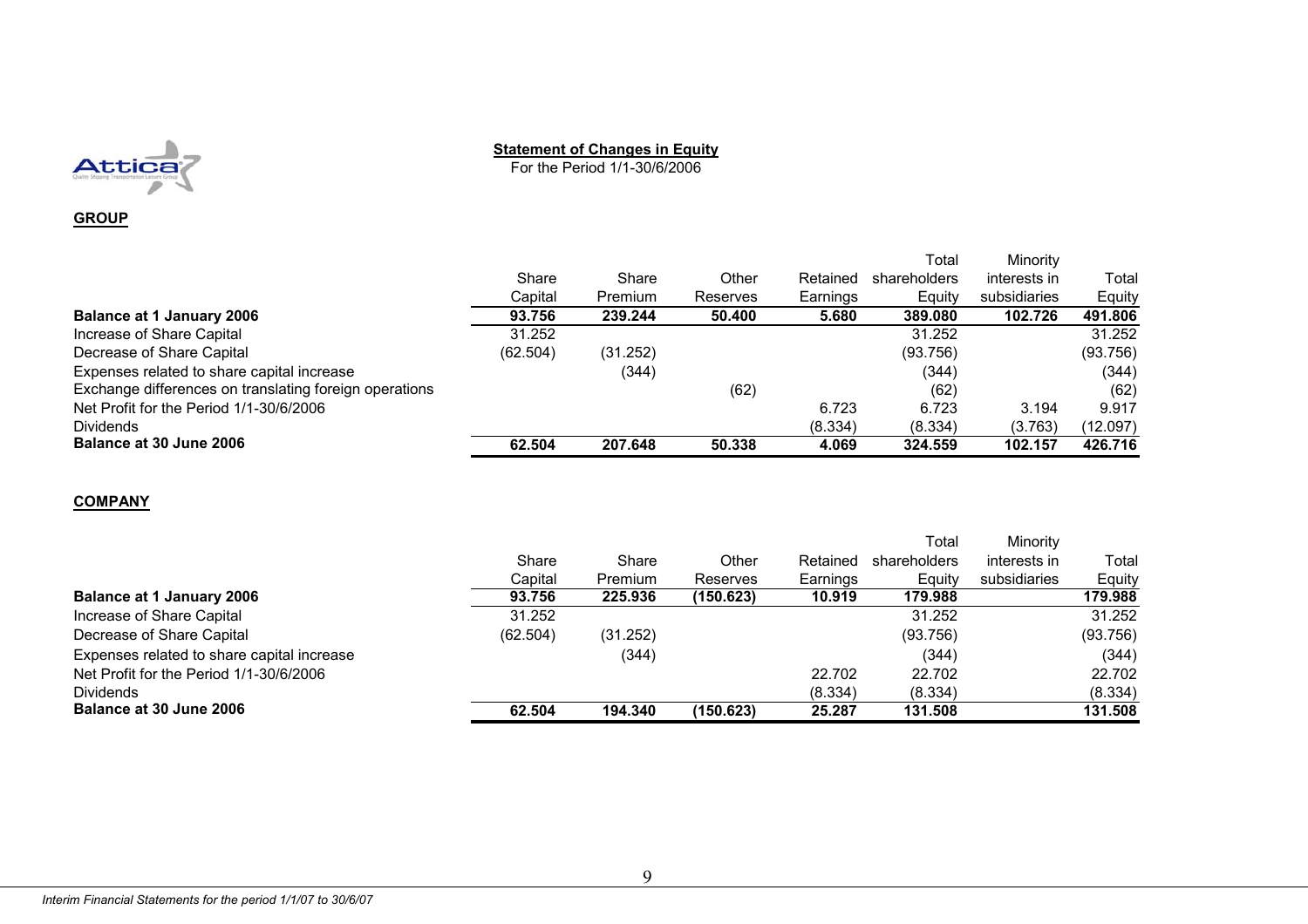

#### **CASH FLOW STATEMENT**

For the periods ended June 30, 2007 & 2006

|                                                                                                              |                | <b>GROUP</b>  |               | <b>COMPANY</b> |               |
|--------------------------------------------------------------------------------------------------------------|----------------|---------------|---------------|----------------|---------------|
|                                                                                                              | <b>Notes</b>   | 1/1-30/6/2007 | 1/1-30/6/2006 | 1/1-30/6/2007  | 1/1-30/6/2006 |
| <b>Cash flow from Operating Activities</b>                                                                   |                |               |               |                |               |
| Profit/(Loss) Before Taxes                                                                                   |                | 47.064        | 5.909         | 55.659         | 23.046        |
| <b>Adjustments for:</b>                                                                                      |                |               |               |                |               |
| Depreciation & amortization                                                                                  | (5.9)          | 13.339        | 13.980        | 6              | 6             |
| <b>Provisions</b>                                                                                            |                | 1.724         | 1.345         | 386            |               |
| Foreign exchange differences                                                                                 | (5.6)          | 170           | (197)         |                |               |
| Net (profit)/Loss from investing activities                                                                  |                | (43.711)      | (9.515)       | (58.058)       | (21.128)      |
| Interest and other financial expenses                                                                        | (5.6)          | 11.867        | 11.721        | 1.275          | 930           |
| Plus or minus for Working Capital changes :                                                                  |                |               |               |                |               |
| Decrease/(increase) in Inventories                                                                           |                | 257           | (194)         |                |               |
| Decrease/(increase) in Receivables                                                                           |                | (19.600)      | (12.070)      | (128)          | (3.621)       |
| (Decrease)/increase in Payables (excluding banks)                                                            |                | 19.759        | 18.044        | 102            | 265           |
| Less:                                                                                                        |                |               |               |                |               |
| Interest and other financial expenses paid                                                                   |                | (12.564)      | (10.725)      | (1.529)        | (887)         |
| Taxes paid                                                                                                   |                | (202)         | (1.041)       |                | (594)         |
| Operating cash flows of discontinued operations                                                              |                |               | (10.125)      |                |               |
| Total cash inflow/(outflow) from operating activities (a)                                                    |                | 18.103        | 7.132         | (2.287)        | (1.983)       |
|                                                                                                              |                |               |               |                |               |
| <b>Cash flow from Investing Activities</b>                                                                   |                |               |               |                |               |
| Acquisition of subsidiaries, associated companies, joint                                                     |                |               |               |                |               |
| ventures and other investments                                                                               | (5.12)         | (30.338)      |               | (30.338)       |               |
| Purchase of tangible and intangible assets                                                                   | $(5.9)+(5.10)$ | (2.965)       | (780)         | (4)            |               |
| Proceeds from sale of tangible and intangible assets                                                         |                | 206.395       | 25.975        | 113.744        | (5)<br>75.925 |
| Interest received                                                                                            | $(5.7)+(5.12)$ | 2.213         | 1.354         | 434            | 525           |
|                                                                                                              |                |               |               | 29.887         | 13.537        |
| Dividends received                                                                                           | (4.1)          |               |               |                |               |
| Investing cash flows of discontinued operations                                                              |                |               | 300.963       |                |               |
| Total cash inflow/(outflow) from investing activities (b)                                                    |                | 175.305       | 327.512       | 113.723        | 89.982        |
| <b>Cash flow from Financing Activities</b>                                                                   |                |               |               |                |               |
| Proceeds from issue of Share Capital                                                                         |                |               |               |                |               |
| Proceeds from Borrowings                                                                                     |                |               |               |                |               |
| Payments of Borrowings                                                                                       | (5.20)         | (84.494)      | (30.830)      |                |               |
| Payments of finance lease liabilities                                                                        | (5.20)         | (286)         | (271)         |                |               |
| Dividends paid                                                                                               |                |               |               |                |               |
|                                                                                                              |                |               |               |                |               |
| Financing cash flows of discontinued operations<br>Total cash inflow/(outflow) from financing activities (c) |                |               | (203.122)     |                |               |
| Net increase/(decrease) in cash and cash equivalents                                                         |                | (84.780)      | (234.223)     |                |               |
| $(a)+(b)+(c)$                                                                                                |                | 108.628       | 100.421       | 111.436        | 87.999        |
|                                                                                                              |                |               |               |                |               |
| Cash and cash equivalents at beginning of period                                                             |                | 105.449       | 92.558        | 13.888         | 3.251         |
| Cash and cash equivalents at end of period                                                                   |                | 214.077       | 192.979       | 125.324        | 91.250        |

The method used for the preparation of the above Cash Flow Statement is the Indirect Method.

Cash and cash equivalents analysis is presented in paragraph 5.20.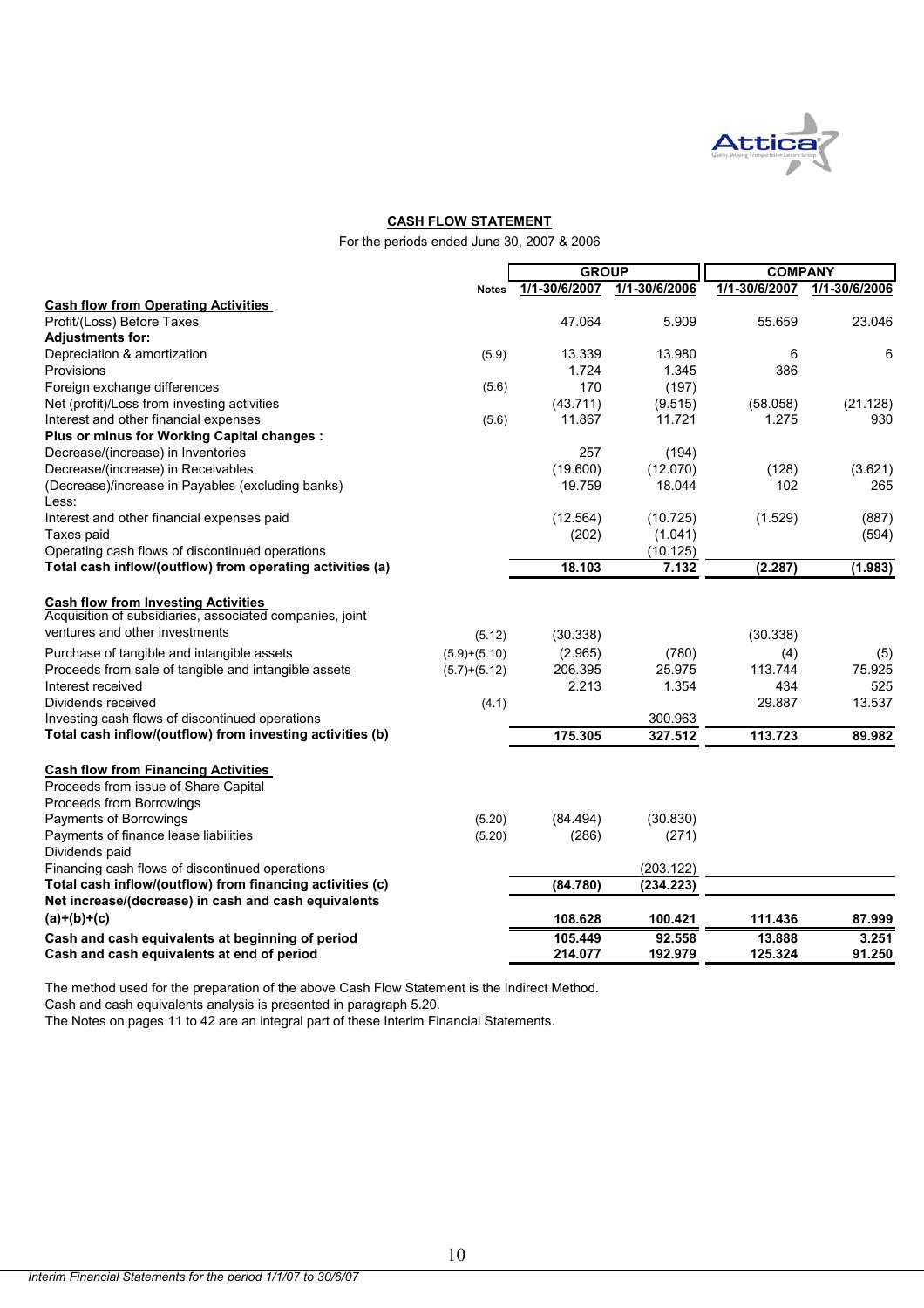

## **NOTES TO THE FINANCIAL STATEMENTS**

#### **1. General information**

ATTICA HOLDINGS S.A. ("ATTICA GROUP") is a Holding Company and as such does not have trading activities of its own. The Company, through its subsidiaries, mainly operates in passenger shipping and in travel agency services.

The headquarters of the Company are in Athens, Greece, C. Karamanli Avenue 157, 16673, Voula.

The number of employees, at period end, was 9 for the parent company and 1.354 for the Group, while at 30/6/2006 was 9 and 1.349 respectively.

Attica Holdings S.A. shares are listed in the Athens Stock Exchange under the code ATTICA.

The corresponding codes under Bloomberg is ATTEN GA and under Reuters is EPA.AT.

The total number of common bearer shares outstanding as at 30 June 2007 was 104.173.680. Each share carries one voting right. The total market capitalization amounted to  $\epsilon$  579.206 thousand approximately.

The interim financial statements of the Company and the Group for the period ended June 30, 2007 were approved by the Board of Directors on August 8, 2007.

*Due to rounding there may be minor differences in some amounts.* 

#### **2. Significant Group accounting policies**

The accounting policies used by the Group for the preparation of the financial statements for the period 1/1-30/6/2007 are the same with those used for the preparation of the financial statements for the fiscal year 2006.

The financial statements have been prepared in accordance with the International Financial Reporting Standards (IFRS) which have been issued by the International Accounting Standards Board (IASB) and the interpretations which have been issued by the International Financial Reporting Interpretations Committee as adopted by the European Union. More specifically, for the preparation of the current period's Financial Statements the Group has applied IAS 34 "Interim Financial Reporting".

In addition, the Group has prepared the financial statements in compliance with the historical cost principle, the going concern principle, the accrual basis principle, the consistency principle, the materiality principle and the accrual basis of accounting.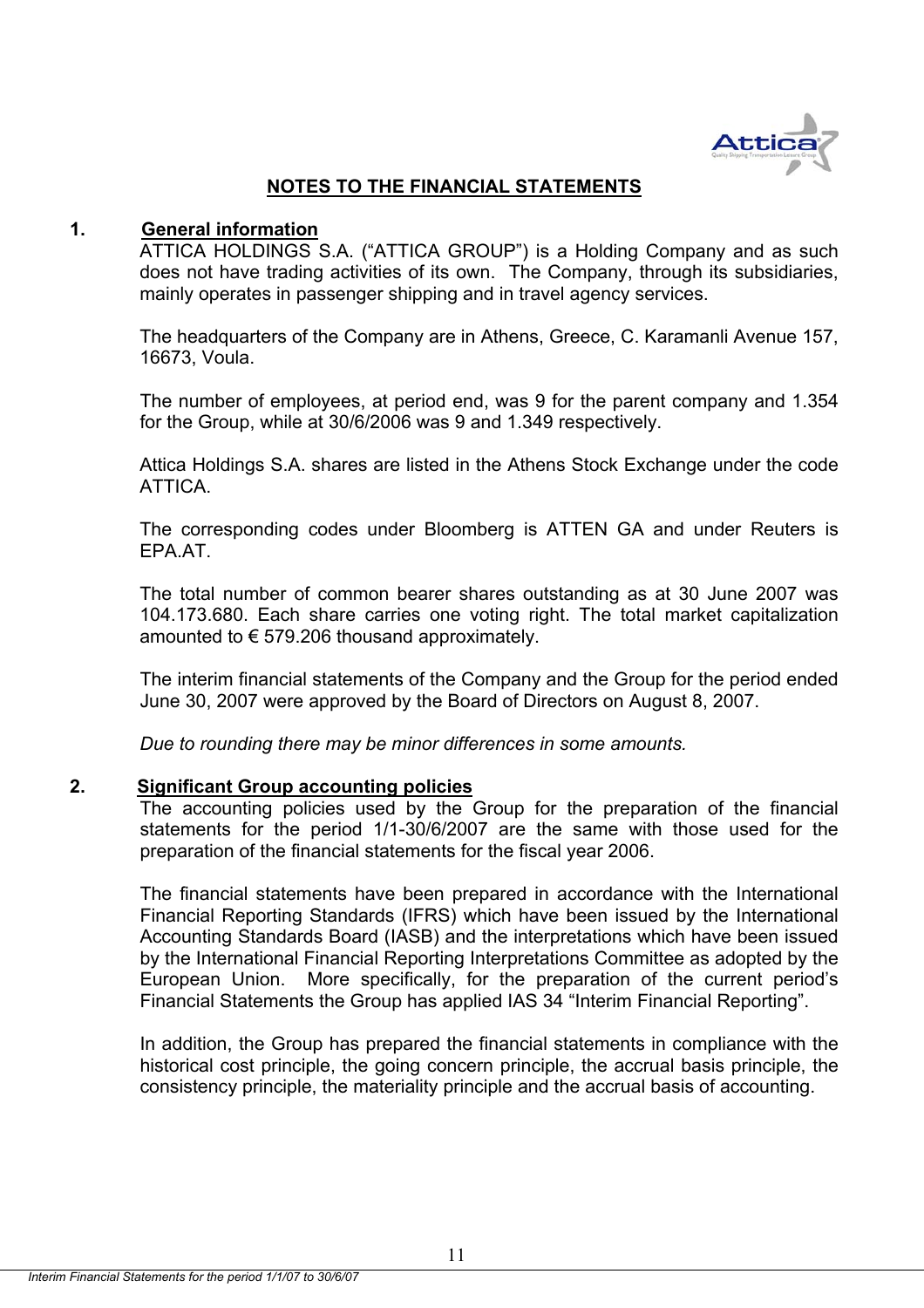

For the fiscal year 2007, the going concern principle does not apply for the 100% subsidiary SUPERFAST DEKA M.C., the shipowning company of SUPERFAST X, who sold the above vessel and therefore it does not have any trading activity.

The preparation of the financial statements calls for the use of estimates and assumptions which must be in line with the provisions of generally accepted accounting principles.

The above estimates are based οn the knowledge and the information available to the Management of the Group until the date of approval of the financial statements for the period ended June 30, 2007.

#### 2.1. Adoption of new IFRS and Interpretations from 1/1/2007

 International Accounting Standards Board (IASB) and International Financial Reporting Interpretations Committee (IFRIC) have issued new Standards and Interpretations, the implementation of which is mandatory for accounting periods starting from January 1, 2007 or subsequently.

 The view of the Management of the Group about the effect of the application of these new Standards and Interpretations, on the financial statements of the Company and the Group, is set out below:

2.1.1. IFRS 7 Financial Instruments: Disclosures and supplementary adjustment of IAS 1, Presentation of Financial Statements, Capital Disclosures.

IFRS 7 requires further disclosures about:

 a) the significance of financial instruments for the entity's financial position and performance

 b) qualitative and quantitative information about the exposure to risks arising from financial instruments, including minimum determined disclosures about credit risk, liquidity risk and market risk.

IFRS 7 replaces IAS 30 and the disclosures required by IAS 32.

The presentation requirements of IAS 32 remain unaltered.

The Group will implement IFRS 7 and the amendment of IAS 1 on the annual financial statements of the fiscal year which begins on 1/1/2007.

#### 2.1.2. Interpretation 7, Applying the Restatement Approach under IAS 29 Financial Reporting in Hyperinflationary Economies.

 Interpretation 7 requires entities to apply IAS 29 in the reporting period in which an entity first identifies the existence of hyperinflation in the economy of its functional currency, as if the economy had always been hyperinflationary.

 The above interpretation is not applicable to the operations of the Company and the Group.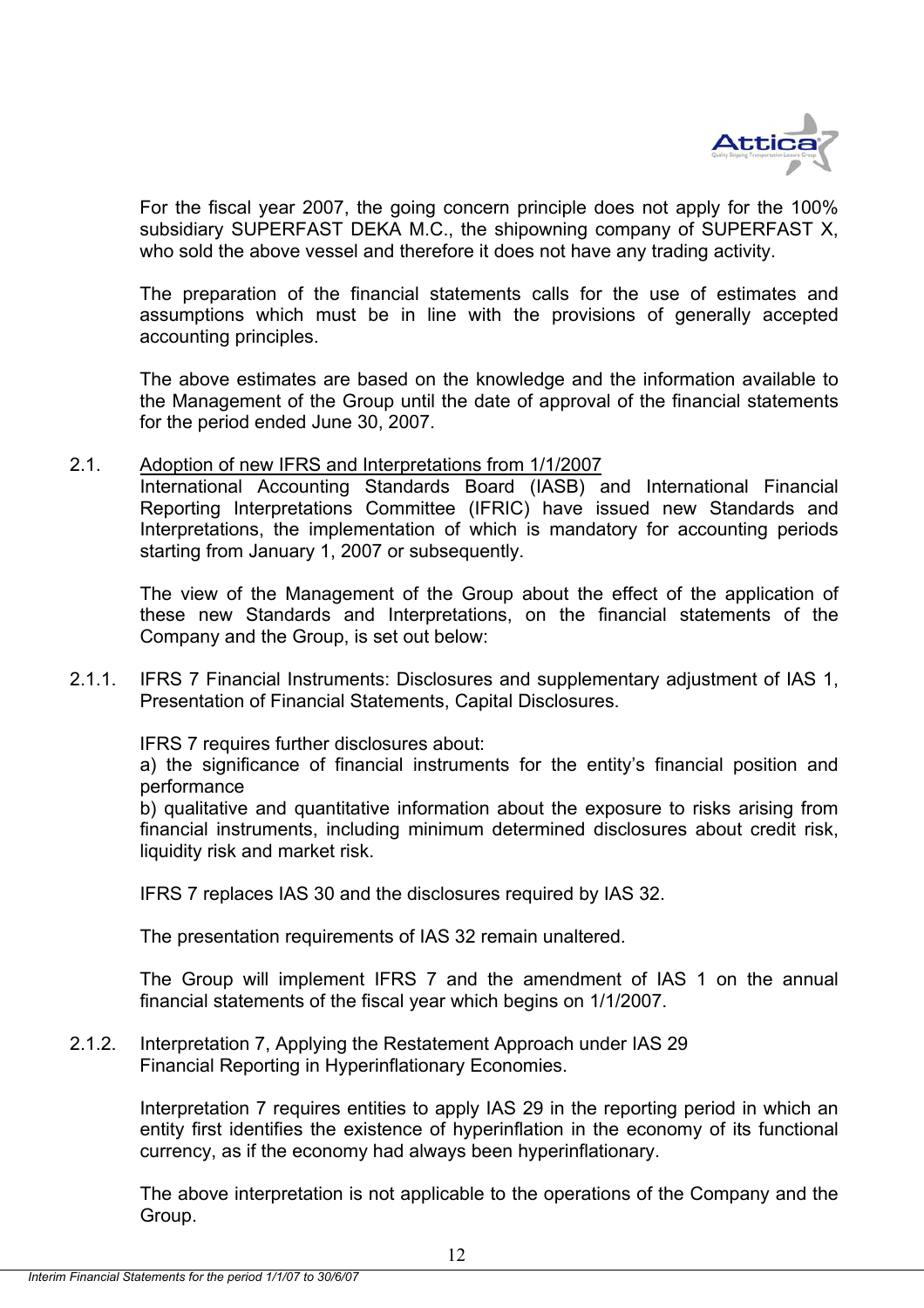

#### 2.1.3. Interpretation 8, Application scope of IFRS 2 Share-based payment.

Interpretation 8 clarifies that IFRS 2 will apply to any arrangement when equity instruments are granted or liabilities (based on the value of an entity's equity instrument) are incurred by an entity, when the identifiable consideration appears to be less that the fair value of the instruments given.

 The above interpretation is not applicable to the operations of the Company and the Group.

2.1.4. Interpretation 9, Reassessment of Embedded Derivatives

Interpretation 9 requires an entity to assess whether a contract contains an embedded derivative at the date an entity first becomes a party to the contract and prohibits reassessment unless there is a change to the contract that significantly modifies the cash flows.

The above interpretation is not applicable to the operations of the Company and the Group.

2.1.5. Interpretation 10, Interim Financial reporting and Impairment

Interpretation 10 requires that, an entity shall not reverse an impairment loss recognised in a previous interim period in respect of goodwill or an investment in either an equity instrument or a financial asset carried at cost.

This Interpretation has not been adopted by the European Union.

2.1.6. Interpretation 11, Application scope of IFRS 2 Group and Treasury Share Transactions.

> For the scope of accounting treatment, the transactions in which employees are granted rights to equity instruments, are regarded as equity settled –share based payments even in the case in which the company chooses or has the obligation to buy such equity instruments from third parties.

> The same is followed in the financial statements of the parent company, when employees of its subsidiaries are granted rights to equity instruments of the parent company.

> The above interpretation is not applicable to the operations of the Company and the Group.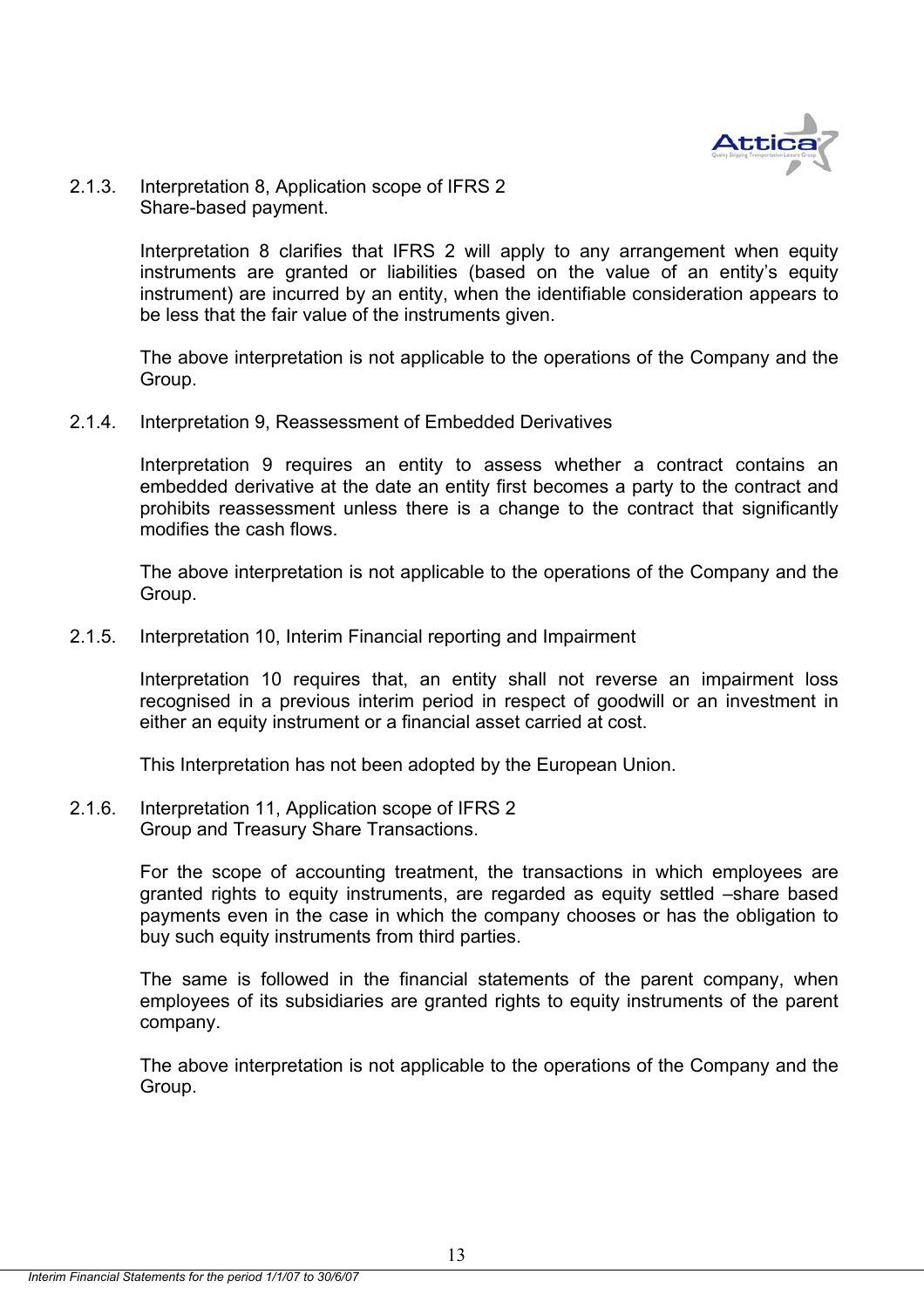

#### 2.2. Adoption of new or revised IFRS on and after 1/1/2008

#### 2.2.1. IFRS 8 Operating Segments

The Group will implement on 1/01/2009 IFRS 8 "Operating Segments", which replaces IAS 14 "Segment Reporting" and requires the information disclosed to the users of the financial statements to be the same with those that the management uses internally in order to assess its segment performance.

#### 2.2.2. IAS 23 Borrowing Costs (Revised)

The revised IAS 23 provides that an entity should capitalize the borrowing cost to the extent that is attributable to the acquisition, construction or production of an asset and shall be capitalized as part of the cost of that asset.

Any other cost should be recognized as an expense in the period in which it is incurred.

The Group will not be affected by the revision of IAS 23 because it already applies the alternative treatment for the recognition of the borrowing cost which was provided by the previous version of IAS 23. This treatment is the same treatment that is provided by the revised IAS 23.

2.2.3. Interpretation 12, Service Concession Arrangements (is applicable for annual periods beginning on or after 1 January 2008).

Interpretation 12 deals with the way service concession operators should apply existing IFRS to account for the rights and obligations they undertake in service concession arrangements. In accordance with this Interpretation the operators should not recognise the relevant infrastructure as tangible assets, but should recognise a financial asset or an intangible asset. Interpretation 12 is not applicable to the operations of the Group.

#### **3. Consolidation**

a) The following fully owned subsidiaries are being consolidated using the full consolidation method. Impairment /

|                                 | Value at   | Equity | (Reversal of | Net Book |                             |        |
|---------------------------------|------------|--------|--------------|----------|-----------------------------|--------|
| Company name                    | 31/12/2006 | Return | Impairment)  | Value    | Registered in Participation |        |
| SUPERFAST FERRIES MARITIME S.A. | 45.779     |        |              | 45.779   | <b>GREECE</b>               | 100%   |
| SUPERFAST EPTA MC.*             | 44         |        |              | 44       | <b>GREECE</b>               | 100%   |
| SUPERFAST OKTO MC.*             | 44         |        |              | 44       | <b>GRFFCF</b>               | 100%   |
| SUPERFAST ENNEA MC.*            | 4.823      |        |              | 4.823    | <b>GREECE</b>               | 100%   |
| SUPERFAST DEKA MC.*             | 10.625     | 19.110 | (9.589)      | 1.104    | <b>GREECE</b>               | 100%   |
| NORDIA MC.                      | 4.005      |        |              | 4.005    | <b>GREECE</b>               | 100%   |
| MARIN MC.                       | 3.620      |        | 360          | 3.260    | <b>GREECE</b>               | 100%   |
| BLUE STAR MARITIME S.A.**       | 42.525     |        |              | 42.525   | <b>GREECE</b>               | 48.79% |
| ATTICA PREMIUM S.A.             | 3.222      |        |              | 3.222    | <b>GREECE</b>               | 100%   |
| Total                           | 114.686    | 19.110 | (9.229)      | 104.805  |                             |        |
|                                 |            |        |              |          |                             |        |

\* Non operating companies.

\*\* Blue Star Maritime S.A. is consolidated in Attica Holdings S.A. because the company controls the Board of Directors of Blue Star Maritime S.A. although it owns less than 50% of its share capital.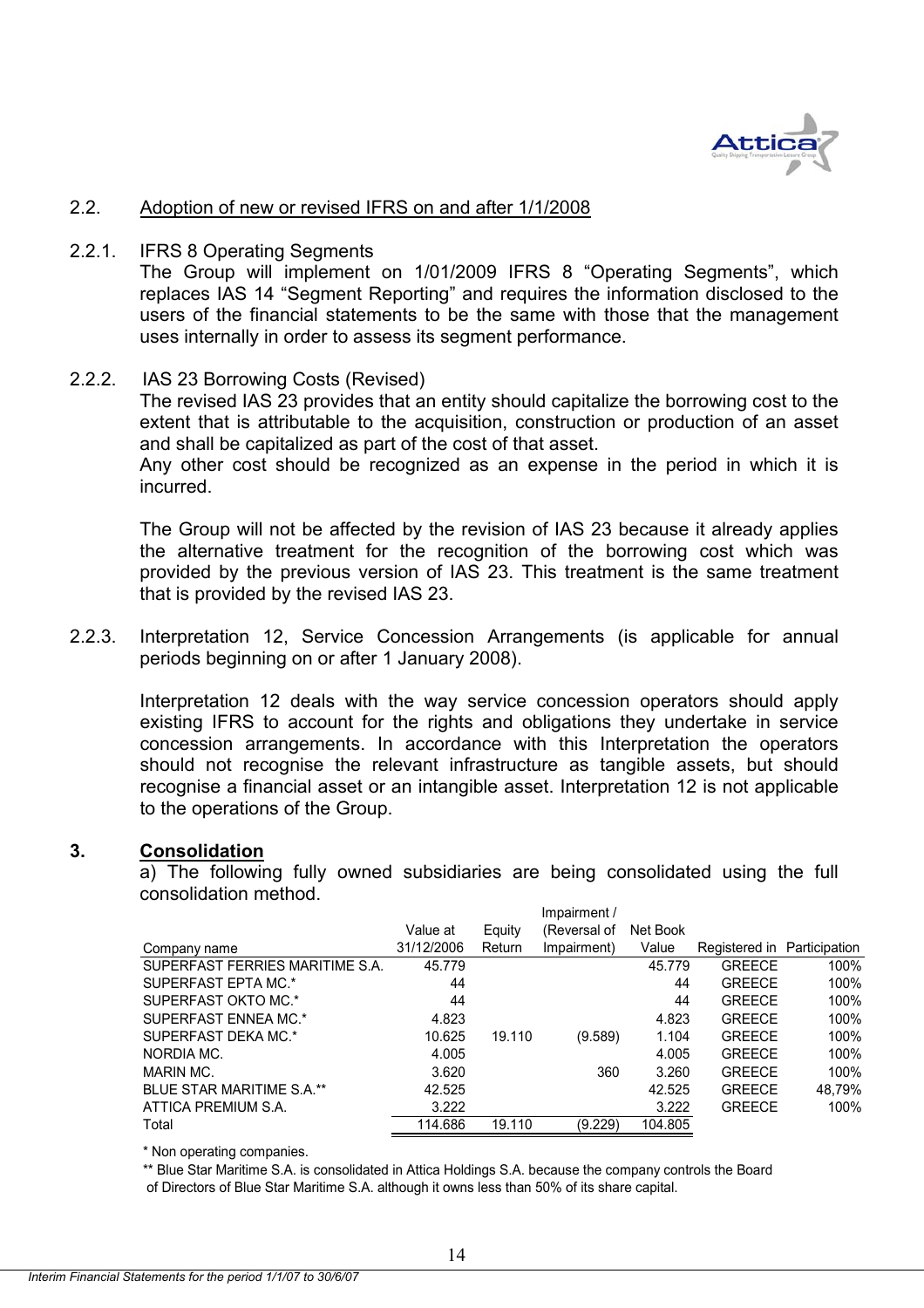

Due to the completion of liquidation procedures of the subsidiary companies SUPERFAST EPTA INC., SUPERFAST OKTO INC., SUPERFAST ENNEA INC., SUPERFAST DEKA INC. these are not anymore consolidated in the Group. From this change there is no effect to the Group's results.

b) The following companies are also fully consolidated using the full consolidation method indirectly into the ATTICA GROUP:

1. The following 100% subsidiaries of SUPERFAST FERRIES MARITIME S.A.:

a) Registered in Liberia:

SUPERFAST ENA INC.\*, SUPERFAST DIO INC.\*, SUPERFAST TRIA INC.\*, SUPERFAST TESSERA INC.\*, SUPERFAST PENTE INC., SUPERFAST EXI INC., SUPERFAST ENDEKA INC., SUPERFAST DODEKA INC.

b) SUPERFAST DODEKA (Hellas) INC. & Co. JOINT VENTURE and SUPERFAST FERRIES S.A., registered in Greece which operate under common management.

2. The following 100% subsidiaries of BLUE STAR MARITIME S.A.:

a) Registered in Greece:

BLUE STAR FERRIES MARITIME S.A.

BLUE STAR FERRIES JOINT VENTURE which operates under common management.

b) Registered in Cyprus:

STRINTZIS LINES SHIPPING LTD.\*

c) Registered in Liberia:

BLUE STAR FERRIES S.A., WATERFRONT NAVIGATION COMPANY\*, THELMO MARINE S.A.\*

d) Registered in Panama:

BLUE ISLAND SHIPPING INC.\*

\*inactive companies

c) In the second quarter of 2007, MINOAN LINES SHIPPING S.A., which has been consolidated for the first time in the first quarter of 2007, using the equity method, is not anymore consolidated in the Group due to the sale of the participation. The profit from the sale stood at  $\epsilon$  27.670 thousand approximately. From this change in consolidation, there is no significant effect to the Group's results, given the above company's results for the first quarter of 2007.

## **4 Related Party disclosures**

4.1. Intercompany transactions

For the period 1/1-30/6/2007, ATTICA HOLDINGS S.A. didn't post any intercompany transactions with its subsidiaries that create commercial revenue, except for the purchase of airline tickets of total value  $\epsilon$  4 thousand from its 100% subsidiary ATTICA PREMIUM S.A. This amount is written-off in the consolidated accounts of ATTICA GROUP.

The Company in the period 1/1-30/6/2007 received the amount of  $\epsilon$  29.887 thousand as dividend from its 100% subsidiary SUPERFAST GROUP. These amounts are written-off in the consolidated accounts of ATTICA GROUP.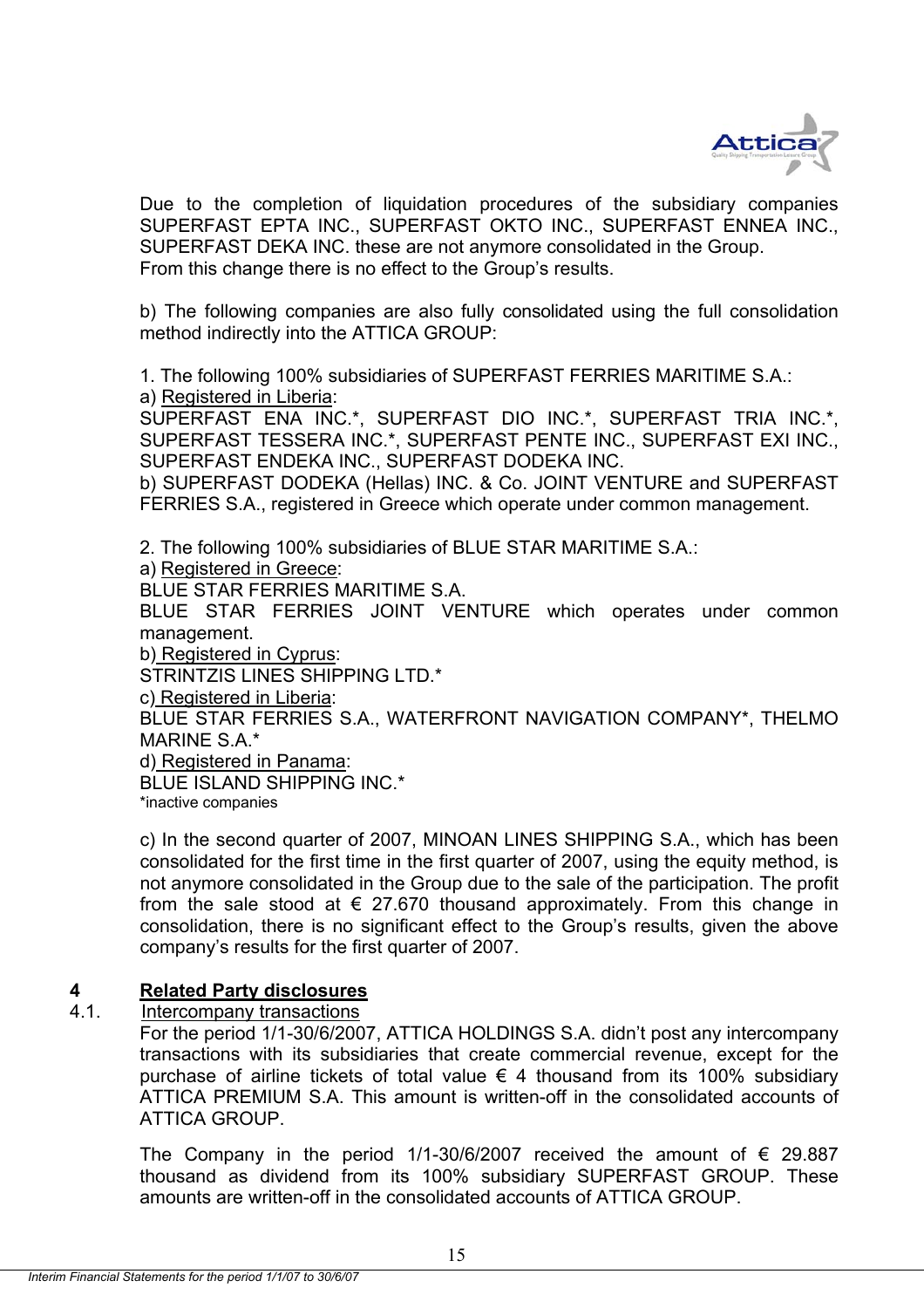

There are no any receivables or payables of the parent Company arising from its transactions with directly or indirectly related entities, except for an amount payable to its 100% subsidiary ATTICA PREMIUM S.A. amounting € 2 thousand approximately.

The 100% subsidiary SUPERFAST DEKA MC. has decided to return part of its share capital to its parent company ATTICA HOLDINGS S.A. due to sale of its assets. The capital return amounts € 19.110 thousand.

The intercompany balances as at 30/6/2007 are presented in the following tables.

Intercompany balances of SUPERFAST Group

| <b>COMPANY</b>                   | <b>SUPERFAST</b><br><b>SUPERFAST</b><br>PENTE INC.<br>INC. |               |              | PENTE (HELLAS) SUPERFAST EXI<br>INC. |              | <b>SUPERFAST EXI</b><br>(HELLAS) INC. |              |               |
|----------------------------------|------------------------------------------------------------|---------------|--------------|--------------------------------------|--------------|---------------------------------------|--------------|---------------|
|                                  | <b>DEBIT</b>                                               | <b>CREDIT</b> | <b>DEBIT</b> | <b>CREDIT</b>                        | <b>DEBIT</b> | <b>CREDIT</b>                         | <b>DEBIT</b> | <b>CREDIT</b> |
| SUPERFAST ENA INC.               |                                                            |               |              |                                      |              |                                       |              |               |
| SUPERFAST ENA (HELLAS) INC.      |                                                            |               |              |                                      |              |                                       |              |               |
| SUPERFAST DIO INC.               |                                                            |               |              |                                      |              |                                       |              |               |
| SUPERFAST DIO (HELLAS) INC.      |                                                            |               |              |                                      |              |                                       |              |               |
| SUPERFAST TRIA INC.              |                                                            |               |              |                                      |              |                                       |              |               |
| SUPERFAST TRIA (HELLAS) INC.     |                                                            |               |              |                                      |              |                                       |              |               |
| SUPERFAST TESSERA INC.           |                                                            |               |              |                                      |              |                                       |              |               |
| SUPERFAST TESSERA (HELLAS) INC.  |                                                            |               |              |                                      |              |                                       |              |               |
| SUPERFAST PENTE INC.             |                                                            |               |              | 34.822                               |              |                                       |              |               |
| SUPERFAST PENTE (HELLAS) INC.    | 34.822                                                     |               |              |                                      |              |                                       |              |               |
| SUPERFAST EXI INC.               |                                                            |               |              |                                      |              |                                       |              | 44.893        |
| SUPERFAST EXI (HELLAS) INC.      |                                                            |               |              |                                      | 44.893       |                                       |              |               |
| SUPERFAST EPTA MC                |                                                            |               |              |                                      |              |                                       |              |               |
| <b>SUPERFAST OKTO MC</b>         |                                                            |               |              |                                      |              |                                       |              |               |
| <b>SUPERFAST ENNEA MC</b>        |                                                            |               |              |                                      |              |                                       |              |               |
| SUPERFAST DEKA MC                |                                                            |               |              |                                      |              |                                       |              |               |
| SUPERFAST ENDEKA INC.            |                                                            |               |              |                                      |              |                                       |              |               |
| SUPERFAST ENDEKA (HELLAS) INC.   |                                                            |               |              |                                      |              |                                       |              |               |
| SUPERFAST DODEKA INC.            |                                                            |               |              |                                      |              |                                       |              |               |
| SUPERFAST DODEKA (HELLAS) INC.   |                                                            |               |              |                                      |              |                                       |              |               |
| <b>NORDIA MC</b>                 |                                                            |               |              |                                      |              |                                       |              |               |
| <b>MARIN MC</b>                  |                                                            |               |              |                                      |              |                                       |              |               |
| SUPERFAST FERRIES S.A.           |                                                            | 42.791        |              |                                      |              | 48.513                                |              |               |
| SUPERFAST DODEKA (HELLAS) INC. & |                                                            |               |              |                                      |              |                                       |              |               |
| CO JOINT VENTURE                 |                                                            |               | 39.358       |                                      |              |                                       | 49.209       |               |
| SUPERFAST FERRIES MARITIME S.A.  |                                                            |               |              |                                      |              |                                       |              |               |
| <b>TOTAL</b>                     | 34.822                                                     | 42.791        | 39.358       | 34.822                               | 44.893       | 48.513                                | 49.209       | 44.893        |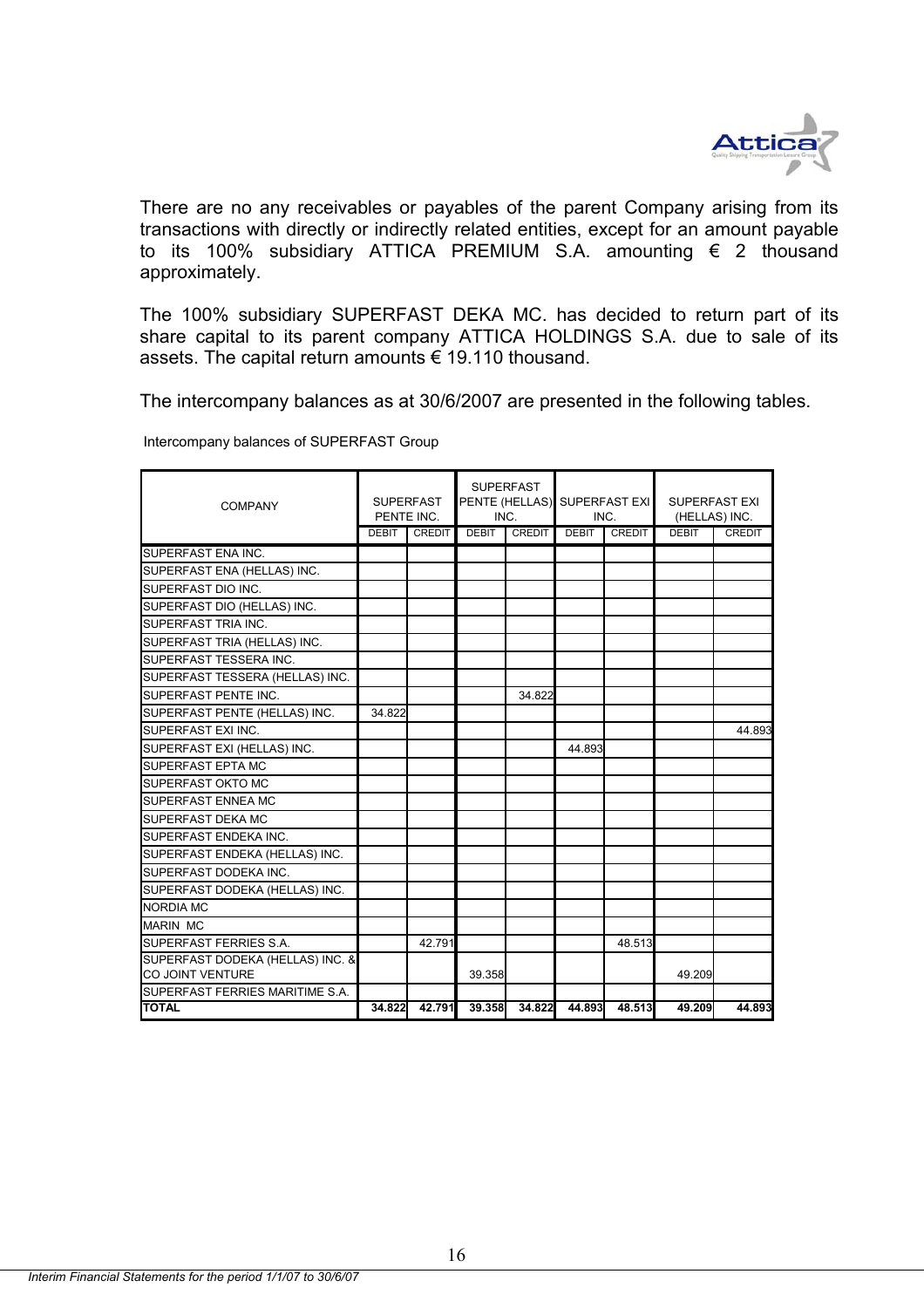

# Intercompany balances of SUPERFAST Group-Continued

| <b>COMPANY</b>                  | <b>SUPERFAST EPTA</b><br><b>MC</b> |               |              | <b>SUPERFAST</b><br>OKTO MC |              | <b>SUPERFAST</b><br><b>ENNEA MC</b> |              | <b>SUPERFAST</b><br><b>DEKA MC</b> |  |
|---------------------------------|------------------------------------|---------------|--------------|-----------------------------|--------------|-------------------------------------|--------------|------------------------------------|--|
|                                 | <b>DEBIT</b>                       | <b>CREDIT</b> | <b>DEBIT</b> | <b>CREDIT</b>               | <b>DEBIT</b> | <b>CREDIT</b>                       | <b>DEBIT</b> | <b>CREDIT</b>                      |  |
| <b>SUPERFAST ENA INC.</b>       |                                    |               |              |                             |              |                                     |              |                                    |  |
| SUPERFAST ENA (HELLAS) INC.     |                                    |               |              |                             |              |                                     |              |                                    |  |
| SUPERFAST DIO INC.              |                                    |               |              |                             |              |                                     |              |                                    |  |
| SUPERFAST DIO (HELLAS) INC.     |                                    |               |              |                             |              |                                     |              |                                    |  |
| SUPERFAST TRIA INC.             |                                    |               |              |                             |              |                                     |              |                                    |  |
| SUPERFAST TRIA (HELLAS) INC.    |                                    |               |              |                             |              |                                     |              |                                    |  |
| SUPERFAST TESSERA INC.          |                                    |               |              |                             |              |                                     |              |                                    |  |
| SUPERFAST TESSERA (HELLAS) INC. |                                    |               |              |                             |              |                                     |              |                                    |  |
| SUPERFAST PENTE INC.            |                                    |               |              |                             |              |                                     |              |                                    |  |
| SUPERFAST PENTE (HELLAS) INC.   |                                    |               |              |                             |              |                                     |              |                                    |  |
| SUPERFAST EXI INC.              |                                    |               |              |                             |              |                                     |              |                                    |  |
| SUPERFAST EXI (HELLAS) INC.     |                                    |               |              |                             |              |                                     |              |                                    |  |
| SUPERFAST EPTA MC               |                                    |               |              |                             |              |                                     |              |                                    |  |
| <b>SUPERFAST OKTO MC</b>        |                                    |               |              |                             |              |                                     |              |                                    |  |
| SUPERFAST ENNEA MC              |                                    |               |              |                             |              |                                     |              |                                    |  |
| SUPERFAST DEKA MC               |                                    |               |              |                             |              |                                     |              |                                    |  |
| SUPERFAST ENDEKA INC.           |                                    |               |              |                             |              |                                     |              |                                    |  |
| SUPERFAST ENDEKA (HELLAS) INC.  |                                    |               |              |                             |              |                                     |              |                                    |  |
| SUPERFAST DODEKA INC.           |                                    |               |              |                             |              |                                     |              |                                    |  |
| SUPERFAST DODEKA (HELLAS) INC.  |                                    |               |              |                             |              |                                     |              |                                    |  |
| <b>NORDIA MC</b>                |                                    |               |              |                             |              |                                     |              |                                    |  |
| <b>MARIN MC</b>                 |                                    |               |              |                             |              |                                     |              |                                    |  |
| SUPERFAST FERRIES S.A.          |                                    | 32            |              | 32                          |              |                                     |              | 2.645                              |  |
| SUPERFAST DODEKA (HELLAS) INC.& |                                    |               |              |                             |              |                                     |              |                                    |  |
| CO JOINT VENTURE                |                                    |               |              |                             | 3.766        |                                     |              |                                    |  |
| SUPERFAST FERRIES MARITIME S.A. |                                    |               |              |                             |              |                                     |              |                                    |  |
| <b>TOTAL</b>                    |                                    | 32            |              | 32                          | 3.766        |                                     |              | 2.645                              |  |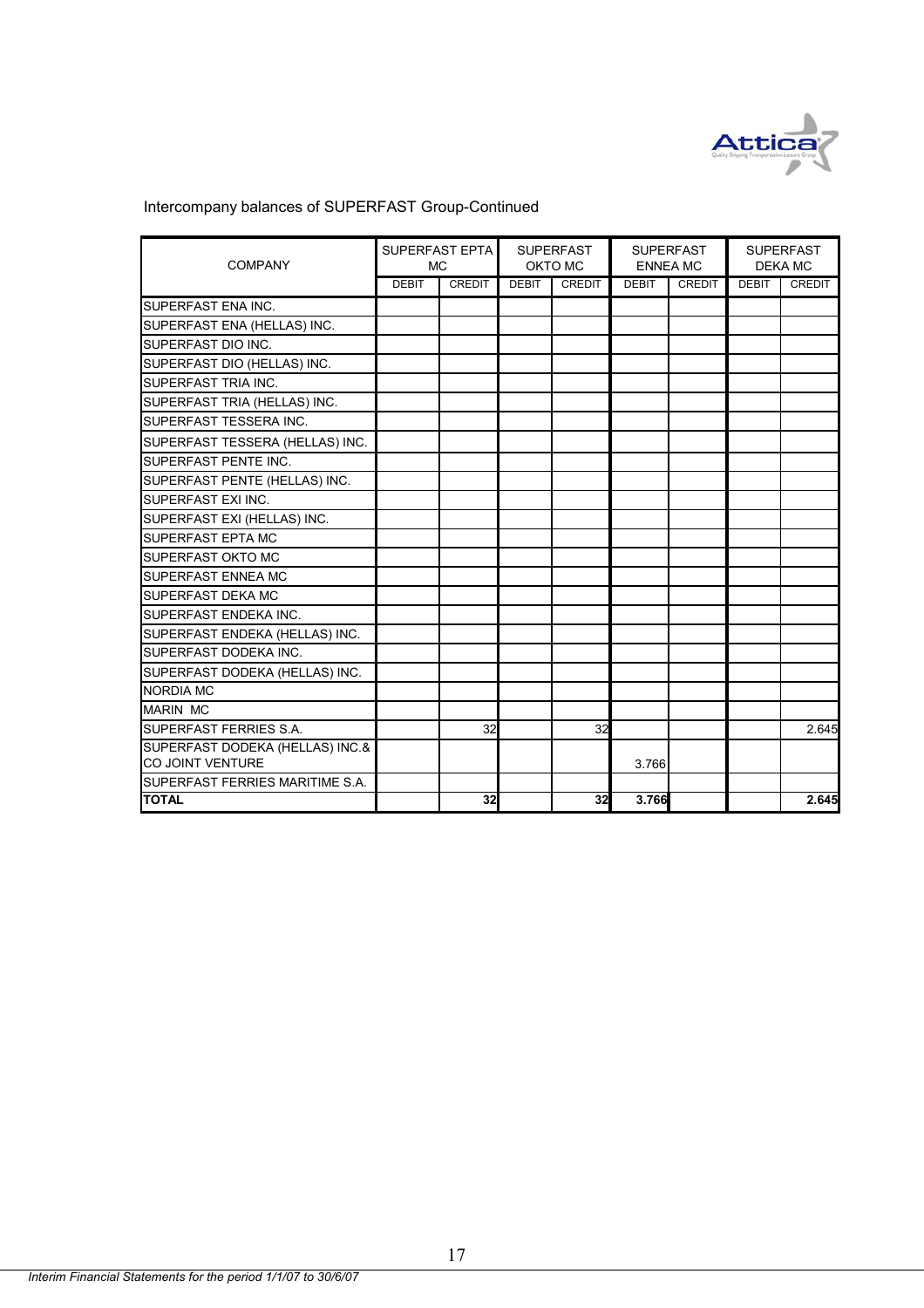

# Intercompany balances of SUPERFAST Group-Continued

| <b>COMPANY</b>                                             | <b>SUPERFAST</b><br>ENDEKA INC. |               | <b>SUPERFAST</b><br><b>ENDEKA</b><br>(HELLAS) INC. |               | <b>SUPERFAST</b><br>DODEKA INC. |               | SUPERFAST DODEKA<br>(HELLAS) INC. |               |
|------------------------------------------------------------|---------------------------------|---------------|----------------------------------------------------|---------------|---------------------------------|---------------|-----------------------------------|---------------|
|                                                            | <b>DEBIT</b>                    | <b>CREDIT</b> | <b>DEBIT</b>                                       | <b>CREDIT</b> | <b>DEBIT</b>                    | <b>CREDIT</b> | <b>DEBIT</b>                      | <b>CREDIT</b> |
| SUPERFAST ENA INC.                                         |                                 |               |                                                    |               |                                 |               |                                   |               |
| SUPERFAST ENA (HELLAS) INC.                                |                                 |               |                                                    |               |                                 |               |                                   |               |
| SUPERFAST DIO INC.                                         |                                 |               |                                                    |               |                                 |               |                                   |               |
| SUPERFAST DIO (HELLAS) INC.                                |                                 |               |                                                    |               |                                 |               |                                   |               |
| SUPERFAST TRIA INC.                                        |                                 |               |                                                    |               |                                 |               |                                   |               |
| SUPERFAST TRIA (HELLAS) INC.                               |                                 |               |                                                    |               |                                 |               |                                   |               |
| SUPERFAST TESSERA INC.                                     |                                 |               |                                                    |               |                                 |               |                                   |               |
| SUPERFAST TESSERA (HELLAS) INC.                            |                                 |               |                                                    |               |                                 |               |                                   |               |
| <b>SUPERFAST PENTE INC.</b>                                |                                 |               |                                                    |               |                                 |               |                                   |               |
| SUPERFAST PENTE (HELLAS) INC.                              |                                 |               |                                                    |               |                                 |               |                                   |               |
| SUPERFAST EXI INC.                                         |                                 |               |                                                    |               |                                 |               |                                   |               |
| SUPERFAST EXI (HELLAS) INC.                                |                                 |               |                                                    |               |                                 |               |                                   |               |
| SUPERFAST EPTA MC                                          |                                 |               |                                                    |               |                                 |               |                                   |               |
| <b>SUPERFAST OKTO MC</b>                                   |                                 |               |                                                    |               |                                 |               |                                   |               |
| SUPERFAST ENNEA MC                                         |                                 |               |                                                    |               |                                 |               |                                   |               |
| <b>SUPERFAST DEKA MC</b>                                   |                                 |               |                                                    |               |                                 |               |                                   |               |
| SUPERFAST ENDEKA INC.                                      |                                 |               |                                                    | 39.550        |                                 |               |                                   |               |
| SUPERFAST ENDEKA (HELLAS) INC.                             | 39.550                          |               |                                                    |               |                                 |               |                                   |               |
| SUPERFAST DODEKA INC.                                      |                                 |               |                                                    |               |                                 |               |                                   | 29.975        |
| SUPERFAST DODEKA (HELLAS) INC.                             |                                 |               |                                                    |               | 29.975                          |               |                                   |               |
| NORDIA MC                                                  |                                 |               |                                                    |               |                                 |               |                                   |               |
| <b>MARIN MC</b>                                            |                                 |               |                                                    |               |                                 |               |                                   |               |
| SUPERFAST FERRIES S.A.                                     |                                 | 23.520        |                                                    |               |                                 | 19.754        |                                   |               |
| SUPERFAST DODEKA (HELLAS) INC.& CO<br><b>JOINT VENTURE</b> |                                 |               | 44.130                                             |               |                                 |               | 34.287                            |               |
| SUPERFAST FERRIES MARITIME S.A.                            |                                 |               |                                                    |               |                                 |               |                                   |               |
| <b>TOTAL</b>                                               | 39.550                          | 23.520        | 44.130                                             | 39.550        | 29.975                          | 19.754        | 34.287                            | 29.975        |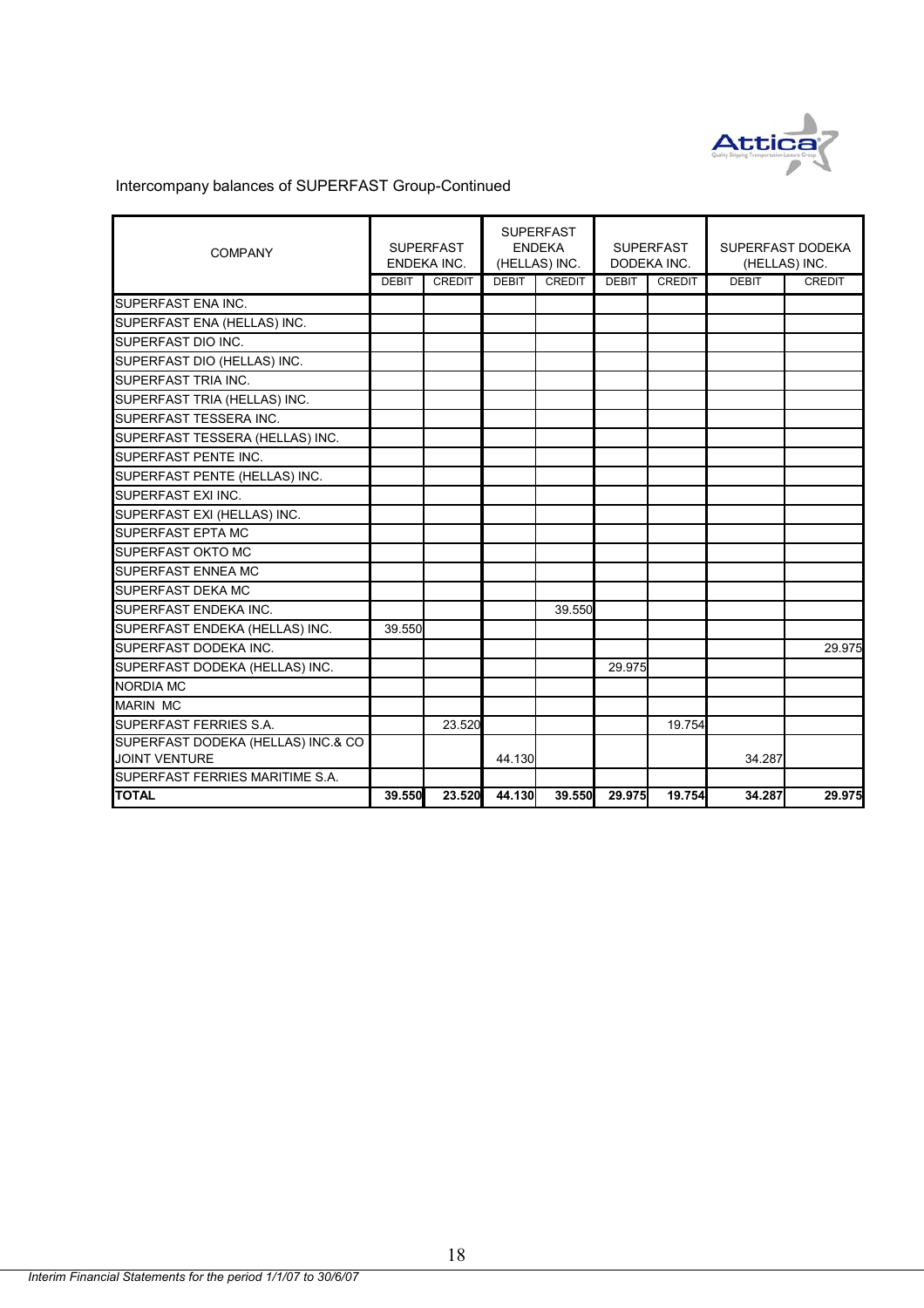

| Intercompany balances of SUPERFAST Group-Continued |
|----------------------------------------------------|
|----------------------------------------------------|

| <b>COMPANY</b>                  | <b>NORDIA MC</b> |               |              | <b>MARIN MC</b> |              | <b>SUPERFAST</b><br><b>FERRIES S.A.</b> | <b>SUPERFAST</b><br>DODEKA (HELLAS)<br>INC. & CO.<br><b>JOINT VENTURE</b> |               |
|---------------------------------|------------------|---------------|--------------|-----------------|--------------|-----------------------------------------|---------------------------------------------------------------------------|---------------|
|                                 | <b>DEBIT</b>     | <b>CREDIT</b> | <b>DEBIT</b> | <b>CREDIT</b>   | <b>DEBIT</b> | <b>CREDIT</b>                           | <b>DEBIT</b>                                                              | <b>CREDIT</b> |
| SUPERFAST ENA INC.              |                  |               |              |                 |              |                                         |                                                                           |               |
| SUPERFAST ENA (HELLAS) INC.     |                  |               |              |                 |              |                                         |                                                                           |               |
| SUPERFAST DIO INC.              |                  |               |              |                 |              |                                         |                                                                           |               |
| SUPERFAST DIO (HELLAS) INC.     |                  |               |              |                 |              |                                         |                                                                           |               |
| SUPERFAST TRIA INC.             |                  |               |              |                 |              |                                         |                                                                           |               |
| SUPERFAST TRIA (HELLAS) INC.    |                  |               |              |                 |              |                                         |                                                                           |               |
| SUPERFAST TESSERA INC.          |                  |               |              |                 |              |                                         |                                                                           |               |
| SUPERFAST TESSERA (HELLAS) INC. |                  |               |              |                 |              |                                         |                                                                           |               |
| SUPERFAST PENTE INC.            |                  |               |              |                 | 42.791       |                                         |                                                                           |               |
| SUPERFAST PENTE (HELLAS) INC.   |                  |               |              |                 |              |                                         |                                                                           | 39.358        |
| SUPERFAST EXI INC.              |                  |               |              |                 | 48.513       |                                         |                                                                           |               |
| SUPERFAST EXI (HELLAS) INC.     |                  |               |              |                 |              |                                         |                                                                           | 49.209        |
| SUPERFAST EPTA MC               |                  |               |              |                 | 32           |                                         |                                                                           |               |
| SUPERFAST OKTO MC               |                  |               |              |                 | 32           |                                         |                                                                           |               |
| SUPERFAST ENNEA MC              |                  |               |              |                 |              |                                         |                                                                           | 3.766         |
| <b>SUPERFAST DEKA MC</b>        |                  |               |              |                 | 2.645        |                                         |                                                                           |               |
| SUPERFAST ENDEKA INC.           |                  |               |              |                 | 23.520       |                                         |                                                                           |               |
| SUPERFAST ENDEKA (HELLAS) INC.  |                  |               |              |                 |              |                                         |                                                                           | 44.130        |
| SUPERFAST DODEKA INC.           |                  |               |              |                 | 19.754       |                                         |                                                                           |               |
| SUPERFAST DODEKA (HELLAS) INC.  |                  |               |              |                 |              |                                         |                                                                           | 34.287        |
| <b>NORDIA MC</b>                |                  |               |              |                 |              |                                         |                                                                           | 473           |
| <b>MARIN MC</b>                 |                  |               |              |                 | 371          |                                         |                                                                           | 250           |
| SUPERFAST FERRIES S.A.          |                  |               |              | 371             |              |                                         | 155.923                                                                   |               |
| SUPERFAST DODEKA (HELLAS) INC.  |                  |               |              |                 |              |                                         |                                                                           |               |
| & CO JOINT VENTURE              | 473              |               | 250          |                 |              | 155.923                                 |                                                                           |               |
| SUPERFAST FERRIES MARITIME S.A. |                  |               |              |                 |              |                                         |                                                                           |               |
| <b>TOTAL</b>                    | 473              |               | 250          | 371             | 137.658      | 155.923                                 | 155.923                                                                   | 171.473       |

Reconciliation of intercompany balances:

| Total debit:   | 614.294 |
|----------------|---------|
| Total credit:  | 614.294 |
| <b>Balance</b> |         |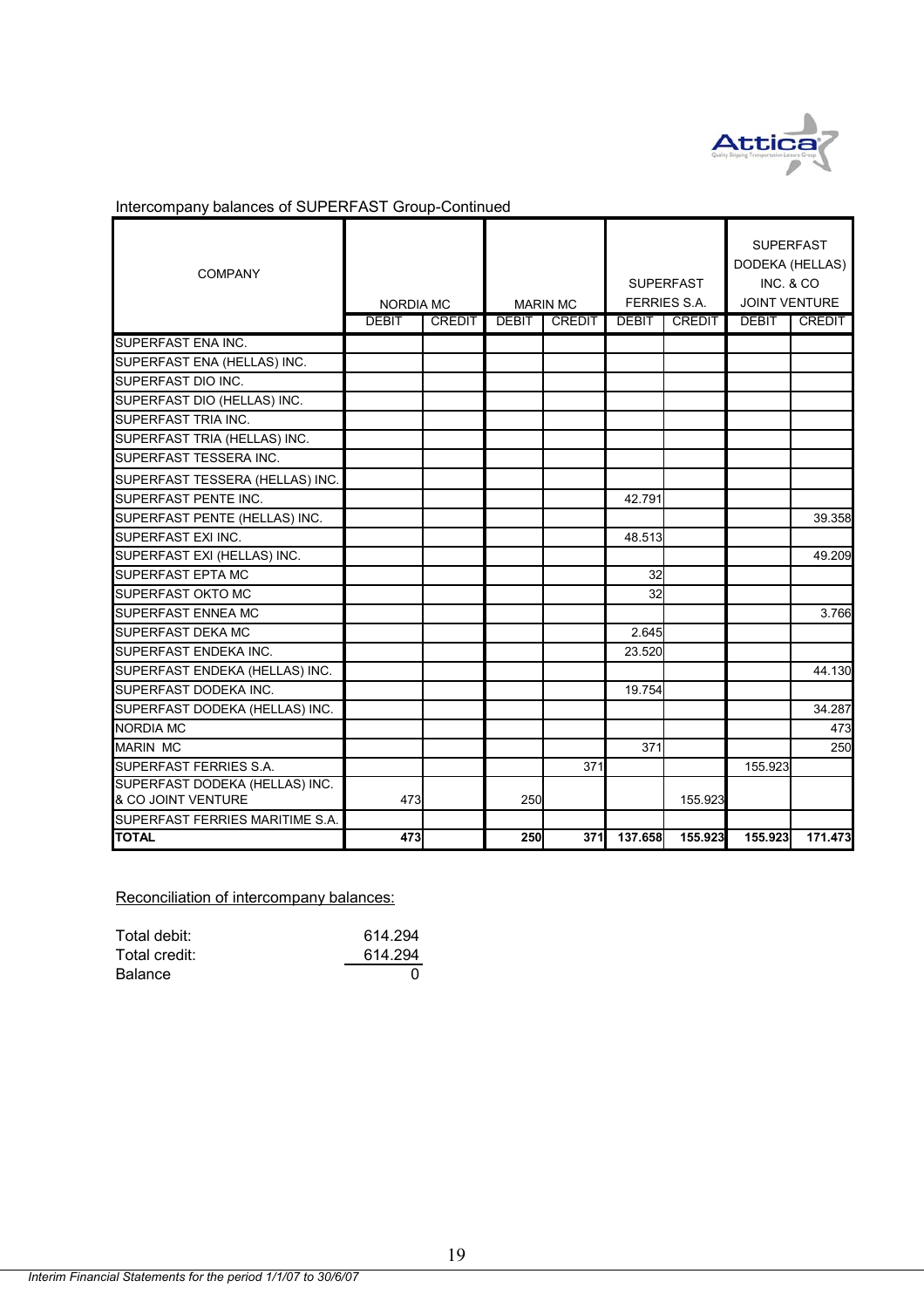#### **Intercompany Balances of Blue Star Group**

|                                        |              | <b>THELMO</b>        |                      | <b>WATERFRONT</b>        |              | <b>BLUE STAR</b>         |              | <b>STRINTZIS LINES</b> |  |
|----------------------------------------|--------------|----------------------|----------------------|--------------------------|--------------|--------------------------|--------------|------------------------|--|
| <b>COMPANY</b>                         |              | MARINE S.A.          |                      | NAVIGATION CO.           |              | FERRIES S.A.             |              | SHIPPING LTD.          |  |
|                                        | <b>DEBIT</b> | <b>CREDIT</b>        | <b>DEBIT</b>         | <b>CREDIT</b>            | <b>DEBIT</b> | <b>CREDIT</b>            | <b>DEBIT</b> | <b>CREDIT</b>          |  |
| <b>BLUE STAR MARITIME S.A.</b>         |              | 68                   |                      |                          | 58.806       | 89.239                   | 10.935       |                        |  |
| THELMO MARINE S.A.                     |              |                      |                      |                          |              |                          |              |                        |  |
| <b>WATERFRONT NAVIGATION CO.</b>       |              |                      |                      |                          |              |                          |              |                        |  |
| <b>STRINTZIS LINES SHIPPING LTD.</b>   |              |                      |                      |                          | 9.650        |                          |              |                        |  |
| BLUE STAR FERRIES MARITIME S.A.        |              |                      |                      |                          | 108.423      | 54.925                   |              | 10                     |  |
| <b>BLUE STAR FERRIES S.A.</b>          |              | 8                    |                      |                          |              |                          |              | 9.650                  |  |
| <b>BLUE STAR FERRIES JOINT VENTURE</b> |              |                      |                      |                          | 1.499        |                          |              | 798                    |  |
| <b>BLUE ISLAND SHIPPING INC.</b>       |              |                      |                      |                          | 1.054        | 98                       |              | 488                    |  |
| <b>TOTAL</b>                           |              | 76                   |                      | 11                       | 179.440      | 144.263                  | 10.936       | 10.946                 |  |
|                                        |              |                      |                      |                          |              |                          |              |                        |  |
|                                        |              | <b>BLUE STAR</b>     |                      | <b>BLUE STAR FERRIES</b> |              | <b>BLUE STAR FERRIES</b> |              | <b>BLUE ISLAND</b>     |  |
| <b>COMPANY</b>                         |              | <b>MARITIME S.A.</b> | <b>JOINT VENTURE</b> |                          |              | <b>MARITIME S.A.</b>     |              | SHIPPING INC.          |  |
|                                        | <b>DEBIT</b> | <b>CREDIT</b>        | <b>DEBIT</b>         | <b>CREDIT</b>            | <b>DEBIT</b> | <b>CREDIT</b>            | <b>DEBIT</b> | <b>CREDIT</b>          |  |
| <b>BLUE STAR MARITIME S.A.</b>         |              |                      | 53.236               | 112.560                  | 127          | 182                      | 440          |                        |  |
| THELMO MARINE S.A.                     | 68           |                      |                      |                          |              |                          |              |                        |  |
| <b>WATERFRONT NAVIGATION CO.</b>       |              |                      |                      |                          |              |                          |              |                        |  |
| STRINTZIS LINES SHIPPING LTD.          |              | 10.935               | 798                  |                          | 10           |                          | 488          |                        |  |
| BLUE STAR FERRIES MARITIME S.A.        | 182          | 127                  | 213.007              | 125.280                  |              |                          |              |                        |  |
| <b>BLUE STAR FERRIES S.A.</b>          | 89.239       | 58.806               |                      | 1.499                    | 54.925       | 108.423                  | 98           | 1.054                  |  |
| <b>BLUE STAR FERRIES JOINT VENTURE</b> | 112.560      | 53.236               |                      |                          | 125.280      | 213.007                  |              |                        |  |
|                                        |              |                      |                      |                          |              |                          |              |                        |  |
| <b>BLUE ISLAND SHIPPING INC.</b>       |              | 440                  |                      |                          |              |                          |              |                        |  |

Reconciliation of Intercompany Balances

| Total debit :  | 840.835 |
|----------------|---------|
| Total credit : | 840.835 |
| Balance        |         |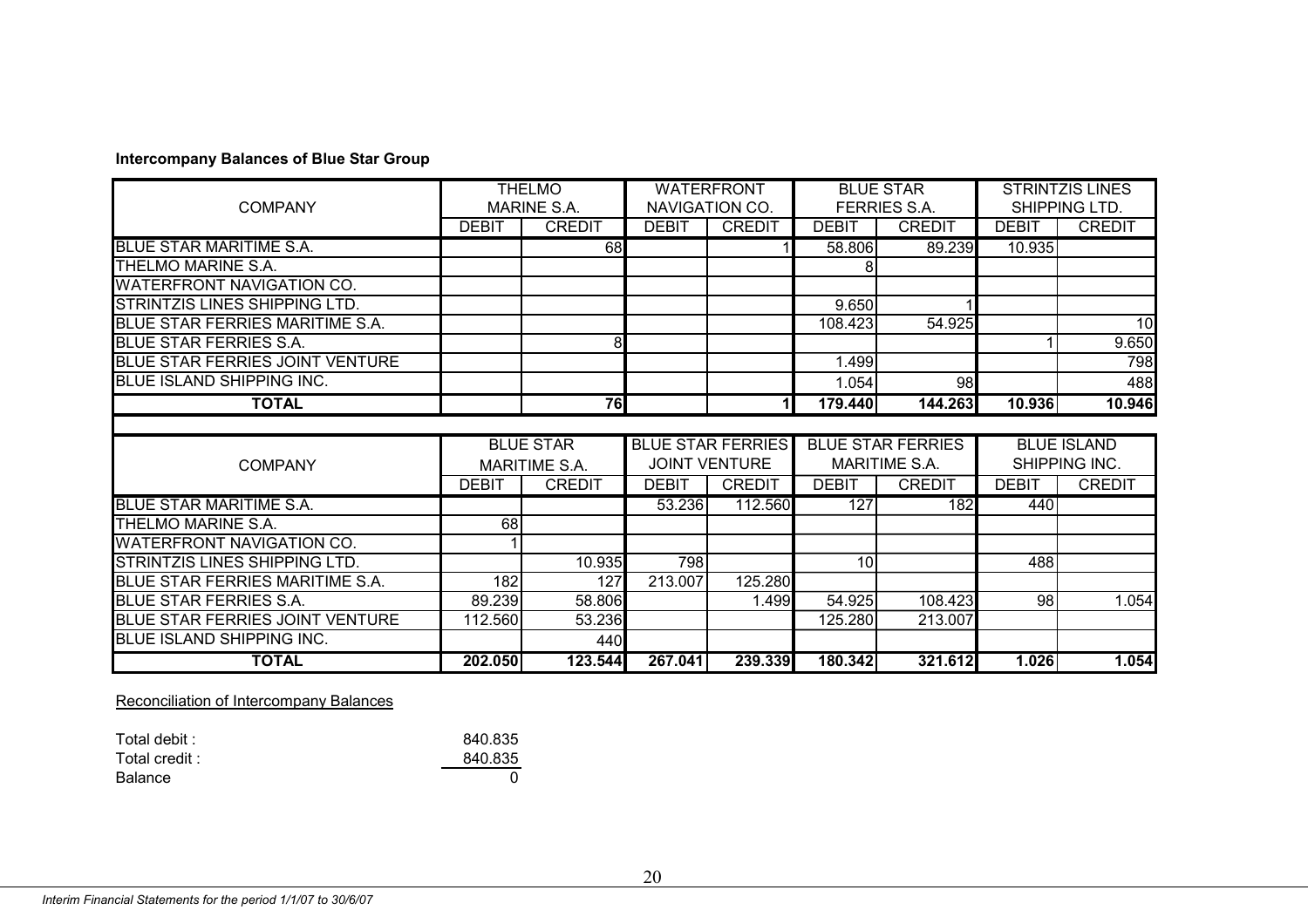

#### **Attica Premium S.A.**

Reconciliation of intercompany balances:

|                        | 30/6/2007 |        | 31/12/2006 |        |
|------------------------|-----------|--------|------------|--------|
|                        | Debit     | Credit | Debit      | Credit |
| Superfast Group        |           | 7.013  |            | 7.818  |
| <b>Blue Star Group</b> |           | 2.688  |            | 833    |
| Attica Holdings S.A.   |           |        |            |        |
|                        |           | 9.701  |            | 8.651  |

Sales to associated companies:

|                        | 1/1-30/6/2007 | 1/1-30/6/2006 |
|------------------------|---------------|---------------|
| Superfast Group        | 1.896         | 3.130         |
| <b>Blue Star Group</b> | 498           | 405           |
| Attica Holdings S.A.   | 4             |               |
|                        | 2.398         | 3.535         |

The transactions between Attica Premium S.A. and the other companies of Attica Holdings S.A. have been priced with market terms.

Furthermore, there are intercompany transactions between Superfast Dodeka (Hellas) Inc. and Co Joint Venture and Blue Star Group amounting € 9.333 thousand approximately.

#### 4.2. Participation of the members of the Board of Directors to the Board of Directors of other companies

There are no changes from what is referred in the annual Financial Statements of year 2006.

Office rent paid by the Group to Odyssey Maritime Inc. and Pellucid Trade Inc., companies controlled by Pericles Panagopulos family, for the period 1/1 - 30/6/07 totaled an amount of € 183 thousand.

#### 4.3. Guarantees

 The parent company has guaranteed to lending banks the repayment of loans of the Superfast vessels.

#### 4.4. Board of Directors and Executive Directors' Fees

Executive Directors' Fees (Managing Director, Authorized Director, Financial Director, Sales Director, Technical Director, Hotel Director) totaled an amount of € 893 thousand.

#### **5. Financial statements analysis**

The figures of the period  $1/1$  – 30/6/2007 are not fully comparable with the corresponding figures of continuing operations of the previous year because:

a) the car passenger ferry Diagoras was acquired by the Group in July 2006 and therefore didn't operate in the first half of 2006,

b) the vessel Blue Star 1 has been redeployed from the Adriatic Sea to the North Sea in January 2007 replacing of the vessel SUPERFAST X, which has been sold in February 2007,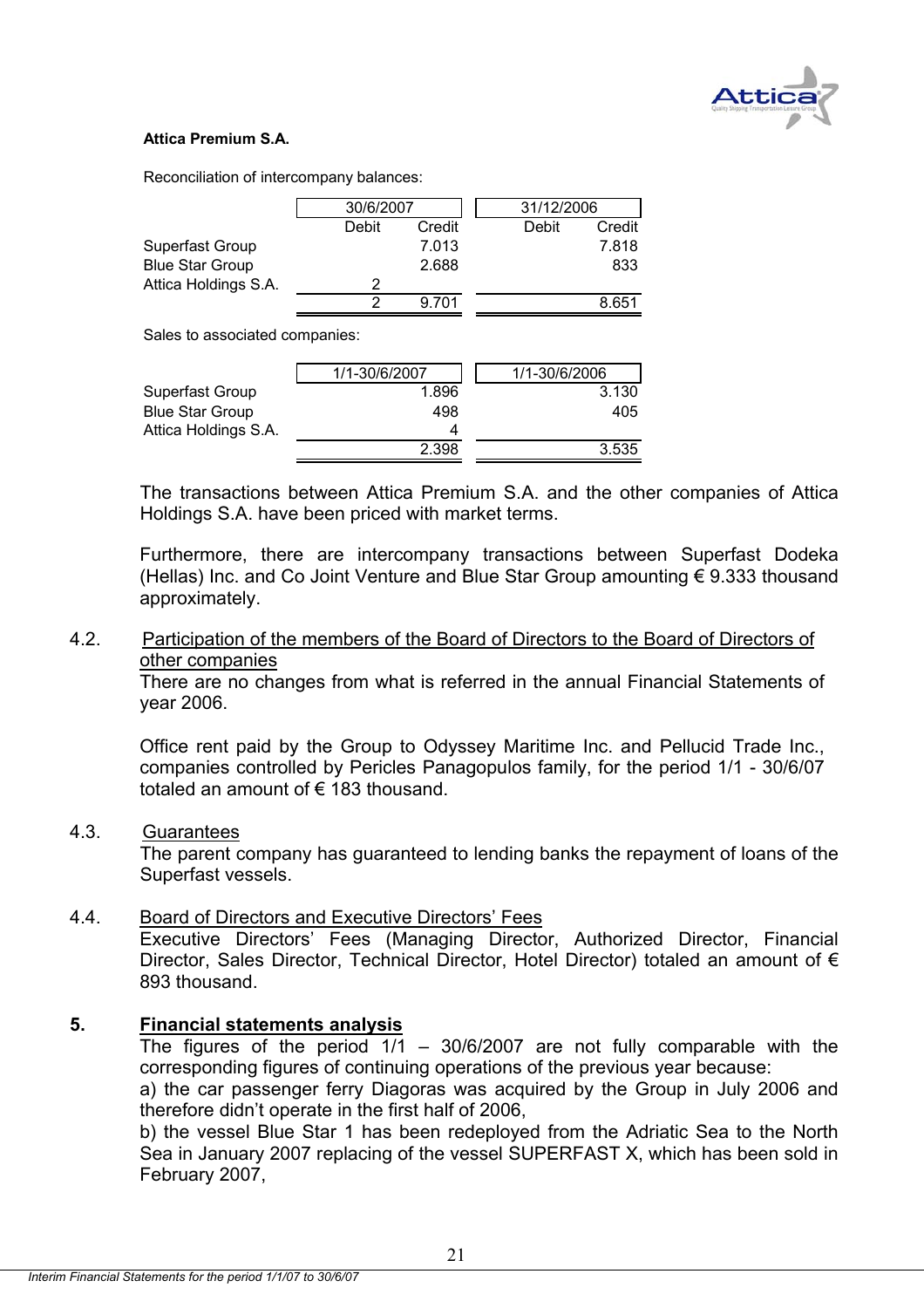

c) the freight-only RoRos, Nordia and Marin have been redeployed from the Baltic Sea routes and especially the RoRo Nordia has been chartered from 29/11/2006 to the French company Fret Cetam and the RoRo Marin from 10/02/2007 has been deployed in the Adriatic Sea and particularly on the Patras – Venice route.

#### 5.1. Revenue Analysis and Geographical Segment Report

The Group has decided to provide information based on the geographical segmentation of its operations.

The Group operates in the Greek Domestic Routes, in Adriatic Sea and in North Sea. The Group's vessels provide transportation services to passengers, private vehicles and freight.

#### **Seasonality**

The Group's sales are highly seasonal. The highest traffic for passengers and vehicles is observed during the months July, August and September while the lowest traffic for passengers and vehicles is observed between November and February. On the other hand, freight sales are not affected significantly by seasonality.

Τhe Group has chartered out from 29/11/2006 the RoRo Nordia to the French company Fret Cetam. The time charter will last until October 2008, with daily hire  $\epsilon$ 11 thousand.

The Company, as a holding company, does not have any sales activity and for this reason there is no revenue analysis by geographical segment.

The consolidated results and other information per segment for the period 1/1 – 30/6/2007 are as follows: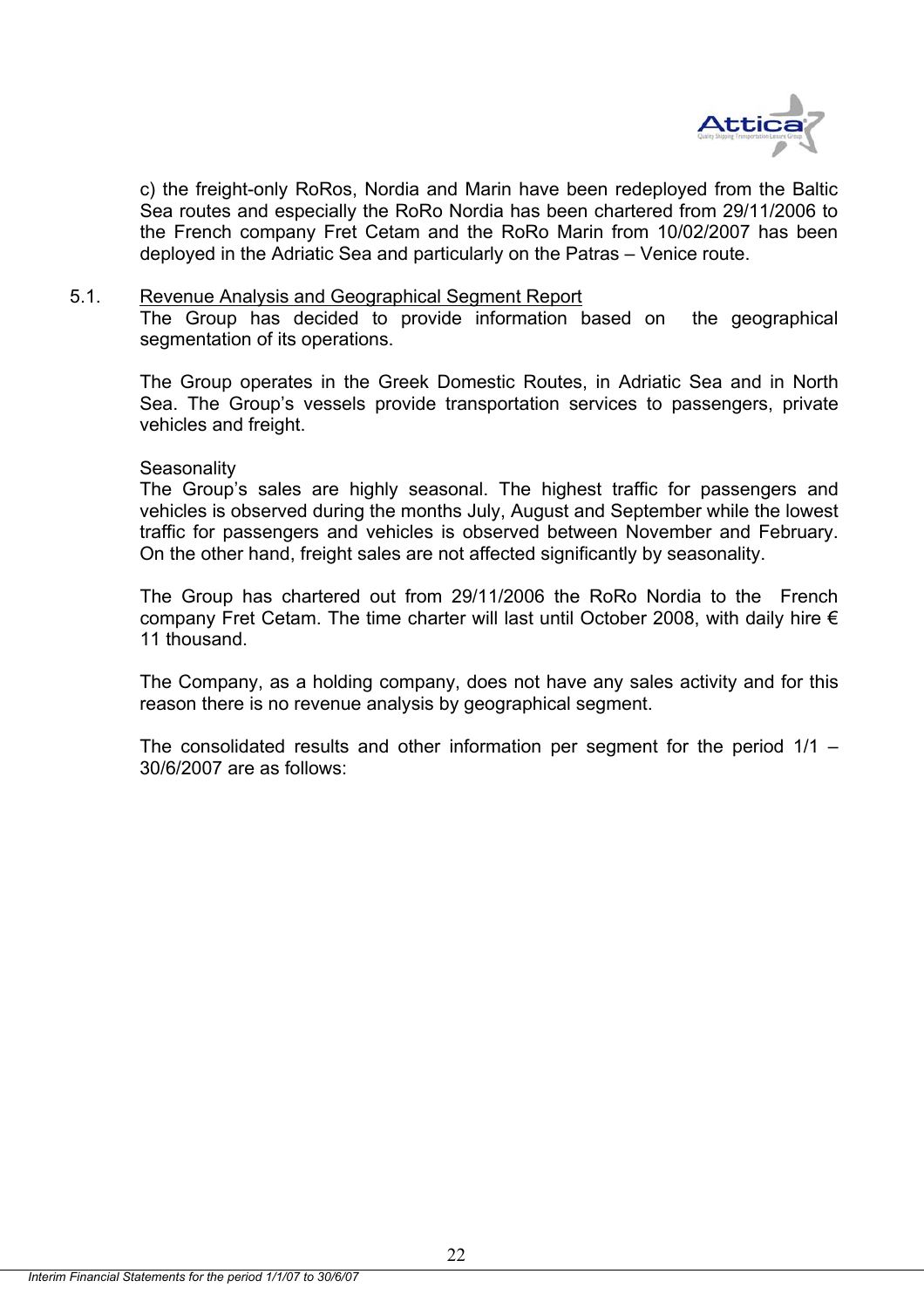

|                                     | <b>GROUP</b> |                 |          |         |          |  |  |
|-------------------------------------|--------------|-----------------|----------|---------|----------|--|--|
|                                     |              |                 |          |         |          |  |  |
|                                     | Domestic     | Adriatic        | North    | Other*  | Total    |  |  |
| <b>Geographical Segment</b>         | Routes       | Sea             | Sea      |         |          |  |  |
| Revenue from Fares                  | 53.901       | 61.079          | 11.638   | 1.995   | 128.612  |  |  |
| <b>On-board Sales</b>               | 3.772        | 10.371          | 747      |         | 14.893   |  |  |
| <b>Travel Agency Services</b>       |              |                 |          | 1.310   | 1.310    |  |  |
| <b>Total Revenue</b>                | 57.673       | 71.450          | 12.385   | 3.308   | 144.815  |  |  |
|                                     |              |                 |          |         |          |  |  |
| Gross profit/(loss)                 | 23.803       | 13.868          | 1.805    | 1.841   | 41.317   |  |  |
| <b>Financial results</b>            | (2.620)      | (5.345)         | (1.254)  | 27.038  | 17.819   |  |  |
| Earnings before taxes, investing    |              |                 |          |         |          |  |  |
| and financial results, depreciation |              |                 |          |         |          |  |  |
| and amortization                    | 18.779       | 10.189          | 898      | 214     | 30.080   |  |  |
| Profit/(Loss) before Taxes          | 11.425       | (1.924)         | 10.537   | 27.025  | 47.064   |  |  |
| Profit/(Loss) after Taxes           | 11.425       | (1.990)         | 10.525   | 26.987  | 46.947   |  |  |
| Vessels' Book Value at 1/1          | 228.139      | 476.349         | 98.002   | 13.340  | 815.830  |  |  |
| Improvements / Additions            | 1.441        |                 | 1.309    |         | 2.750    |  |  |
| Vessels' Redeployment               |              | (82.410)        | 88.620   | (6.210) |          |  |  |
| Vessels' Disposals                  |              |                 | (98.002) |         | (98.002) |  |  |
| Depreciation for the Period         | (4.505)      | (6.525)         | (1.532)  | (155)   | (12.717) |  |  |
| Net Book Value of vessels at 30/6   | 225.075      | 387.414         | 88.397   | 6.975   | 707.862  |  |  |
|                                     |              |                 |          |         |          |  |  |
| Secured Ioans                       |              | 111.234 222.443 | 43.680   | 2.777   | 380.134  |  |  |

\* The column "Other" includes the parent company, the shipowning company of the chartered RoRo NORDIA and the 100% subsidiary ATTICA PREMIUM S.A.

Revenue from Fares in Domestic routes includes the grants received for public services performed under contracts with the Ministry of Mercantile Marine and the Ministry of Aegean and Island Policy amounting  $\epsilon$  1.729 thousand for the period 1/1 – 30/6/2007 and € 895 thousand for the period 1/1 – 30/6/2006.

There are no transactions related to income and expenses between segments.

The vessels' values represent the tangible assets in the geographical segments where the vessels operate in.

Secured loans are the loans obtained by the Group for the acquisition and construction of vessels.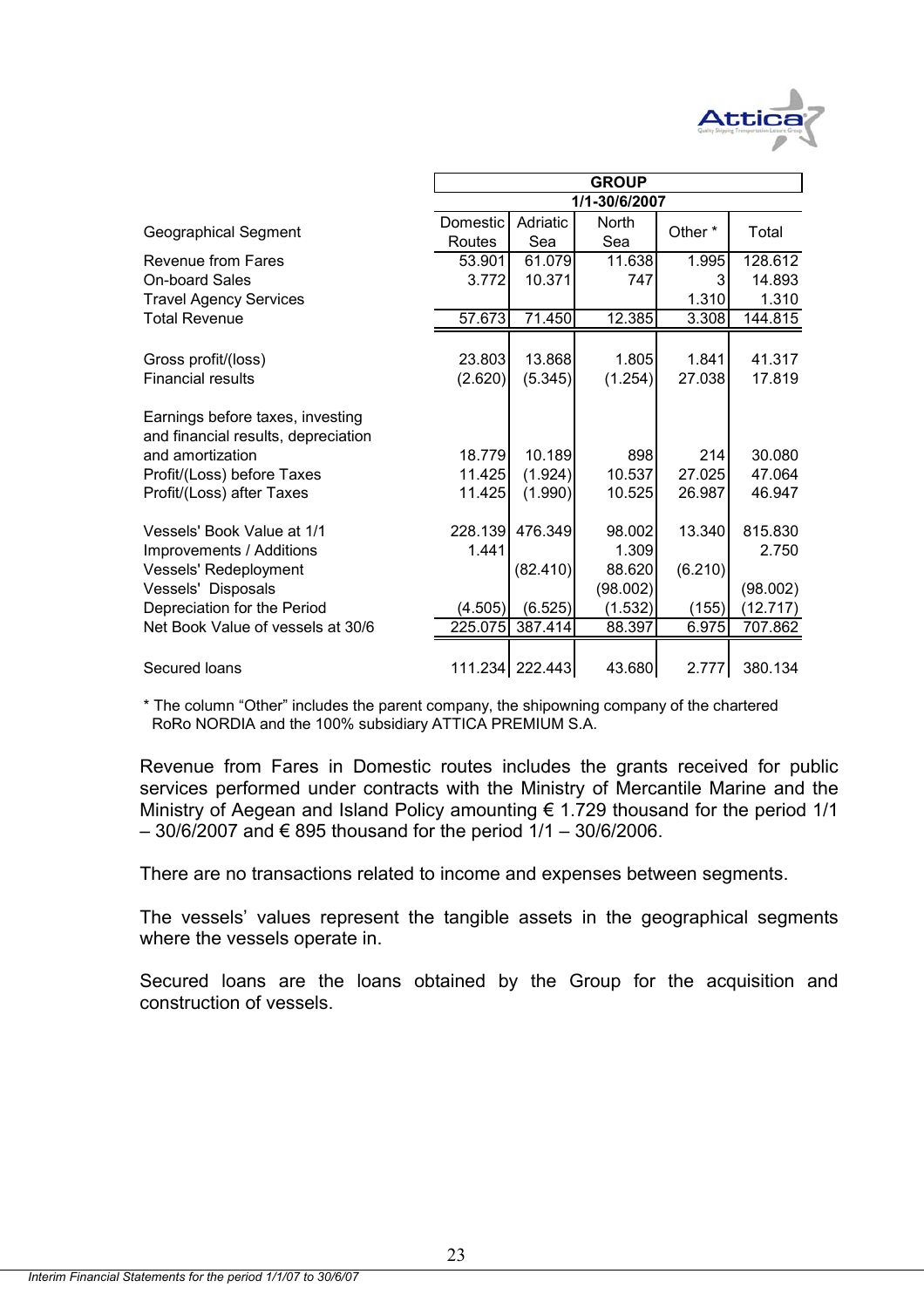

The Revenues that appear in the Group's Consolidated Financial Statements for the period 1/1 - 30/6/2007 belong to the following Business Activity Categories:

| Sea & Coastal Transportation | 128.612 |
|------------------------------|---------|
| Restaurants on board         | 4.229   |
| Bars on board                | 7.210   |
| Casino on board              | 2.327   |
| Shops on board               | 1.127   |
| Travel agency services       | 1.310   |
| Total                        | 144.815 |

The consolidated results and other information per segment for the period 1/1 – 30/6/2006 are as follows:

|                                     | <b>GROUP</b>       |                 |            |                   |           |       |            |              |                    |
|-------------------------------------|--------------------|-----------------|------------|-------------------|-----------|-------|------------|--------------|--------------------|
|                                     | 1/1-30/6/2006      |                 |            |                   |           |       |            |              |                    |
| Geographical Segment                | Domestic<br>Routes | Adriatic<br>Sea |            | <b>Baltic Sea</b> | North Sea | Other |            | Total        | <b>Grand Total</b> |
|                                     |                    |                 | Continuing | Discontinued      |           |       | Continuing | Discontinued |                    |
|                                     |                    |                 | operations | operations        |           |       | operations | operations   |                    |
| Revenue from Fares                  | 44.814             | 55.523          | 4.144      | 17.380            | 13.048    |       | 117.529    | 17.380       | 134.909            |
| On-board Sales                      | 3.117              | 9.224           |            | 680               | 774       |       | 13.116     | 680          | 13.796             |
| <b>Travel Agency Services</b>       |                    |                 |            |                   |           | 2.427 | 2.427      |              | 2.427              |
| <b>Total Revenue</b>                | 47.931             | 64.747          | 4.144      | 18.060            | 13.822    | 2.427 | 133.072    | 18.060       | 151.132            |
|                                     |                    |                 |            |                   |           |       |            |              |                    |
| Gross profit/(loss)                 | 19.579             | 5.941           | 661        | (1.341)           | 3.727     | (340) | 29.568     | (1.341)      | 28.227             |
| <b>Financial results</b>            | (2.113)            | (6.332)         | (155)      | (1.594)           | (1.230)   | 6.726 | (3.104)    | (1.594)      | (4.698)            |
| Earnings before taxes, investing    |                    |                 |            |                   |           |       |            |              |                    |
| and financial results, depreciation |                    |                 |            |                   |           |       |            |              |                    |
| and amortization                    | 15.222             | 3.341           | 661        | (2.949)           | 3.467     | (720) | 21.971     | (2.949)      | 19.022             |
| Profit/(Loss) before Taxes          | 9.970              | (10.868)        | 207        | 4.884             | 707       | 5.893 | 5.909      | 4.884        | 10.793             |
| Profit/(Loss) after Taxes           | 9.874              | (10.968)        | 193        | 4.856             | 698       | 5.264 | 5.061      | 4.856        | 9.917              |
| Vessels' Book Value at 1/1          | 217.972            | 492.019         | 13.920     | 291.107           | 99.785    |       | 823.696    | 291.107      | 1.114.803          |
| Improvements / Additions            | 403                |                 |            |                   |           |       | 403        |              | 403                |
| <b>Vessels' Disposals</b>           | (1.815)            |                 |            | (288.661)         |           |       | (1.815)    | (288.661)    | (290.476)          |
| Depreciation for the Period         | (3.871)            | (7.684)         | (290)      | (2.446)           | (1.500)   |       | (13.346)   | (2.446)      | (15.792)           |
| Net Book Value of vessels at 30/6   | 212.689            | 484.335         | 13.630     | <sup>0</sup>      | 98.285    | 0     | 808.938    | $\Omega$     | 808.938            |
|                                     |                    |                 |            |                   |           |       |            |              |                    |
| Secured Ioans                       | 111.374            | 292.110         | 6.429      |                   | 61.734    |       | 471.647    |              | 471.647            |

#### 5.2. Cost of sales

Below can be obtained the Cost of Sales analysis as stated in the Income Statement for the period ended June 30, 2007 and 2006.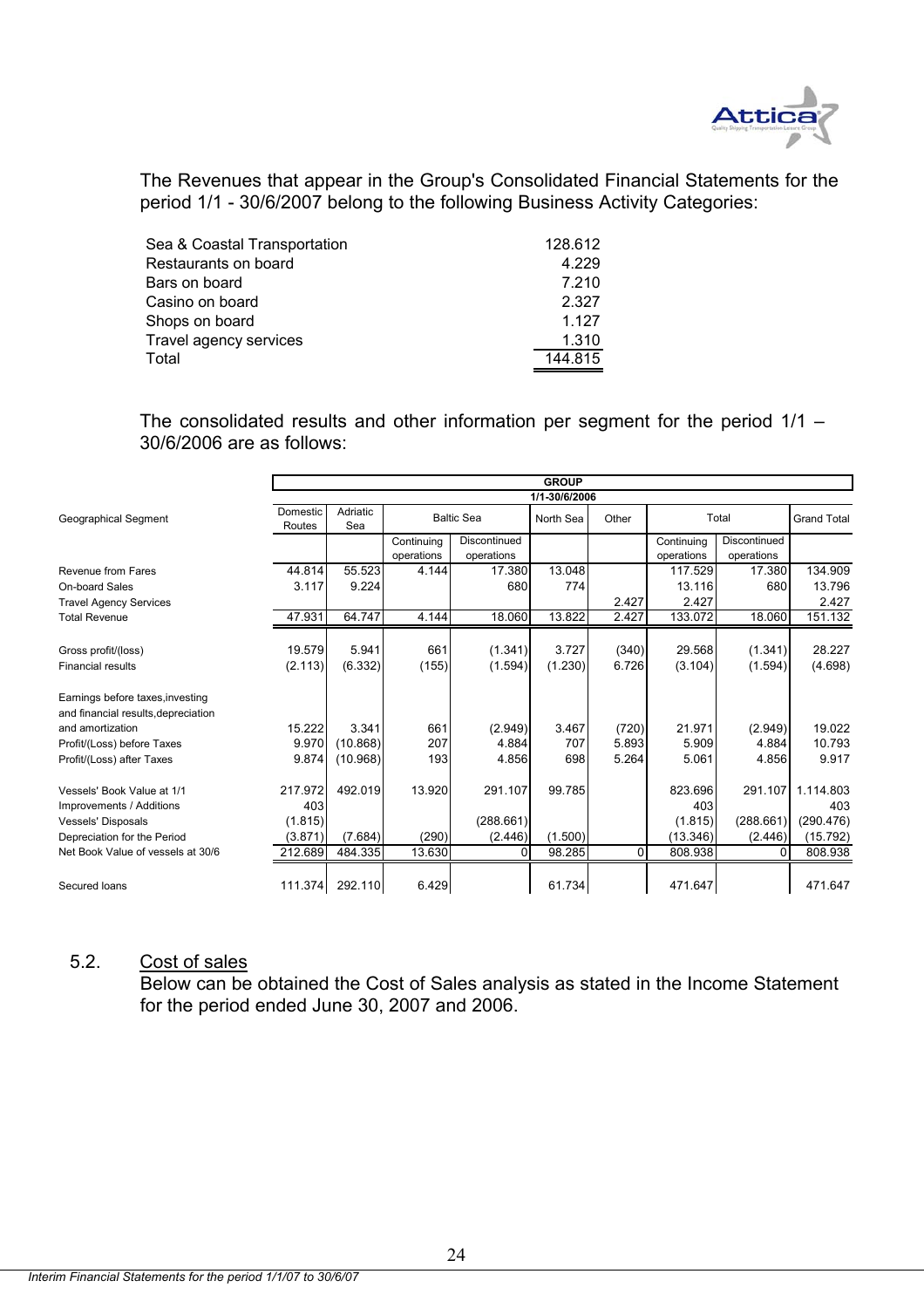

|                                       | <b>GROUP</b>  |            |                 |         |  |  |
|---------------------------------------|---------------|------------|-----------------|---------|--|--|
|                                       | 1/1-30/6/2007 |            | 1/1-30/6/2006   |         |  |  |
|                                       |               | Continuing | Discontinued    |         |  |  |
|                                       |               | operations | operations      | Total   |  |  |
| <b>Crew Expenses</b>                  | 22.721        | 20.675     | 3.740           | 24.415  |  |  |
| <b>Fuel-Lubricants</b>                | 40.741        | 44.204     | 9.030           | 53.234  |  |  |
| Insurance Premia                      | 1.797         | 1.832      | 291             | 2.123   |  |  |
| Repairs-Maintenance-Spare             |               |            |                 |         |  |  |
| Parts                                 | 13.937        | 10.387     | 1.561           | 11.948  |  |  |
| Port Expenses                         | 7.777         | 7.492      | 2.300           | 9.792   |  |  |
| On-board Cost of Goods Sold           | 3.195         | 2.801      | 32 <sub>2</sub> | 2.833   |  |  |
| <b>Vessels Depreciation</b>           | 12.716        | 13.346     | 2.446           | 15.792  |  |  |
| <b>Cost of Travel Agency Services</b> | 614           | 2.768      |                 | 2.768   |  |  |
| Total                                 | 103.498       | 103.505    | 19.400          | 122.905 |  |  |

The parent company, as a holding company, does not have any sales activity and therefore there is no cost of sales.

#### 5.3. Other Operating Income

The item "Other Operating Income", amounting € 572 thousand, refer mainly to amounts received from insurance claims and various grants.

# 5.4. Administrative Expenses

|                                    | <b>GROUP</b>  |            |               |        |  |  |
|------------------------------------|---------------|------------|---------------|--------|--|--|
|                                    | 1/1-30/6/2007 |            | 1/1-30/6/2006 |        |  |  |
|                                    |               | Continuing | Discontinued  |        |  |  |
|                                    |               | operations | operations    | Total  |  |  |
| <b>Personnel Expenses</b>          | 6.710         | 6.758      | 979           | 7.737  |  |  |
| Rent and related Expenses          | 817           | 699        | 67            | 766    |  |  |
| <b>Telecommunication Expenses</b>  | 310           | 322        | 89            | 411    |  |  |
| Stationery                         | 153           | 164        | 24            | 188    |  |  |
| Office Repair-Maintenance Expenses | 773           | 520        | 154           | 674    |  |  |
| Third Party Services & Expenses    | 700           | 877        | 11            | 888    |  |  |
| Other                              | 1.942         | 3.021      | 191           | 3.212  |  |  |
| <b>Office Depreciation</b>         | 623           | 634        | 88            | 722    |  |  |
| Total                              | 12.028        | 12.995     | 1.603         | 14.598 |  |  |

|                                    | <b>COMPANY</b> |               |  |
|------------------------------------|----------------|---------------|--|
|                                    | 1/1-30/6/2007  | 1/1-30/6/2006 |  |
| <b>Personnel Expenses</b>          | 188            | 201           |  |
| Rent and related Expenses          |                | 9             |  |
| <b>Telecommunication Expenses</b>  |                | 8             |  |
| Stationery                         | 38             | 38            |  |
| Office Repair-Maintenance Expenses | 5              | 6             |  |
| Third Party Services & Expenses    | 285            | 366           |  |
| Other                              | 136            | 105           |  |
| <b>Office Depreciation</b>         |                | 6             |  |
| Total                              | 67             | 739           |  |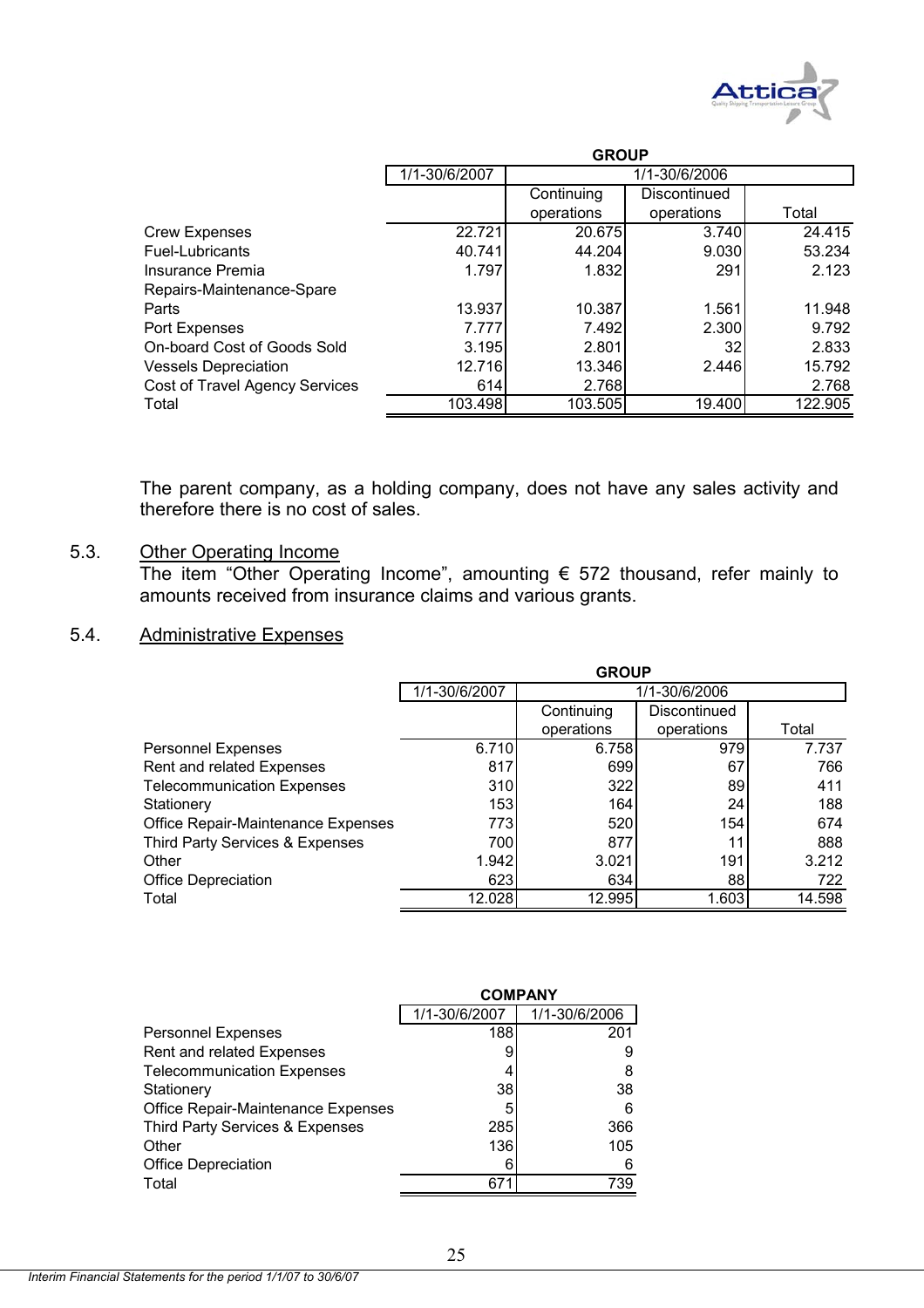

#### 5.5. Distribution Expenses

|                                   | <b>GROUP</b>  |                            |               |        |  |  |
|-----------------------------------|---------------|----------------------------|---------------|--------|--|--|
|                                   | 1/1-30/6/2007 |                            | 1/1-30/6/2006 |        |  |  |
|                                   |               | Discontinued<br>Continuing |               |        |  |  |
|                                   |               | operations                 | operations    | Total  |  |  |
| <b>Advertising Expenses</b>       | 2.628         | 2.279                      | 1.227         | 3.506  |  |  |
| <b>Sales Promotional Expenses</b> | 210           | 167                        | 167           | 334    |  |  |
| <b>Sales Commissions</b>          | 9.296         | 5.875                      | 1.330         | 7.205  |  |  |
| Other                             | 986           | 795                        | 691           | 864    |  |  |
| Total                             | 13.120        | 9.116                      | 2.793         | 11.909 |  |  |

There are no any distribution expenses for the parent company because it is a holding company.

#### 5.6. Financial Results

a) Dividend Income/Profit from sale of investments

Includes the dividend of  $\epsilon$  29.887 thousand that the parent company received from SUPERFAST GROUP.

Furthermore, it includes the profit from the sale of shares of the previously associated company MINOAN LINES SHIPPING S.A. The profit from this sale stood at € 27.670 thousand and it is derived as follows:

|                                 | <b>Number of shares</b> | Value (in $\epsilon$ ) | Total  |
|---------------------------------|-------------------------|------------------------|--------|
| Revenue from the sale of shares | 15.781.380              | 6.0000                 | 94.688 |
| Less: Acquisition cost          | 15.781.380              | 4.1123                 | 64.898 |
| Less: Transaction expenses      |                         |                        | 2.120  |
| Profit                          |                         |                        | 27.670 |

It should be noted that the profit from the sale of shipping companies' shares is exempted from taxes, according to L.27/75.

- b) Interest and similar Income The Group has invested its cash in time deposits with an average interest rate of 3,8% net of taxes.
- c) Interest and Other Financial Expenses They refer to the interest paid on loans.
- d) Foreign Exchange Differences They were created from the revaluation at 30/6/2007 of the balances of the cash and cash equivalents, receivables and payables in foreign currencies.

The analysis of the financial income and expenses is the following: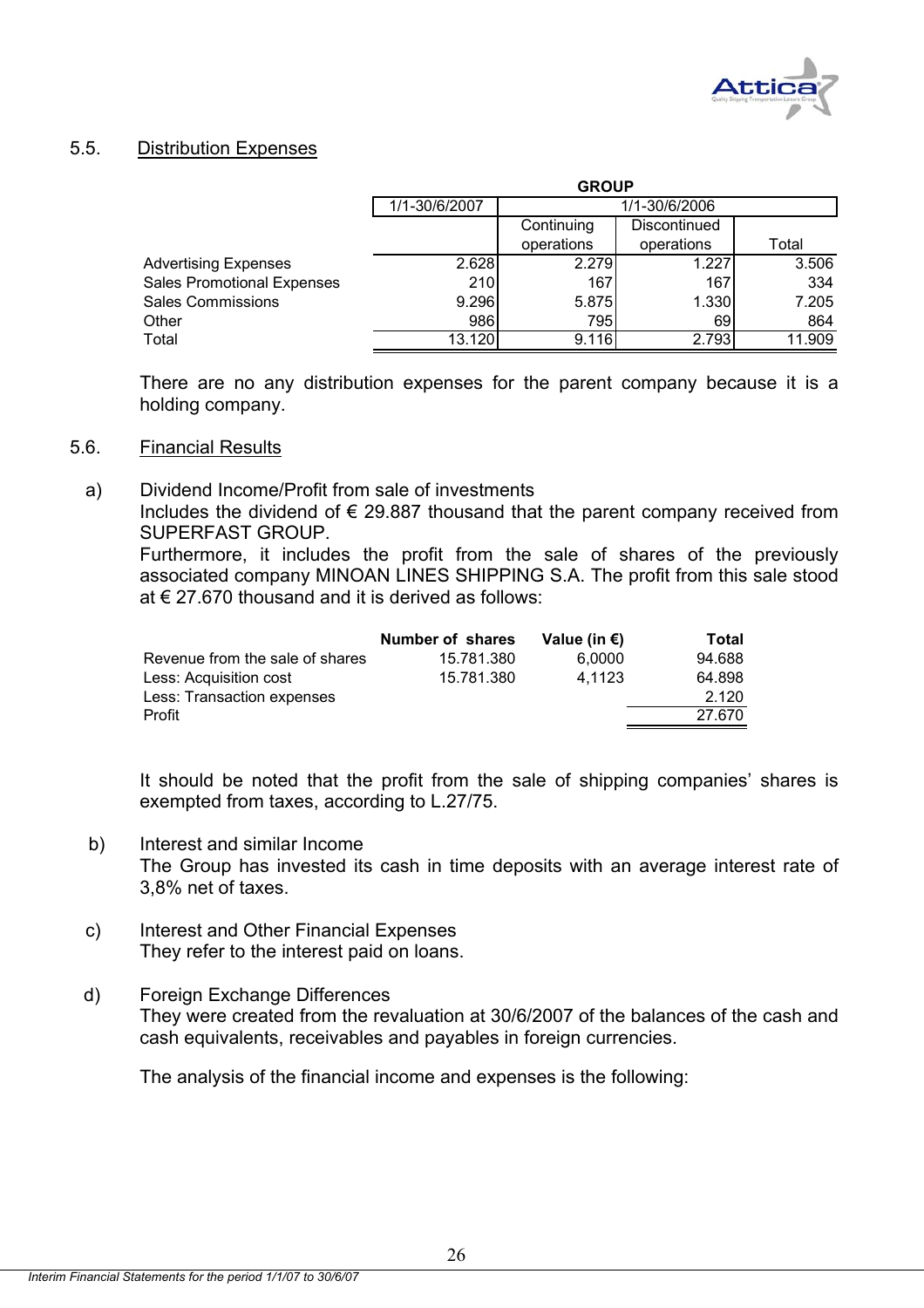

|                                                  | <b>GROUP</b>                   |            |              |         |
|--------------------------------------------------|--------------------------------|------------|--------------|---------|
|                                                  | 1/1-30/6/2007<br>1/1-30/6/2006 |            |              |         |
|                                                  |                                | Continuing | Discontinued |         |
|                                                  |                                | operations | operations   | Total   |
| Interest on Long-Term Borrowings                 | (6.680)                        | (5.989)    | (1.899)      | (7.888) |
| Interest on Bonds                                | (4.558)                        | (3.840)    |              | (3.840) |
| Interest on Short-Term Borrowings                | (267)                          | (239)      |              | (239)   |
| <b>Other Financial Expenses</b>                  | (362)                          | (1.653)    | (16)         | (1.669) |
| Interest Income                                  | 2.213                          | 1.354      | 342          | 1.696   |
| Dividend income/Profit from sale of investments  | 27.670                         | 7.066      |              | 7.066   |
| Profit/(loss) from revaluation of investments in |                                |            |              |         |
| subsidiaries - associated companies              | (27)                           |            |              |         |
| Foreign Exchange Differences                     | (170)                          | 197        | (21)         | 176     |
| Total                                            | 17.819                         | (3.104)    | (1.594)      | (4.698) |
|                                                  |                                |            |              |         |

|                                                  | <b>COMPANY</b> |               |  |
|--------------------------------------------------|----------------|---------------|--|
|                                                  | 1/1-30/6/2007  | 1/1-30/6/2006 |  |
| Interest on Long-Term Borrowings                 | (890)          | (586)         |  |
| Interest on Bonds                                |                |               |  |
| Interest on Short-Term Borrowings                | (268)          | (239)         |  |
| <b>Other Financial Expenses</b>                  | (117)          | (105)         |  |
| Interest Income                                  | 434            | 525           |  |
| Dividend income/Profit from sale of investments  | 57.557         | 24.190        |  |
| Profit/(loss) from revaluation of investments in |                |               |  |
| subsidiaries - associated companies              | (386)          |               |  |
| Foreign Exchange Differences                     |                |               |  |
| Total                                            | 56.330         | 23.785        |  |
|                                                  |                |               |  |

Interest on Borrowings include profit of € 248 thousand approximately that arised from the interest rate hedging contract of the Group.

#### 5.7. Profit / (Loss) from vessels' disposal

It refers to the profit from the sale of the vessel SUPERFAST X, which took place in February 2007. The selling price was € 112.000 thousand. More analytically:

| Vessel sale proceeds       | 112.000 |
|----------------------------|---------|
| Less: Net book value       | 97.981  |
| Less: Transaction expenses | 1.515   |
| Profit                     | 12.504  |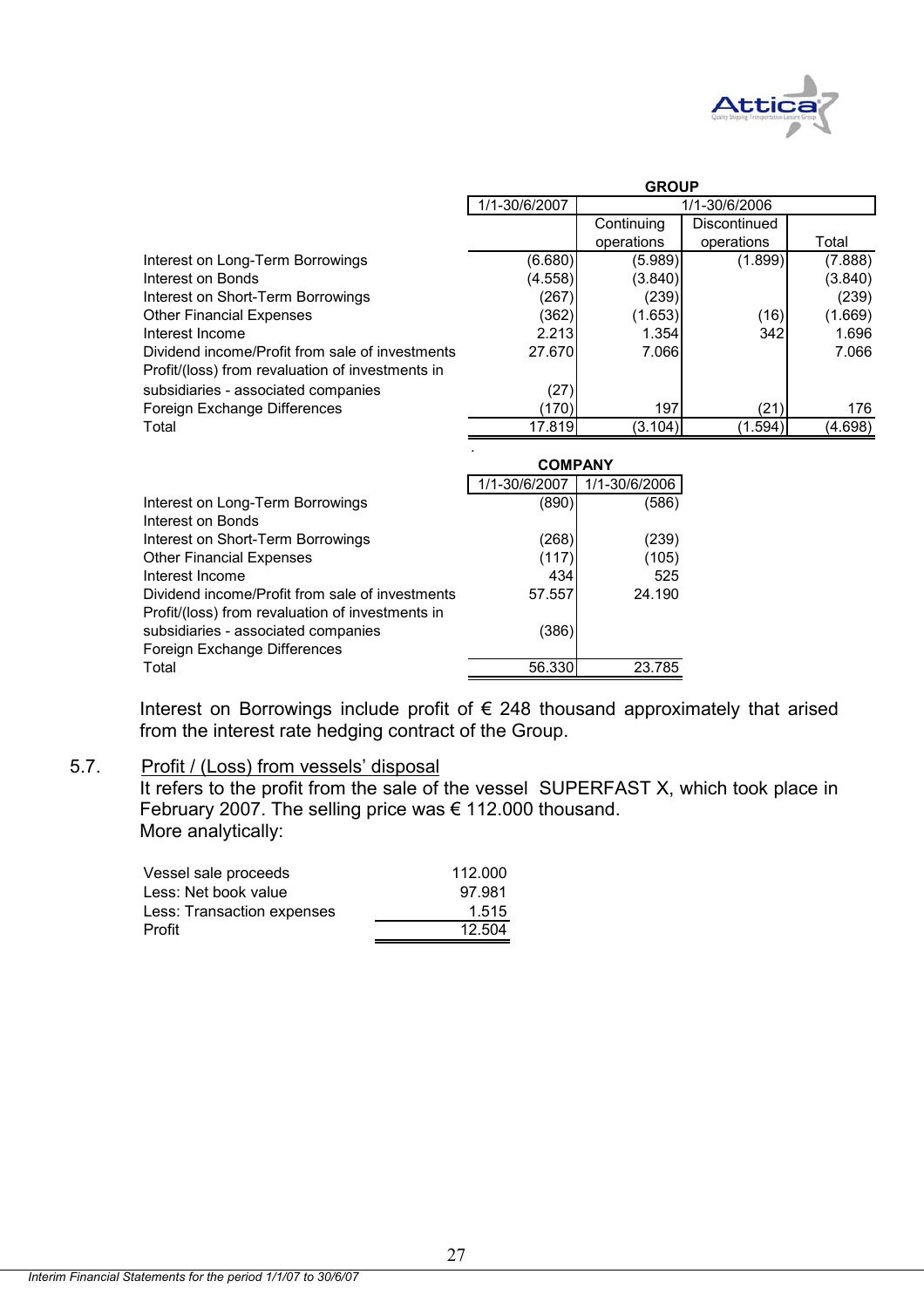

#### 5.8. Income taxes

Special taxation policies apply on the Group's profits. Consequently, it is believed that the following analysis provides a better understanding of the income taxes.

|                                       | <b>GROUP</b>    |               |              |       |  |
|---------------------------------------|-----------------|---------------|--------------|-------|--|
|                                       | 1/1-30/6/2007   | 1/1-30/6/2006 |              |       |  |
|                                       |                 | Continuing    | Discontinued |       |  |
|                                       |                 | operations    | operations   | Total |  |
| Dividend distribution Tax             | 88              | 284           |              | 284   |  |
| Tax according to Law 27/75            | 82              | 82            | 28           | 110   |  |
| Provision for unaudited fiscal years  | 20 <sup>1</sup> | 364           |              | 364   |  |
| Taxes charged from the taxation audit | 73)l            | 118           |              | 118   |  |
| Total                                 | 117             | 848           | 28           | 876   |  |

|                                       | <b>COMPANY</b> |               |  |
|---------------------------------------|----------------|---------------|--|
|                                       | 1/1-30/6/2007  | 1/1-30/6/2006 |  |
| Dividend distribution Tax             |                |               |  |
| Tax according to Law 27/75            |                |               |  |
| Provision for unaudited fiscal years  | 20             | 344           |  |
| Taxes charged from the taxation audit |                |               |  |
| Total                                 |                |               |  |

All the companies of the Group have been audited by tax authorities until fiscal year 2005.

For the unaudited fiscal year 2006 the Group had made a tax provision of  $\epsilon$  150 thousand.

#### 5.9. Tangible assets

The vessels of the Group have been mortgaged as security of the long-term borrowings for the amount of  $\epsilon$  682 mil.

There is no indication of impairment for the below-mentioned tangible assets.

The depreciation analysis can be found in following table.

|         | <b>GROUP</b>                   |            |                     |        |  |  |  |
|---------|--------------------------------|------------|---------------------|--------|--|--|--|
|         | 1/1-30/6/2007<br>1/1-30/6/2006 |            |                     |        |  |  |  |
|         |                                | Continuing | <b>Discontinued</b> |        |  |  |  |
|         |                                | operations | operations          | Total  |  |  |  |
| Vessels | 12.716                         | 13.346     | 2.446               | 15.792 |  |  |  |
| Office  | 623                            | 634        | 88                  | 722    |  |  |  |
| Total   | 13.339                         | 13.980     | 2.534               | 16.514 |  |  |  |

|         |               | <b>COMPANY</b> |
|---------|---------------|----------------|
|         | 1/1-30/6/2007 | 1/1-30/6/2006  |
| Vessels |               |                |
| Office  | 6             | 6              |
| Total   |               |                |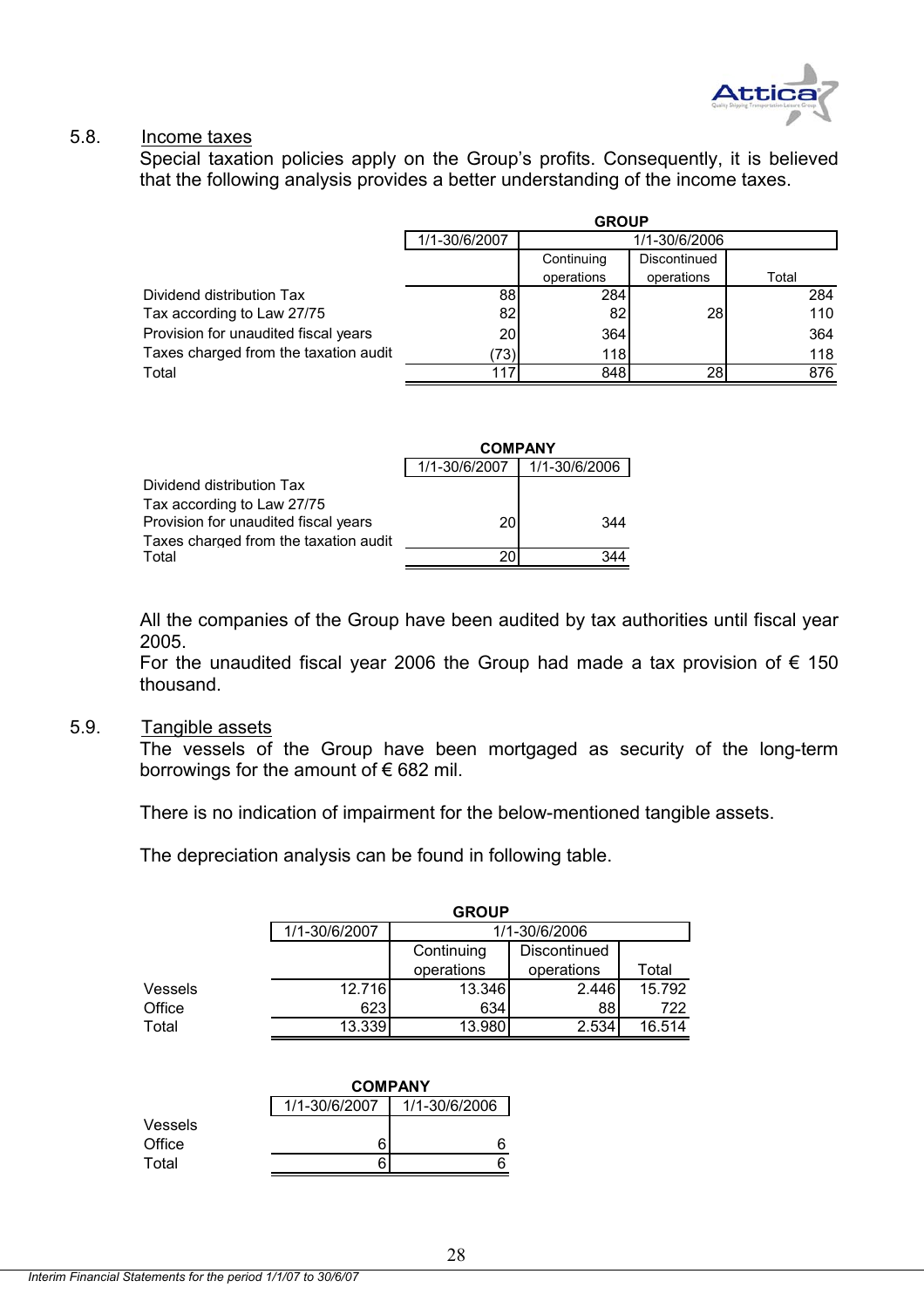

#### **5.9 Tangible Assets**

|                                                       |                |       |                  | Furniture &     | Improvements           |                 | <b>Fixed Assets</b> |           |
|-------------------------------------------------------|----------------|-------|------------------|-----------------|------------------------|-----------------|---------------------|-----------|
| <b>Consolidated Figures</b>                           | <b>Vessels</b> | Land  | <b>Buildings</b> |                 | Other In Third Parties | <b>Vehicles</b> | Under               | Total     |
|                                                       |                |       |                  | <b>Fixtures</b> | Property               |                 | Construction        |           |
| Initial Cost at 1.1.2007                              | 835.201        | 274   | 765              | 7.363           | 973                    | 201             | 122                 | 844.899   |
| <b>Acquisitions - Additions</b>                       | 2.750          |       |                  | 93              |                        |                 |                     | 2.844     |
| Disposals / Write-offs                                |                | (274) | (765)            |                 |                        |                 |                     | (1.039)   |
| Adjustments-Impairments added to the Net Equity       |                |       |                  |                 |                        |                 |                     |           |
| Adjustments-Impairments added to the Income Statement |                |       |                  |                 |                        |                 |                     |           |
| Cost at 30.6.2007                                     | 837.951        | 0     | 0                | 7.456           | 974                    | 201             | 122                 | 846.704   |
| Accumulated Depreciation at 1.1.2007                  | 117.373        |       | 205              | 6.925           | 779                    | 67              |                     | 125.349   |
| Depreciation for the Period                           | 12.716         |       | 11               | 163             | 54                     | 17              |                     | 12.960    |
| Disposals / Write-offs                                |                |       | (216)            |                 |                        |                 |                     | (216)     |
| Accumulated Depreciation at 30.6.2007                 | 130.089        |       | 0                | 7.088           | 833                    | 84              |                     | 138.094   |
| Net Book Value at 30.6.2007                           | 707.862        | 0     | 0                | 368             | 141                    | 117             | 122                 | 708.610   |
|                                                       |                |       |                  |                 |                        |                 |                     |           |
| Initial Cost at 1.1.2006                              | 1.260.193      | 274   | 765              | 7.259           | 972                    | 129             | 97                  | 1.269.688 |
| Acquisitions - Additions                              | 21.992         |       |                  | 170             |                        | 200             | 72                  | 22.435    |
| Disposals / Write-offs                                | (446.984)      |       |                  | (66)            |                        | (128)           | (46)                | (447.224) |
| Adjustments-Impairments added to the Net Equity       |                |       |                  |                 |                        |                 |                     |           |
| Adjustments-Impairments added to the Income Statement |                |       |                  |                 |                        |                 |                     |           |
| Cost at 31.12.2006                                    | 835.201        | 274   | 765              | 7.363           | 973                    | 201             | 122                 | 844.899   |
| Accumulated Depreciation at 1.1.2006                  | 145.389        |       | 179              | 6.517           | 644                    | 43              |                     | 152.773   |
| Depreciation for the Period                           | 26.749         |       | 26               | 408             | 135                    | 24              |                     | 27.341    |
| Disposals / Write-offs                                | (54.765)       |       |                  |                 |                        |                 |                     | (54.765)  |
| Accumulated Depreciation at 31.12.2006                | 117.373        |       | 205              | 6.925           | 779                    | 67              |                     | 125.349   |
| <b>Net Book Value at 31.12.2006</b>                   | 717.828        | 274   | 560              | 438             | 195                    | 134             | 122                 | 719.550   |
|                                                       |                |       |                  |                 |                        |                 |                     |           |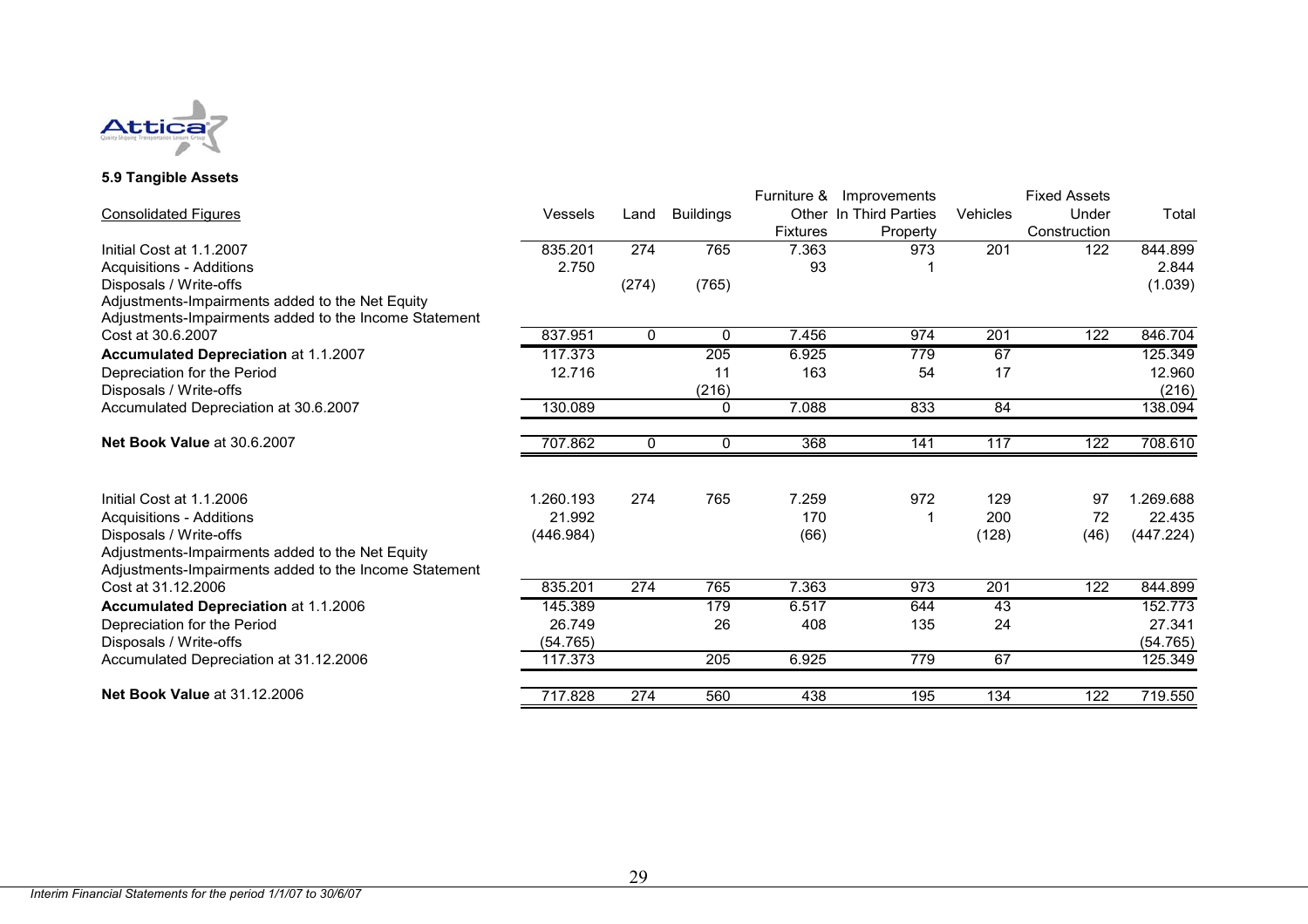

|                                                 |                |      |                  | Furniture &     | Improvements              |              | <b>Fixed Assets</b> |                |
|-------------------------------------------------|----------------|------|------------------|-----------------|---------------------------|--------------|---------------------|----------------|
| <b>Company Figures</b>                          | <b>Vessels</b> | Land | <b>Buildings</b> | Other           | In Third Parties Vehicles |              | Under               | Total          |
|                                                 |                |      |                  | <b>Fixtures</b> | Property                  |              | Construction        |                |
| Initial Cost at 1.1.2007                        |                |      |                  | 79              |                           | 6            |                     | 85             |
| <b>Acquisitions - Additions</b>                 |                |      |                  | 4               |                           |              |                     | 4              |
| Disposals / Write-offs                          |                |      |                  |                 |                           |              |                     |                |
| Adjustments-Impairments added to the Net Equity |                |      |                  |                 |                           |              |                     |                |
| Adjustments-Impairments added to the Income     |                |      |                  |                 |                           |              |                     |                |
| <b>Statement</b>                                |                |      |                  |                 |                           |              |                     |                |
| Cost at 30.6.2007                               |                |      |                  | 83              |                           | 6            |                     | 89             |
| <b>Accumulated Depreciation at 1.1.2007</b>     |                |      |                  | $\overline{77}$ |                           | 6            |                     | 83             |
| Depreciation for the Period                     |                |      |                  |                 |                           |              |                     |                |
| Disposals / Write-offs                          |                |      |                  |                 |                           |              |                     |                |
| Accumulated Depreciation at 30.6.2007           |                |      |                  | $\overline{78}$ |                           | 6            |                     | 84             |
| Net Book Value at 30.6.2007                     |                |      |                  | 5               |                           | 0            |                     | 5              |
|                                                 |                |      |                  |                 |                           |              |                     |                |
| Initial Cost at 1.1.2006                        |                |      |                  | 77              |                           | 6            |                     | 83             |
| <b>Acquisitions - Additions</b>                 |                |      |                  | $\overline{2}$  |                           |              |                     | $\overline{2}$ |
| Disposals / Write-offs                          |                |      |                  |                 |                           |              |                     |                |
| Adjustments-Impairments added to the Net Equity |                |      |                  |                 |                           |              |                     |                |
| Adjustments-Impairments added to the Income     |                |      |                  |                 |                           |              |                     |                |
| <b>Statement</b>                                |                |      |                  |                 |                           |              |                     |                |
| Cost at 31.12.2006                              |                |      |                  | 79              |                           | 6            |                     | 85             |
| <b>Accumulated Depreciation at 1.1.2006</b>     |                |      |                  | $\overline{77}$ |                           | 6            |                     | 83             |
| Depreciation for the Period                     |                |      |                  |                 |                           |              |                     |                |
| Disposals / Write-offs                          |                |      |                  |                 |                           |              |                     |                |
| Accumulated Depreciation at 31.12.2006          |                |      |                  | 77              |                           | 6            |                     | 83             |
| <b>Net Book Value at 31.12.2006</b>             |                |      |                  | $\overline{2}$  |                           | $\mathbf{0}$ |                     | $\overline{2}$ |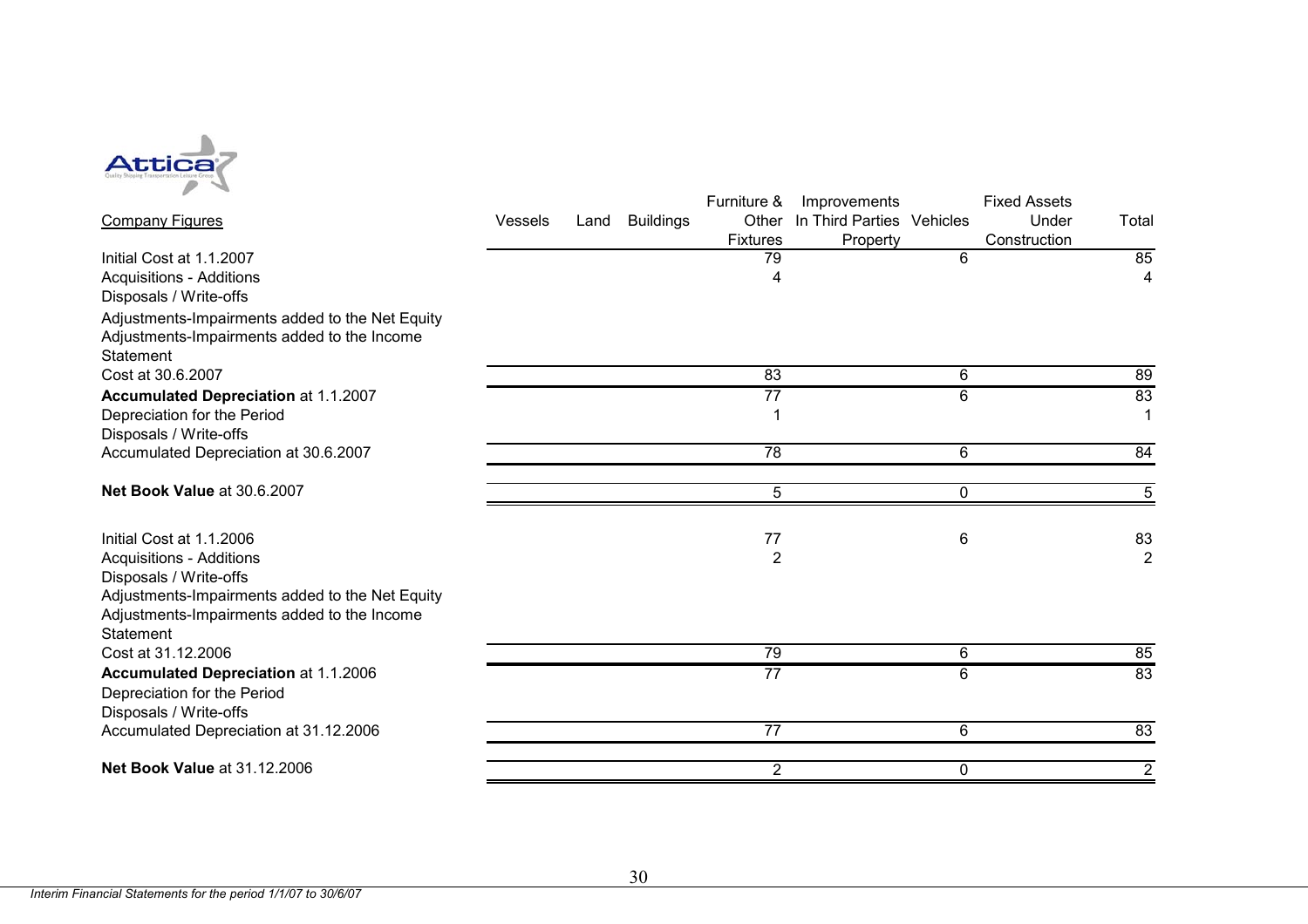

#### 5.10. Intangible assets

There is no indication of impairment for the following intangible assets.

| Consolidated Figures                            | <b>Trademarks</b> | Software | Total              |
|-------------------------------------------------|-------------------|----------|--------------------|
| Initial Cost at 1.1.2007                        | 150               | 9.985    | 10.135             |
| <b>Acquisitions - Additions</b>                 |                   | 118      | 118                |
| Disposals / Write-offs                          |                   |          |                    |
| Adjustments-Impairments added to the Net Equity |                   |          |                    |
| Adjustments-Impairments added to the Income     |                   |          |                    |
| Statement                                       |                   |          |                    |
| Cost at 30.6.2007                               | 150               | 10.103   | 10.253             |
| <b>Accumulated Depreciation at 1.1.2007</b>     | 72                | 7.401    | 7.473              |
| Depreciation for the Period                     | 5                 | 375      | 380                |
| Disposals / Write-offs                          |                   |          |                    |
| Accumulated Depreciation at 30.6.2007           | 77                | 7.776    | $\overline{7}.853$ |
| Net Book Value at 30.6.2007                     | $\overline{73}$   | 2.327    | 2.400              |
|                                                 |                   |          |                    |
| Initial Cost at 1.1.2006                        | 150               | 9.750    | 9.900              |
| <b>Acquisitions - Additions</b>                 |                   | 327      | 327                |
| Disposals / Write-offs                          |                   | (39)     | (39)               |
| Adjustments-Impairments added to the Net Equity |                   |          |                    |
| Adjustments-Impairments added to the Income     |                   |          |                    |
| Statement                                       |                   | (53)     | (53)               |
| Cost at 31.12.2006                              | 150               | 9.985    | 10.135             |
| <b>Accumulated Depreciation at 1.1.2006</b>     | 61                | 6.595    | 6.656              |
| Depreciation for the Period                     | 11                | 806      | 817                |
| Disposals / Write-offs                          |                   |          |                    |
| Accumulated Depreciation at 31.12.2006          | 72                | 7.401    | 7.473              |
| <b>Net Book Value at 31.12.2006</b>             | 78                | 2.584    | 2.662              |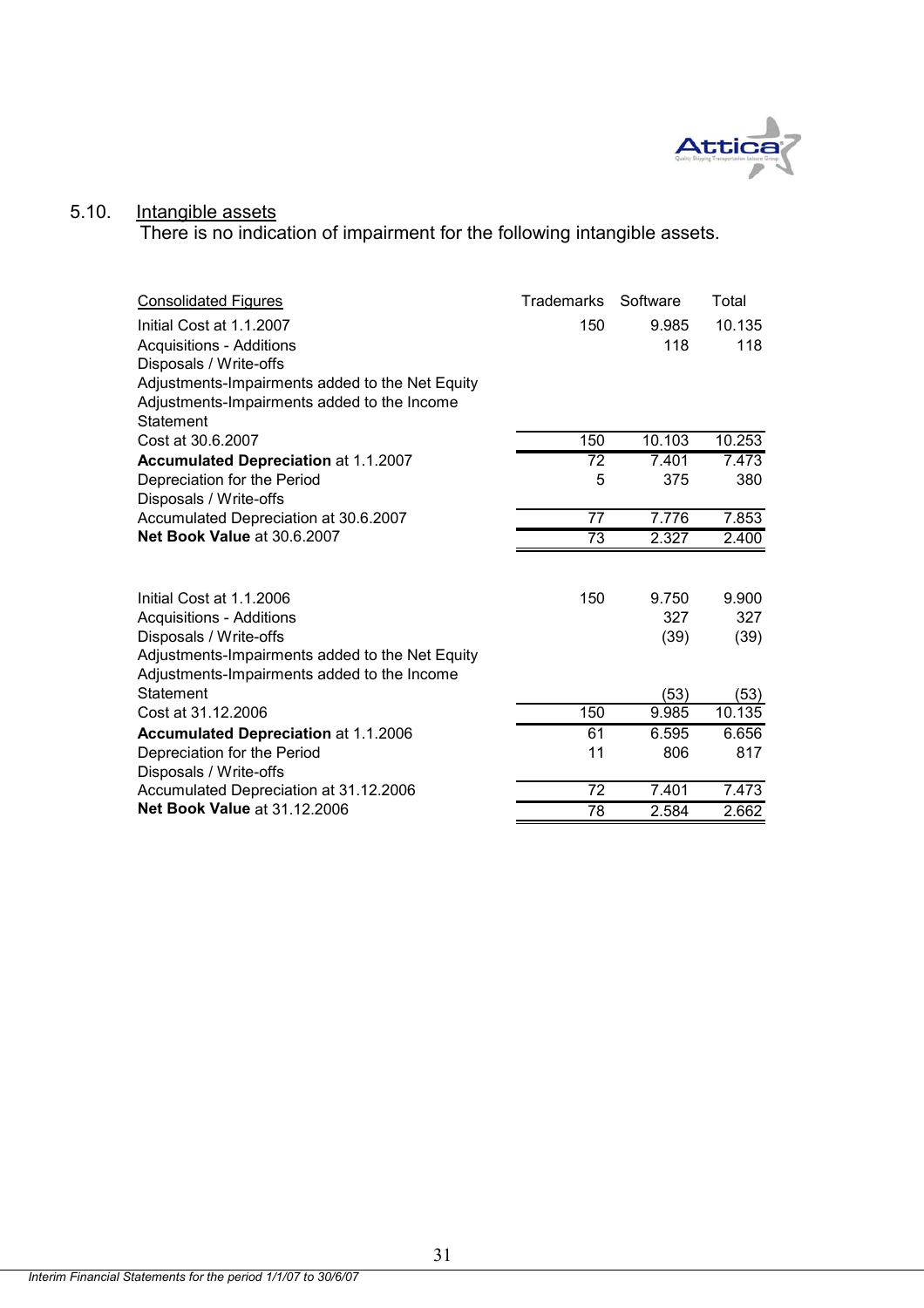

| Company figures<br>Initial Cost at 1.1.2007<br>Acquisitions - Additions<br>Disposals / Write-offs<br>Adjustments-Impairments added to the Net Equity<br>Adjustments-Impairments added to the Income<br>Statement | Trademarks Software<br>9 | 105             | Total<br>114         |
|------------------------------------------------------------------------------------------------------------------------------------------------------------------------------------------------------------------|--------------------------|-----------------|----------------------|
| Cost at 30.6.2007                                                                                                                                                                                                | 9                        | 105             | 114                  |
| <b>Accumulated Depreciation at 1.1.2007</b><br>Depreciation for the Period                                                                                                                                       | $\overline{2}$           | 31<br>6         | $\overline{33}$<br>6 |
| Disposals / Write-offs                                                                                                                                                                                           |                          |                 |                      |
| Accumulated Depreciation at 30.6.2007                                                                                                                                                                            | $\overline{2}$           | 37              | 39                   |
| Net Book Value at 30.6.2007                                                                                                                                                                                      | 7                        | 67              | $\overline{75}$      |
| Initial Cost at 1.1.2006<br><b>Acquisitions - Additions</b><br>Disposals / Write-offs<br>Adjustments-Impairments added to the Net Equity<br>Adjustments-Impairments added to the Income<br>Statement             | 9                        | 99<br>6         | 108<br>6             |
| Cost at 31.12.2006                                                                                                                                                                                               | 9                        | 105             | 114                  |
| <b>Accumulated Depreciation at 1.1.2006</b>                                                                                                                                                                      | 1                        | 21              | 22                   |
| Depreciation for the Period<br>Disposals / Write-offs                                                                                                                                                            | 1                        | 10              | 11                   |
| Accumulated Depreciation at 31.12.2006                                                                                                                                                                           | $\overline{2}$           | 31              | 33                   |
| <b>Net Book Value at 31.12.2006</b>                                                                                                                                                                              | 7                        | $\overline{73}$ | 81                   |

As presented above, intangible assets consist of the following assets:

- a) Trademarks, the cost of which include the cost of development and registration of the trademarks of Attica Holdings S.A., Superfast Ferries and Blue Star Ferries both in Greece and abroad.
- b) Computer software programs, the cost of which include the cost of the ticket booking systems and the cost of purchasing and developing the Group's integrated Enterprise Resource Planning system.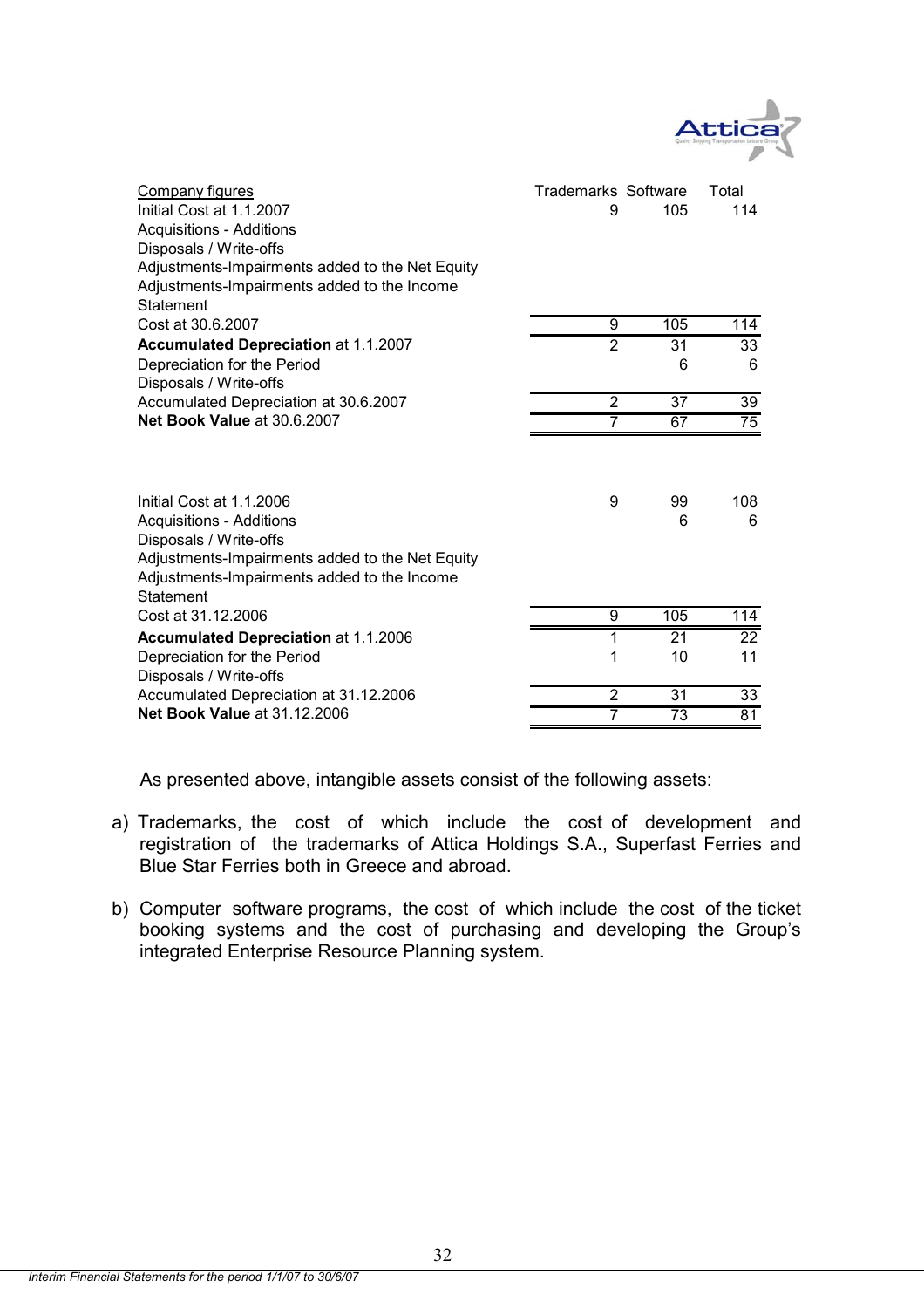

The table below presents the tangible and intangible assets held by the Group under finance leases. These assets are included in table 5.9 "Tangible Assets" and table 5.10 "Intangible Assets".

| Leased Assets                      | COMPANY<br><b>GROUP</b> |
|------------------------------------|-------------------------|
| Net Book Value 2006                | 1.113                   |
| Additions 1/1-30/6/07              |                         |
| Disposals / Write-offs 1/1-30/6/07 |                         |
| Depreciation 1/1-30/6/07           | (214)                   |
| Net Book Value 30/6/07             | 899                     |
|                                    |                         |

The most important assets acquired with finance lease are: the vessels' satellite antennas purchased for  $\epsilon$  1.444 thousand, software programs purchased for  $\epsilon$ 571 thousand and various office electronic equipment purchased for  $\epsilon$  243 thousand.

#### 5.11. Investments in subsidiaries

The following table depicts the development of the investments in subsidiaries.

|                                                            | <b>COMPANY</b> | <b>GROUP</b> |
|------------------------------------------------------------|----------------|--------------|
| Initial Cost at 01.01.2007<br>Acquisitions - Additions     | 114.686        |              |
| Disposals/Write-offs *<br>Adjustments-Impairments added to | (19.110)       |              |
| Net Equity **                                              | 9.589          |              |
| Adjustments-Impairments added to<br>the Income Statement   | (360)          |              |
| Value at 30.06.2007                                        | 104.805        |              |
|                                                            |                |              |
| Initial Cost at 01.01.2006<br>Acquisitions - Additions     | 168.434        |              |
| Disposals/Write-offs                                       | (52.928)       |              |
| Adjustments-Impairments added to<br>Net Equity             | 87             |              |
| Adjustments-Impairments added to                           |                |              |
| the Income Statement                                       | (906)          |              |
| Value at 31.12.2006                                        | 114.686        |              |

\* Refers to the return of capital from the 100% subsidiary company SUPERFAST DEKA MC.(§ 4.1).

\*\* Refers to the reversal of impairment loss from the company SUPERFAST DEKA MC. which was added to Net Equity.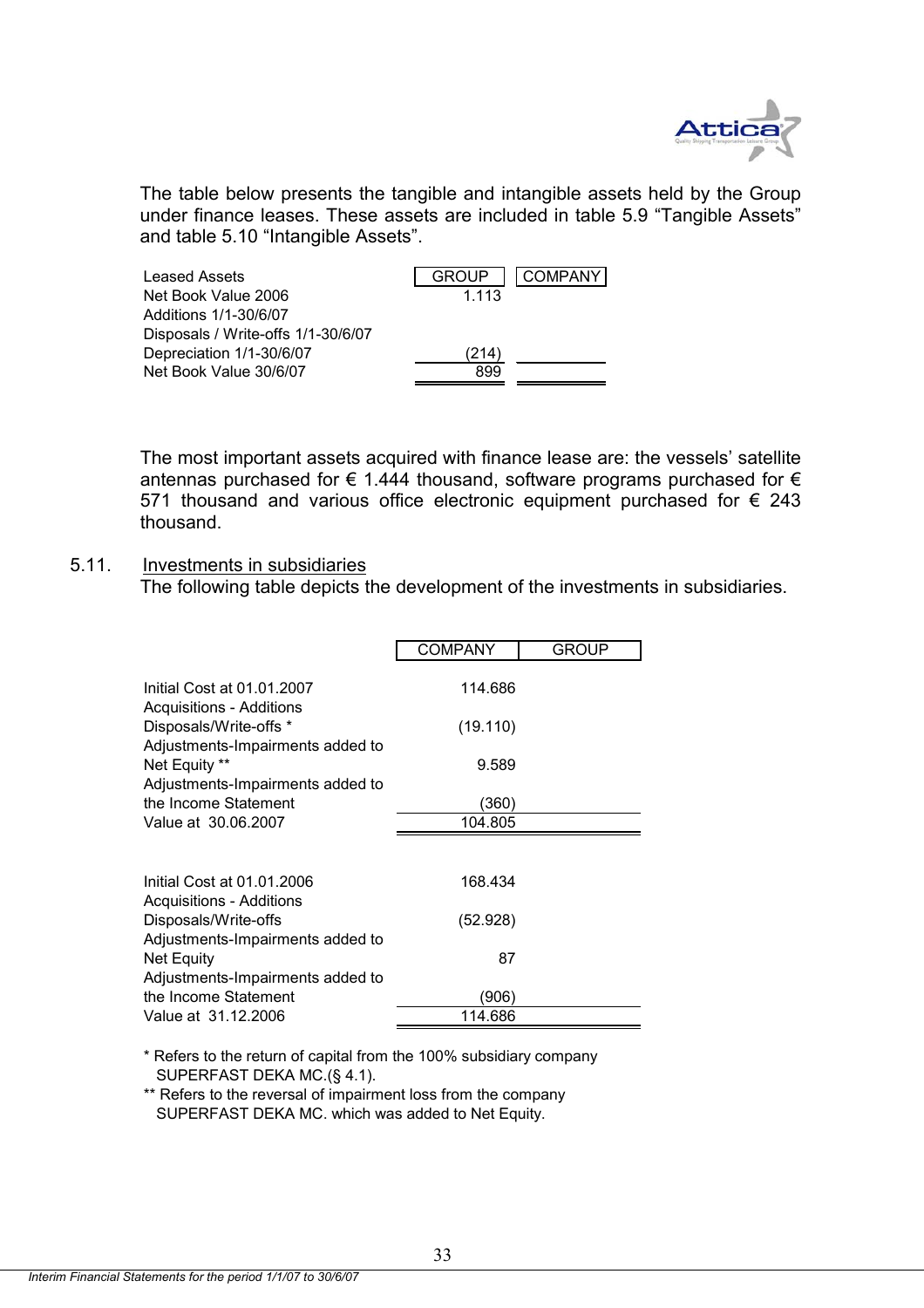

5.12. Investments in associated companies - Other Financial Assets

The Group within the first quarter of 2007 invested  $\epsilon$  30 mln approximately for the acquisition of 5.681.000 shares of MINOAN LINES SHIPPING S.A. Afterwards, within the second quarter of 2007 the Group sold its total participation in the previously associated company MINOAN LINES SHIPPING S.A. for  $\epsilon$  94.688 thousand. The profit from this sale amounted  $\epsilon$  27.670 thousand.

5.13. Non-current receivables

Non-current receivables are guarantees given against office rent and public utility companies such as P.P.C. (Public Power Corporation) and H.T.O. (Hellenic Telecommunications Organization). This account also includes an advance for office rent paid by the 100% subsidiary company Attica Premium S.A.

5.14. Deferred Tax Assets

|                                             | 30/6/2007       |         |  |
|---------------------------------------------|-----------------|---------|--|
|                                             | <b>GROUP</b>    | COMPANY |  |
| From subsidiary's losses                    |                 |         |  |
| From provisions for personnel reimbursement |                 |         |  |
| From tax-free Reserves                      | 24 <sub>l</sub> |         |  |
| Total                                       | 201             |         |  |

#### 5.15. Inventories

The "Inventories" account includes the following items:

|                        | 30/6/2007 |                | 31/12/2006   |                |
|------------------------|-----------|----------------|--------------|----------------|
|                        | GROUP     | <b>COMPANY</b> | <b>GROUP</b> | <b>COMPANY</b> |
| Food-Beverages-Tobacco | 818       |                | 727          |                |
| Fuel-Lubricants        | 1.489     |                | 1.906        |                |
| <b>Hotel Equipment</b> | 1.226     |                | 1.157        |                |
| Total                  | 3.533     |                | 3.790        |                |

There is no indication of impairment for the above-mentioned inventories.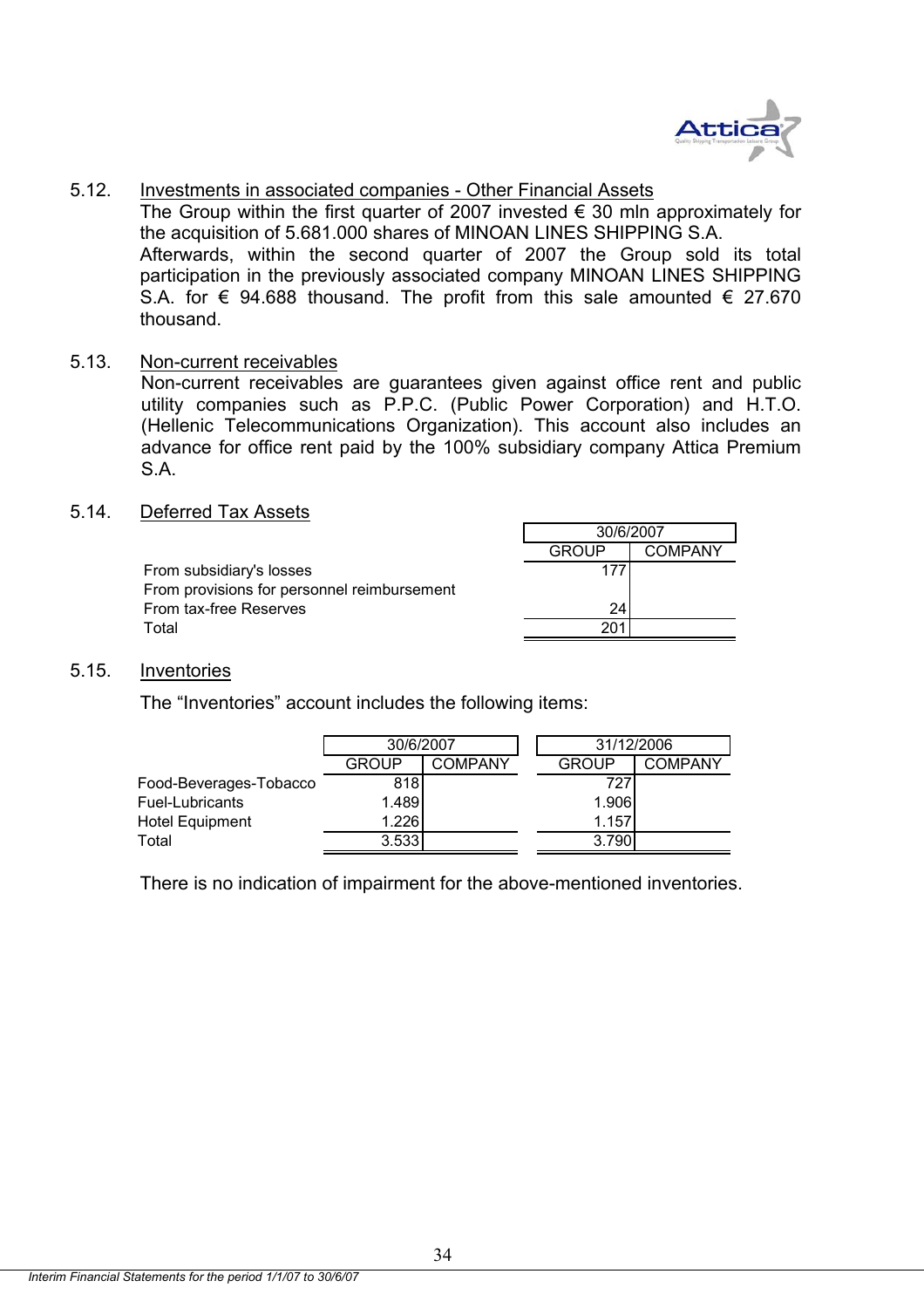

#### 5.16. Trade receivables and prepayments

|                                      | 30/6/2007  |                |        |                |
|--------------------------------------|------------|----------------|--------|----------------|
|                                      | GROUP      | <b>COMPANY</b> |        |                |
| <b>Trade Receivables</b>             | 52.635     |                |        |                |
| Post Dated Cheques                   | 22.713     |                |        |                |
| Less: Provisions for Bad Debts       | 7.878      |                |        |                |
| Trade Receivables (net)              | 67.470     |                |        |                |
| Prepayments to Suppliers - Creditors | 4.277      |                |        |                |
| Total                                | 71.747     |                |        |                |
|                                      |            |                |        |                |
|                                      |            | 31/12/2006     |        |                |
|                                      |            | <b>GROUP</b>   |        | <b>COMPANY</b> |
|                                      | Continuing | Discontinued   |        |                |
|                                      | operations | operations     | Total  |                |
| <b>Trade Receivables</b>             | 41.832     |                | 41.832 |                |
| <b>Post Dated Cheques</b>            | 20.203     |                | 20.203 |                |
| Less: Provisions for Bad Debts       | 7.790      |                | 7.790  |                |
| Trade Receivables (net)              | 54.245     |                | 54.245 |                |
| Prepayments to Suppliers - Creditors | 1.736      |                | 1.738  |                |
| Total                                | 55.981     |                | 55.983 |                |

The Group recognized a loss for bad debts of  $\epsilon$  129 thousand for the period 1/1-30/6/2007. The amount of this provision has been charged to the income statement of the present period.

The short-term receivables need not be discounted at the end of the period. The Group has a very wide spectrum of clientele in Greece, as well as abroad, thus the credit risk is very low.

#### 5.17. Tax receivables

|                                    |              | 30/6/2007      |       |                |
|------------------------------------|--------------|----------------|-------|----------------|
|                                    | <b>GROUP</b> | <b>COMPANY</b> |       |                |
| Income Tax Advances                | 322          |                |       |                |
| VAT Receivable                     | 446          |                |       |                |
| Withholding Tax on Interest Income | 242          | 168            |       |                |
| Income Tax Receivable              | 439          | 424            |       |                |
| Total                              | 1.449        | 592            |       |                |
|                                    |              |                |       |                |
|                                    |              | 31/12/2006     |       |                |
|                                    |              | <b>GROUP</b>   |       | <b>COMPANY</b> |
|                                    | Continuing   | Discontinued   |       |                |
|                                    | operations   | operations     | Total |                |
| Income Tax Advances                | 192          | 130            | 322   |                |
| VAT Receivable                     | 512          | 224            | 736   |                |
| Withholding Tax on Interest Income | 183          |                | 183   | 139            |
| Income Tax Receivable              | 233          | 21             | 254   | 210            |
| Total                              | 1.120        | 375            | 1.495 | 349            |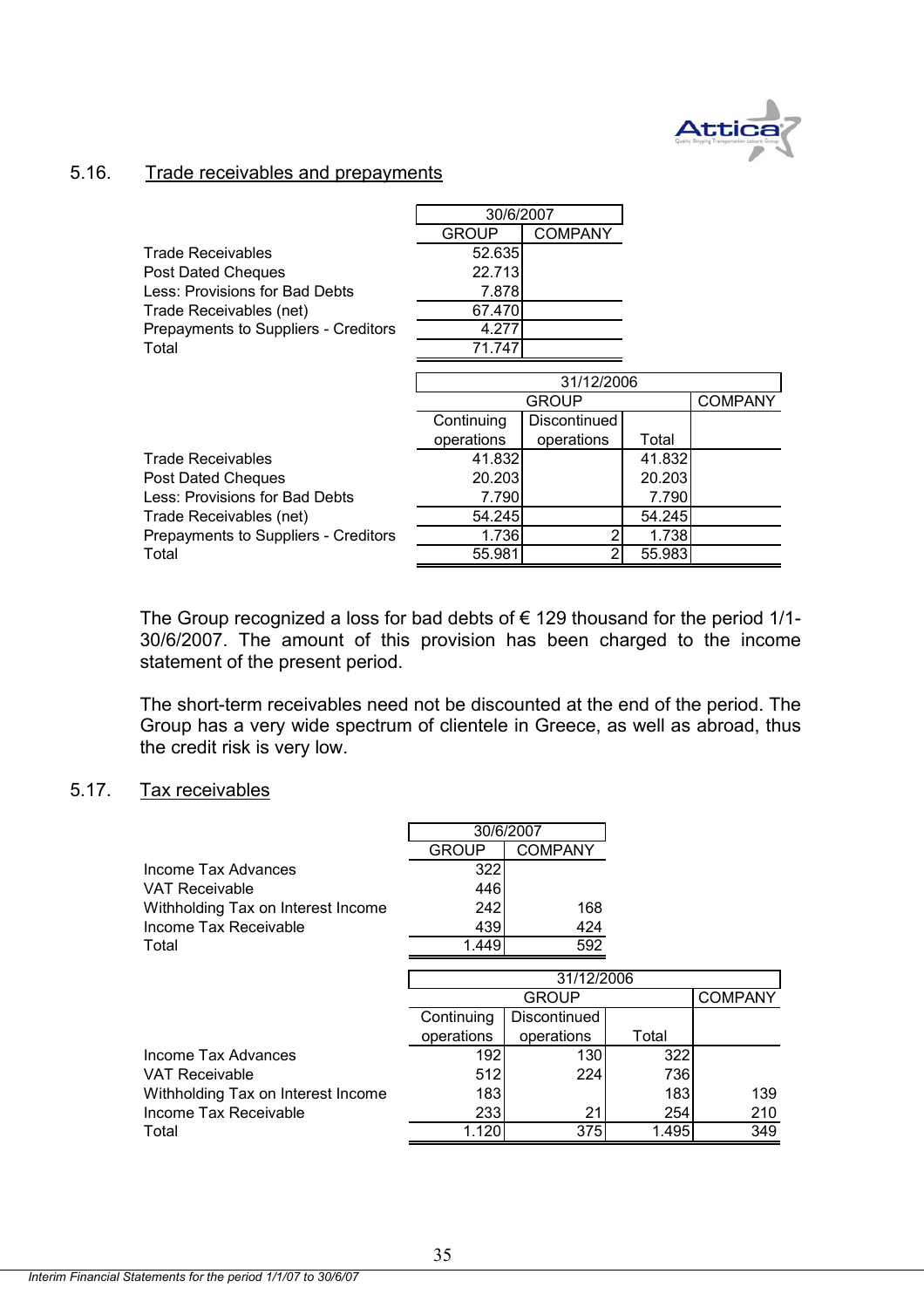

#### 5.18. Other receivables

There is no need for the other receivables to be discounted at the end of the period since they are short-term receivables.

|                                      | 30/6/2007    |                |       |                |
|--------------------------------------|--------------|----------------|-------|----------------|
|                                      | <b>GROUP</b> | <b>COMPANY</b> |       |                |
| Prepayments to Employees             | 172          |                |       |                |
| Receivables from the Greek State     | 1.657        |                |       |                |
| Receivables from Insurance Companies | 231          |                |       |                |
| Masters' General Accounts            | 554          |                |       |                |
| <b>Other Receivables</b>             | 1.353        |                |       |                |
| Total                                | 3.967        |                |       |                |
|                                      |              | 31/12/2006     |       |                |
|                                      |              | <b>GROUP</b>   |       | <b>COMPANY</b> |
|                                      | Continuing   | Discontinued   |       |                |
|                                      | operations   | operations     | Total |                |
| Prepayments to Employees             | 1591         |                | 159   |                |
| Receivables from the Greek State     | 590          |                | 590   |                |
| Receivables from Insurance Companies | 379          | 28             | 407   |                |
| Masters' General Accounts            | 426          |                | 426   |                |
| <b>Other Receivables</b>             | 1.321        |                | 1.321 | 31             |
| Total                                | 2.875        | 28             | 2.903 | 31             |

#### 5.19. Financial assets held for trading Refer to the investment in the listed company SCIENS INTERNATIONAL INVESTMENTS AND HOLDING. The number of shares owned is 388.381 and their value at 30/6/07 is € 707 thousand.

#### 5.20. Cash and cash equivalents

This account includes all cash and cash equivalents that the Group can liquidate within three months.

| 30/6/2007               |         |  |
|-------------------------|---------|--|
| COMPANY<br><b>GROUP</b> |         |  |
| 252                     | 5.      |  |
| 16.647                  | 44      |  |
| 197.178                 | 125.275 |  |
| 214 O                   | 125.324 |  |
|                         |         |  |

|                          | 31/12/2006 |                |         |        |  |
|--------------------------|------------|----------------|---------|--------|--|
|                          |            | <b>COMPANY</b> |         |        |  |
|                          | Continuing |                |         |        |  |
|                          | operations | operations     | Total   |        |  |
| Cash in hand             | 138        | 3              | 141     | 8      |  |
| Cash at banks            | 12.056     | 34             | 12.090  | 98     |  |
| Short-term Time Deposits | 67.078     | 26.140         | 93.218  | 13.782 |  |
| Total                    | 79.272     | 26.177         | 105.449 | 13.888 |  |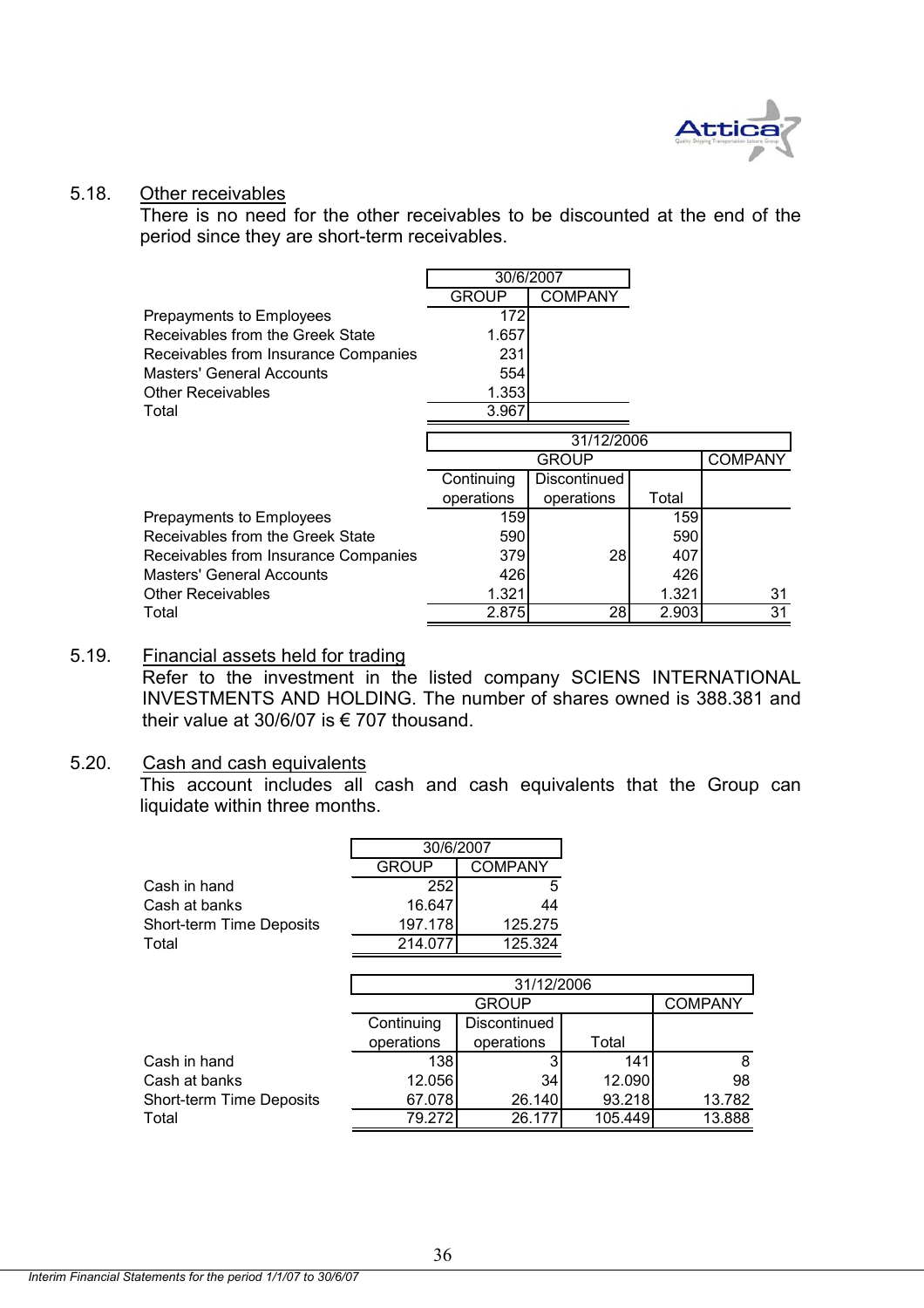

During the first half of 2007 the Group has paid the amount of  $\epsilon$  84.494 thousand against its long-term borrowings.

Furthermore, the Group paid the amount of  $\epsilon$  286 thousand against finance leases.

#### 5.21. Deferred expenses - accrued income

The "Deferred expenses" account includes the following items:

|                            |              | 30/6/2007      |  |                |
|----------------------------|--------------|----------------|--|----------------|
|                            | <b>GROUP</b> | <b>COMPANY</b> |  |                |
| Insurance Premia           | 2.219        |                |  |                |
| <b>Drydocking Expenses</b> | 6.753        |                |  |                |
| Other                      | 2.130        |                |  |                |
| Total                      | 11.102       |                |  |                |
|                            |              |                |  |                |
|                            |              | 31/12/2006     |  |                |
|                            |              | <b>GROUP</b>   |  | <b>COMPANY</b> |
|                            | Continuing   | Discontinued   |  |                |

|                     | <b>COLIGITUM</b> | <b>DISCOTIOLIQUE</b> |       |  |
|---------------------|------------------|----------------------|-------|--|
|                     | operations       | operations           | Total |  |
| Insurance Premia    | 581              |                      | 581   |  |
| Drydocking Expenses | 6.371            |                      | 6.371 |  |
| Other               | 1.156            |                      | 1.156 |  |
| Total               | 8.108            |                      | 8.108 |  |
|                     |                  |                      |       |  |

The accrued income relates to interest revenue.

#### 5.22. Non – Current Assets classified as held for sale

This account includes the following property of BLUE STAR GROUP: The building in the town of Rhodes with net book value  $\epsilon$  1.698 thousand The building in Piraeus with net book value  $\epsilon$  825 thousand Total  $\epsilon$  2.523 thousand

#### 5.23. Share capital – Reserves

a) Share Capital

The company's Share Capital amounts  $\epsilon$  62.504.208 and is divided in 104,173,680 common bearer shares with a nominal value of € 0,60 each.

#### b) Reserves

The Reserves are stated in the statement of Changes in Equity.

The approved dividend by the Annual General Meeting of Shareholders, amounting  $\epsilon$  8.334 thousand, is included in current liabilities.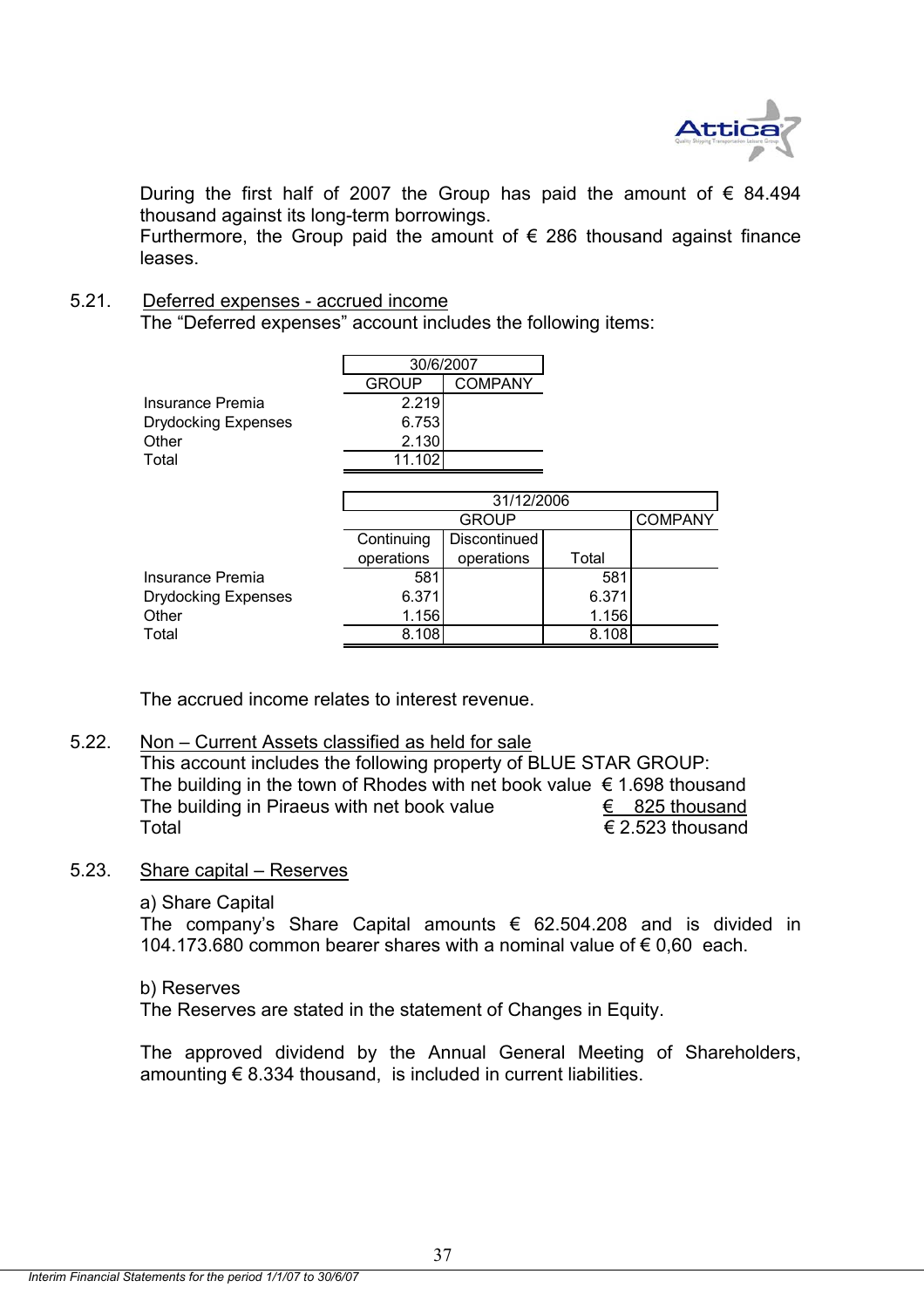

#### 5.24. Secured loans

Long-term secured loans analysis:

| -                 | 30/6/2007 |         | 31/12/2006   |         |
|-------------------|-----------|---------|--------------|---------|
|                   | GROUP     | COMPANY | <b>GROUP</b> | COMPANY |
| <b>Bank Loans</b> | 211.202   |         | 223.783      |         |
| <b>Bond Loans</b> | 168.932   |         | 175.682      |         |
| Total             | 380.134   |         | 399.465      |         |

There are no overdue liabilities, or liabilities that are about to become due, that cannot be paid.

All loans are denominated in Euro. The Bond Loans are discounted.

The average weighted interest rates at 30/6/2007 are:

|            |              | SUPERFAST   BLUE STAR |       |
|------------|--------------|-----------------------|-------|
| Bond loans | Euribor plus |                       | 1,28% |
| Bank loans | Euribor plus | 0.65%                 |       |

The payments of the loans are as follows:

|                                    | 30/6/2007    |                |  |
|------------------------------------|--------------|----------------|--|
| Loans                              | <b>GROUP</b> | <b>COMPANY</b> |  |
| Payments within the next two years | 102.321      | 25,000         |  |
| Payments from 3 to 5 years         | 115.982      |                |  |
| Payments beyond 5 years            | 227.060      |                |  |

After the sale of the vessel SUPERFAST X its loan was fully repaid.

The above table includes the current portion of the long-term debt.

#### 5.25. Finance – Operating leases

The average weighted interest rate of the finance leases is Euribor plus 2,35%.

The Group's finance leases can be found in the following table:

|                            | 30/6/2007 |               |  |
|----------------------------|-----------|---------------|--|
| Finance Leases             |           | GROUP COMPANY |  |
| Payments within 1 year     | 4251      |               |  |
| Payments from 2 to 5 years | 172       |               |  |
| Payments beyond 5 years    |           |               |  |

The finance leases that have been recognized in the income statement of the period  $1/1$  - 30/6/2007, amount  $\epsilon$  223 thousand.

The operating leases that have been recognized in the income statement of the period 1/1 -30/6/2007, amount  $\epsilon$  482 thousand.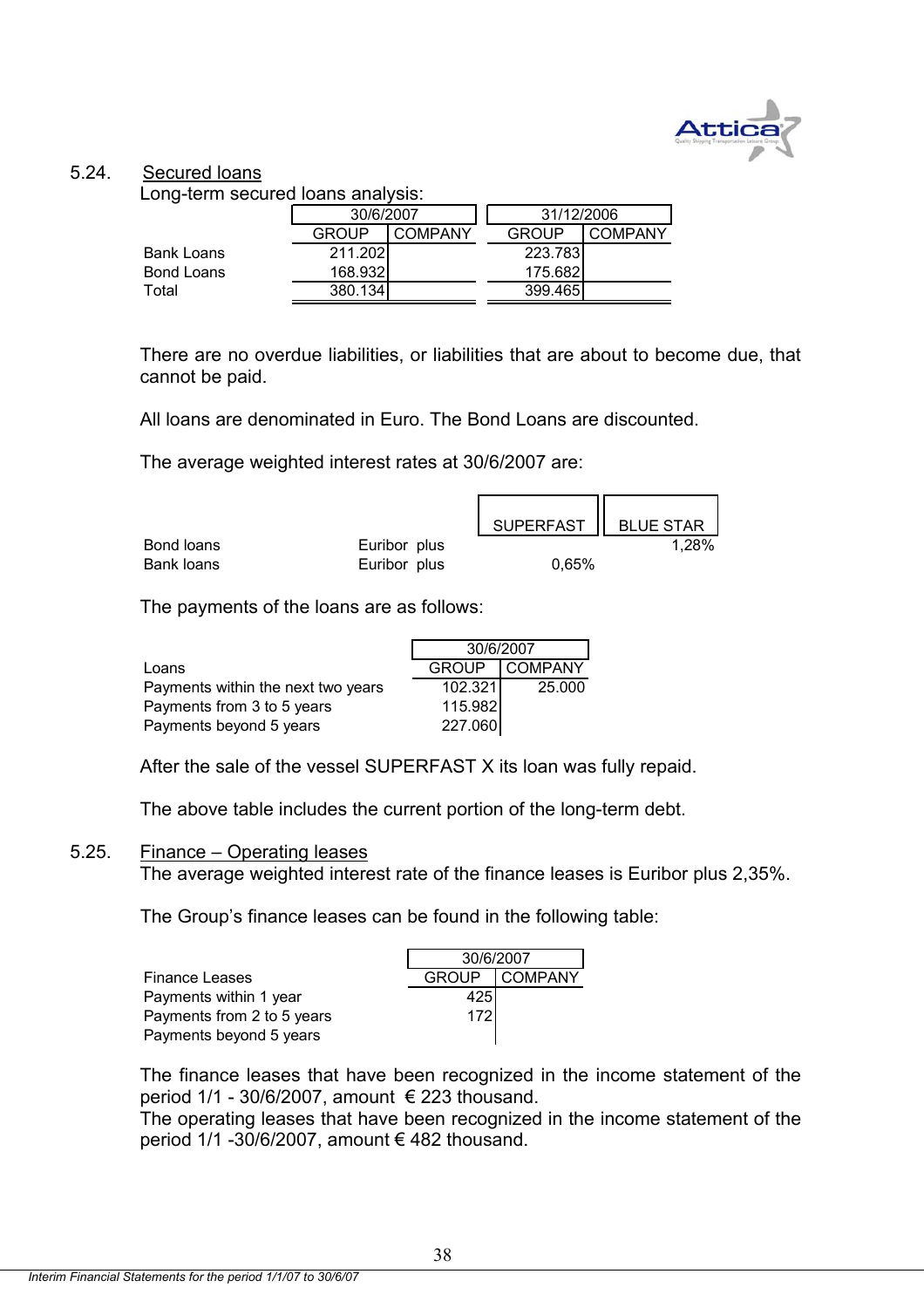

The operating leases refer to office rent and have been contracted with market terms. The only exception is the rental agreement of Attica Premium's branch in Athens for which an advance equal to 3 years rent has been paid in November 2006.

#### 5.26. Deferred tax liabilities

The deferred tax liabilities involve the tax free reserves and other special taxable reserves that will be taxed only when they are distributed.

|                          | 30/6/2007               |     |  |
|--------------------------|-------------------------|-----|--|
|                          | <b>COMPANY</b><br>GROUP |     |  |
| Tax-free Reserves        | 328                     | 265 |  |
| Special taxable Reserves |                         |     |  |
| Total                    | 330                     |     |  |

#### 5.27. Retirement benefit provisions

These provisions refer to personnel compensation due to retirement. The Group has the legal obligation of paying to its employees a compensation at their first date of retirement on a pension.

The above-mentioned obligation is a defined benefit plan according to IAS 19.

The assumptions used for the retirement benefit provisions for the period 1/1 – 30/6/2007 are the same with those used for the retirement benefit provisions for the fiscal year 2006.

The analysis of this liability is as follows:

|                                                   | 30/6/2007    |                |              | 31/12/2006     |
|---------------------------------------------------|--------------|----------------|--------------|----------------|
|                                                   | <b>GROUP</b> | <b>COMPANY</b> | <b>GROUP</b> | <b>COMPANY</b> |
| Outstanding Balance at the Beginning of           |              |                |              |                |
| the period                                        | 1.130        | 54             | 1.018        | 54             |
| Current period's cost                             | 52           |                | 102l         |                |
| Interest cost                                     | 12           |                | 42           |                |
| Compensation paid                                 |              |                | (31)         |                |
| Provisions over and above the actuarial valuation |              |                |              |                |
|                                                   | l.198l       | 54             | 1.131        | 54             |

#### 5.28. Provisions

There are no legal or arbitration cases pending that could have a significant effect on the financial position of the Group.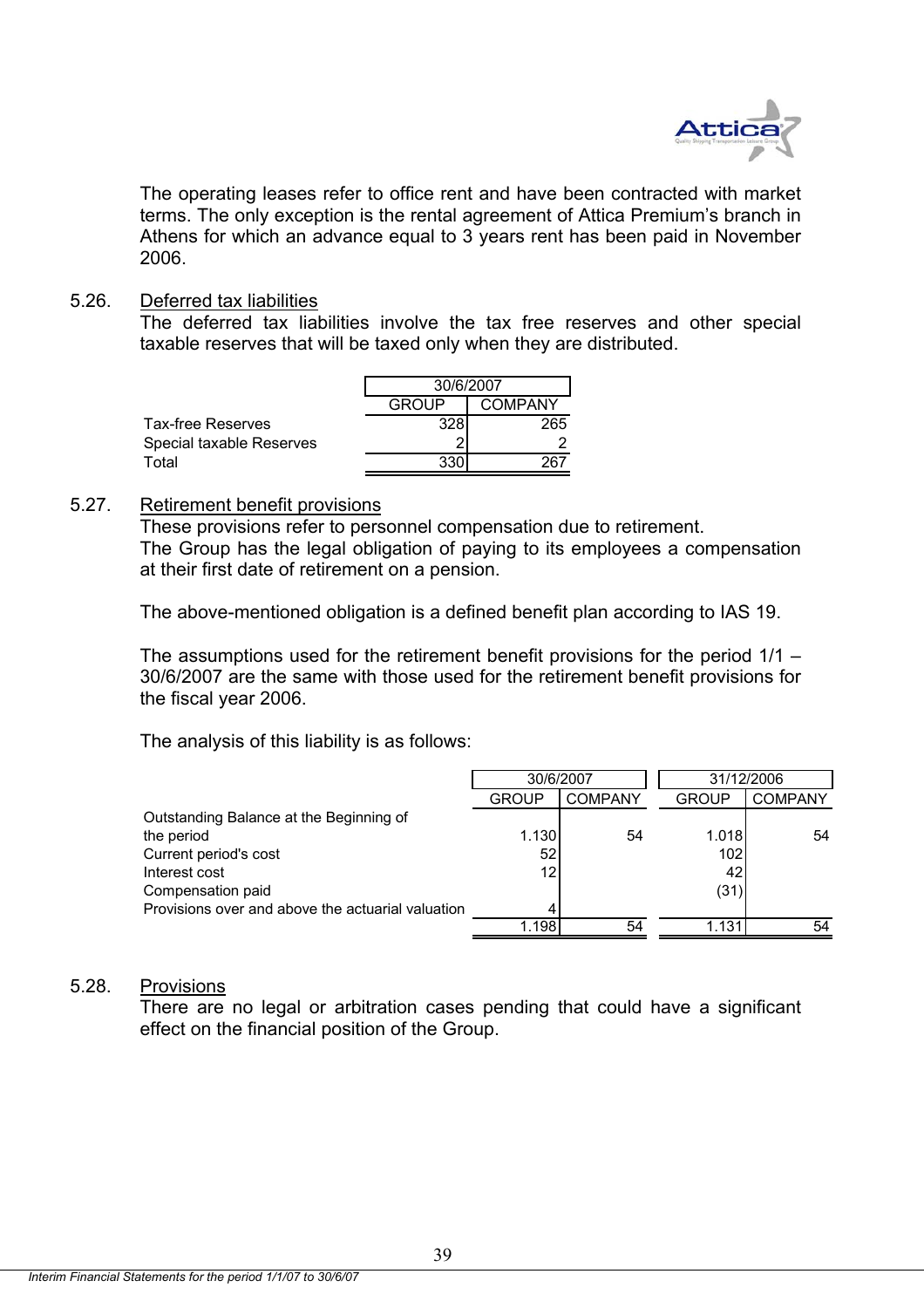

#### 5.29. Bank loans and overdrafts - Current portion of long term liabilities

The parent company has pledged 16.000.000 shares of BLUE STAR MARITIME S.A. as security of its short-term bank loan.

In July 2007, the company repaid its short-term borrowings, amounting  $\epsilon$  9,9 mln approximately and prepaid its long-term debt of  $\epsilon$  25 mln which had to be repaid in October 2007.

The fair value of the Short-Term Borrowings is approximately equal to the book value.

#### 5.30. Trade and other payables

|                                      |              | 30/6/2007      |        |                |
|--------------------------------------|--------------|----------------|--------|----------------|
|                                      | <b>GROUP</b> | <b>COMPANY</b> |        |                |
| Suppliers - Creditors                | 22.280       | 177            |        |                |
| <b>Social Security Contributions</b> | 300          |                |        |                |
| Greek Seamens' Pension Fund (NAT)    | 1.092        |                |        |                |
| Passengers' & Vehicles' Insurance    |              |                |        |                |
| Contribution (NAT)                   | 1.838        |                |        |                |
| <b>Insurance Brokers</b>             | 1.817        |                |        |                |
| Wages payable                        | 1.986        |                |        |                |
| Other*                               | 18.873       | 8.390          |        |                |
| Total                                | 48.186       | 8.568          |        |                |
|                                      |              |                |        |                |
|                                      |              | 31/12/2006     |        |                |
|                                      |              | <b>GROUP</b>   |        | <b>COMPANY</b> |
|                                      | Continuing   | Discontinued   |        |                |
|                                      | operations   | operations     | Total  |                |
| Suppliers - Creditors                | 22.824       | 15             | 22.839 | 50             |
| <b>Social Security Contributions</b> | 367          |                | 367    | 4              |
| Greek Seamens' Pension Fund (NAT)    | 1.150        | 2              | 1.152  |                |
| Passengers' & Vehicles' Insurance    |              |                |        |                |
| Contribution (NAT)                   | 863          |                | 863    |                |
| <b>Insurance Brokers</b>             | 432          |                | 432    |                |
| Wages payable                        | 1.598        |                | 1.598  |                |
| Other                                | 965          |                | 966    | 55             |
| Total                                | 28.199       | 18             | 28.217 | 109            |

\* It includes the dividend payable for the fiscal year 2006.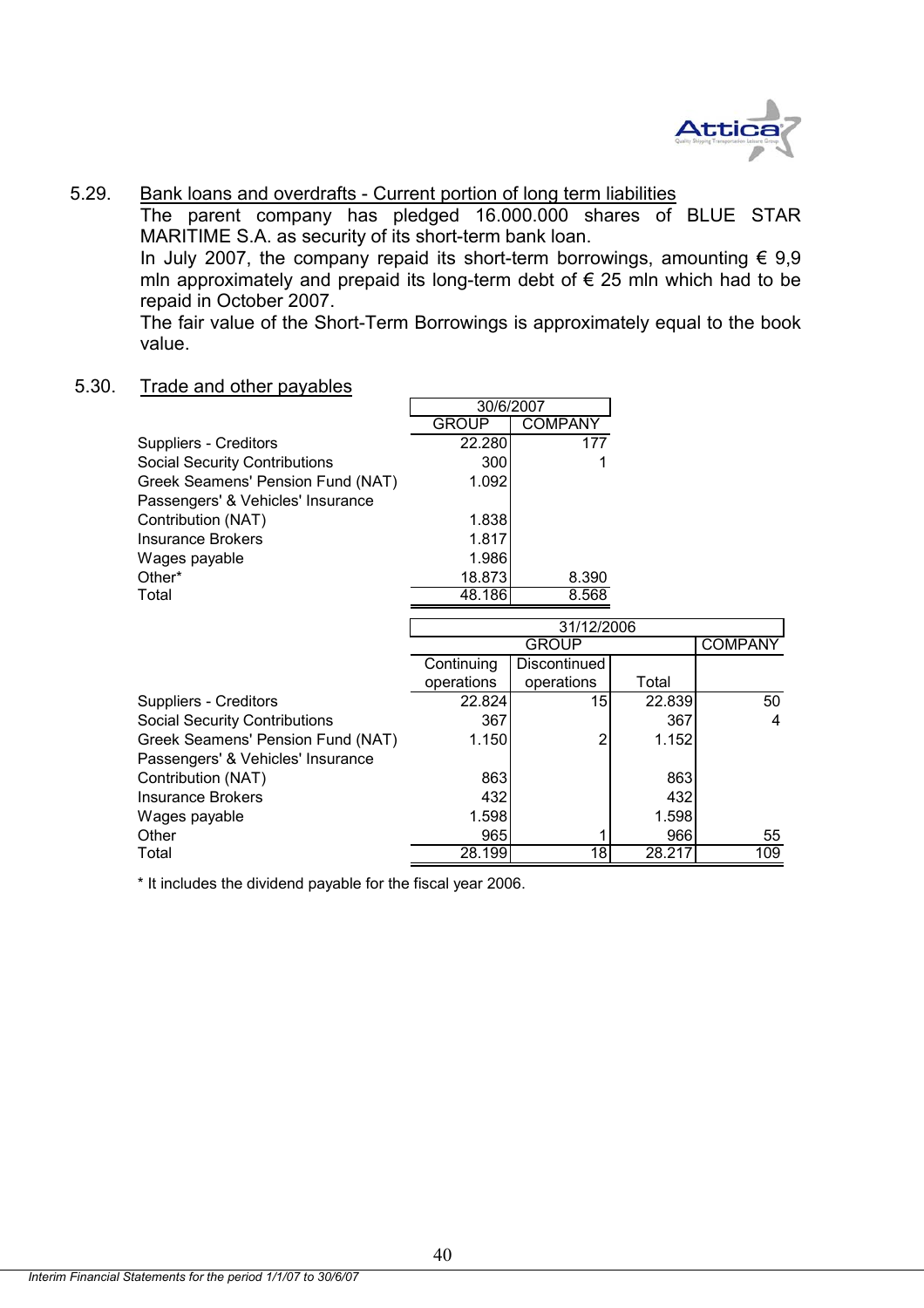

#### 5.31. Tax liabilities

|                     |            | 30/6/2007      |       |                |
|---------------------|------------|----------------|-------|----------------|
|                     | GROUP      | <b>COMPANY</b> |       |                |
| Value Added Tax     | 2.510      |                |       |                |
| Wages Tax           | 262        | 9              |       |                |
| Income Tax          | 229        |                |       |                |
| Taxes on crew wages | 221        |                |       |                |
| Other               | 108        | 3              |       |                |
| Total               | 3.330      | 12             |       |                |
|                     |            |                |       |                |
|                     |            | 31/12/2006     |       |                |
|                     |            | <b>GROUP</b>   |       | <b>COMPANY</b> |
|                     | Continuing | Discontinued   |       |                |
|                     | operations | operations     | Total |                |
| Value Added Tax     | 921        |                | 921   |                |
| Wages Tax           | 327        |                | 327   | 11             |
| Income Tax          | 288        | 290            | 578   |                |
| Taxes on crew wages | 760        | 12             | 772   |                |
| Other               | 90         |                | 90    | 9              |
| Total               | 2.386      | 302            | 2.688 | 20             |

#### 5.32. Deferred Income - Accrued expenses

Deferred income refer to passenger tickets issued but not yet travelled until 30/6/2007. Accrued expenses are as follows:

|                                          | 30/06/2007   |                |       |                |
|------------------------------------------|--------------|----------------|-------|----------------|
|                                          | GROUP        | <b>COMPANY</b> |       |                |
| Interest Expense Provision               | 4.102        | 247            |       |                |
| <b>Travel Agents' Commissions</b>        | 2.988        |                |       |                |
| Tax Provision for Unaudited Fiscal Years | 150          | 20             |       |                |
| Provisions for Operating Expenses        | 5.602        | 1.906          |       |                |
| Total                                    | 12.842       | 2.173          |       |                |
|                                          |              |                |       |                |
|                                          | 31/12/2006   |                |       |                |
|                                          | <b>GROUP</b> |                |       | <b>COMPANY</b> |
|                                          | Continuing   | Discontinued   |       |                |
|                                          | operations   | operations     | Total |                |
| Interest Expense Provision               | 5.246        |                | 5.246 | 501            |
| <b>Travel Agents' Commissions</b>        | 1.456        |                | 1.456 |                |
| Tax Provision for Unaudited Fiscal Years | 130          |                | 130   |                |
| Provisions for Operating Expenses        | 845          | 341            | 1.186 | 12             |
| Total                                    | 7.677        | 341            | 8.018 | 513            |

The Group has the adequate cash and cash equivalents to cover the abovementioned liabilities.